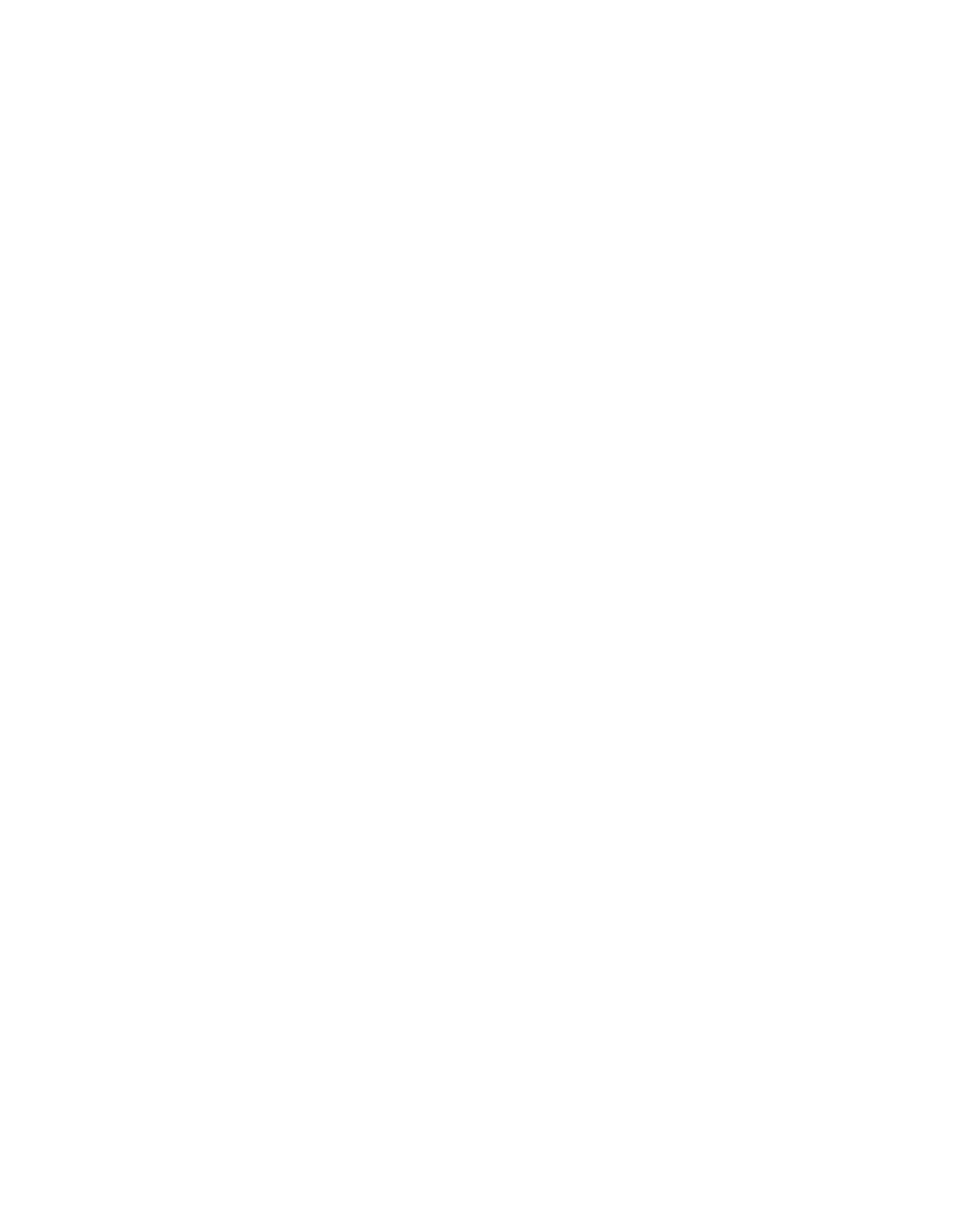### **QUESTIONS PRESENTED**

Section 284 of Title 35 provides that, in cases of infringement of a valid patent, the district court "may increase the damages up to three times the amount found or assessed." The Federal Circuit holds that, before a district court may decide whether to enhance damages based on the totality of the circumstances in a particular case, the court must first find by clear and convincing evidence that (i) the infringer acted despite an objectively high likelihood that its conduct was infringing (which is reviewed de novo on appeal), and (ii) the infringer knew or should have known of the risk (which is reviewed for clear error).

The questions presented are as follows:

1. Whether the Federal Circuit has erred in imposing a rigid, two-part threshold test on the flexible text of Section 284.

2. Whether a district court has the discretion under Section 284 to award enhanced damages for the deliberate copying of a patented invention.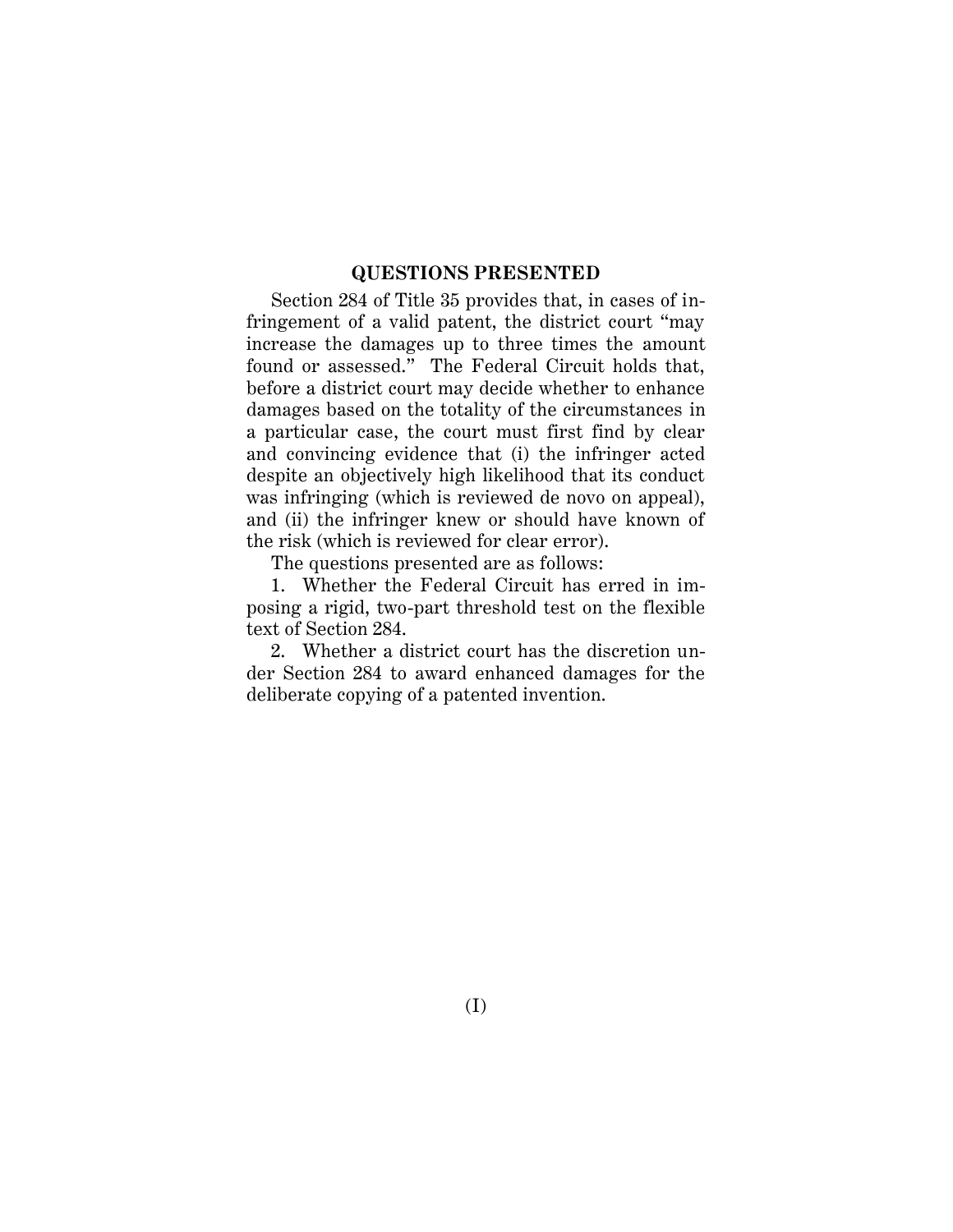# **PARTIES TO THE PROCEEDINGS**

Petitioners are Stryker Corporation, Stryker Puerto Rico, Ltd., and Stryker Sales Corporation. Respondents are Zimmer, Inc. and Zimmer Surgical, Inc.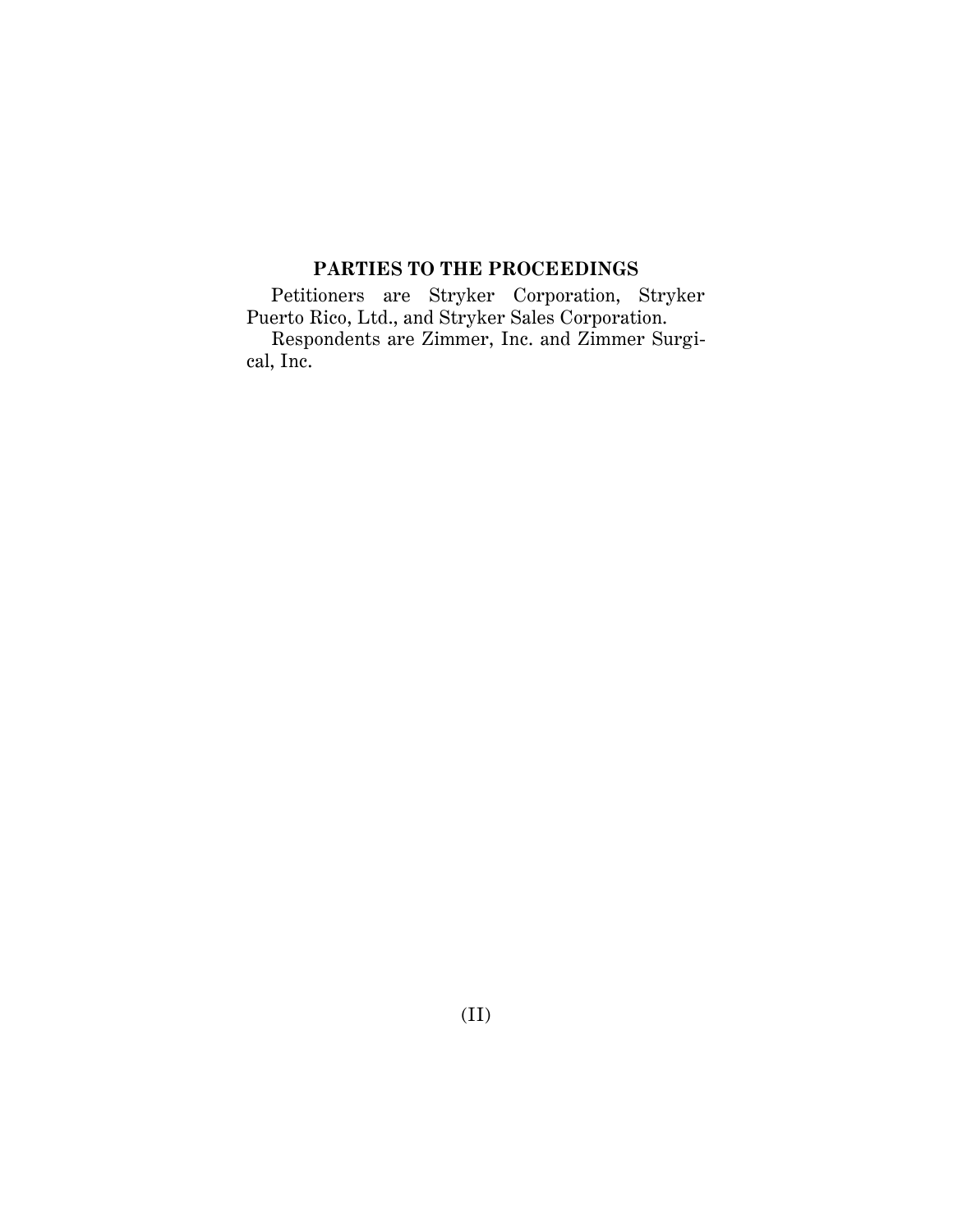## **CORPORATE DISCLOSURE STATEMENT**

Petitioner Stryker Corporation has no parent corporation, and no publicly held company owns 10 percent or more of its stock.

Petitioners Stryker Puerto Rico, Ltd. and Stryker Sales Corporation are indirectly wholly owned by petitioner Stryker Corporation.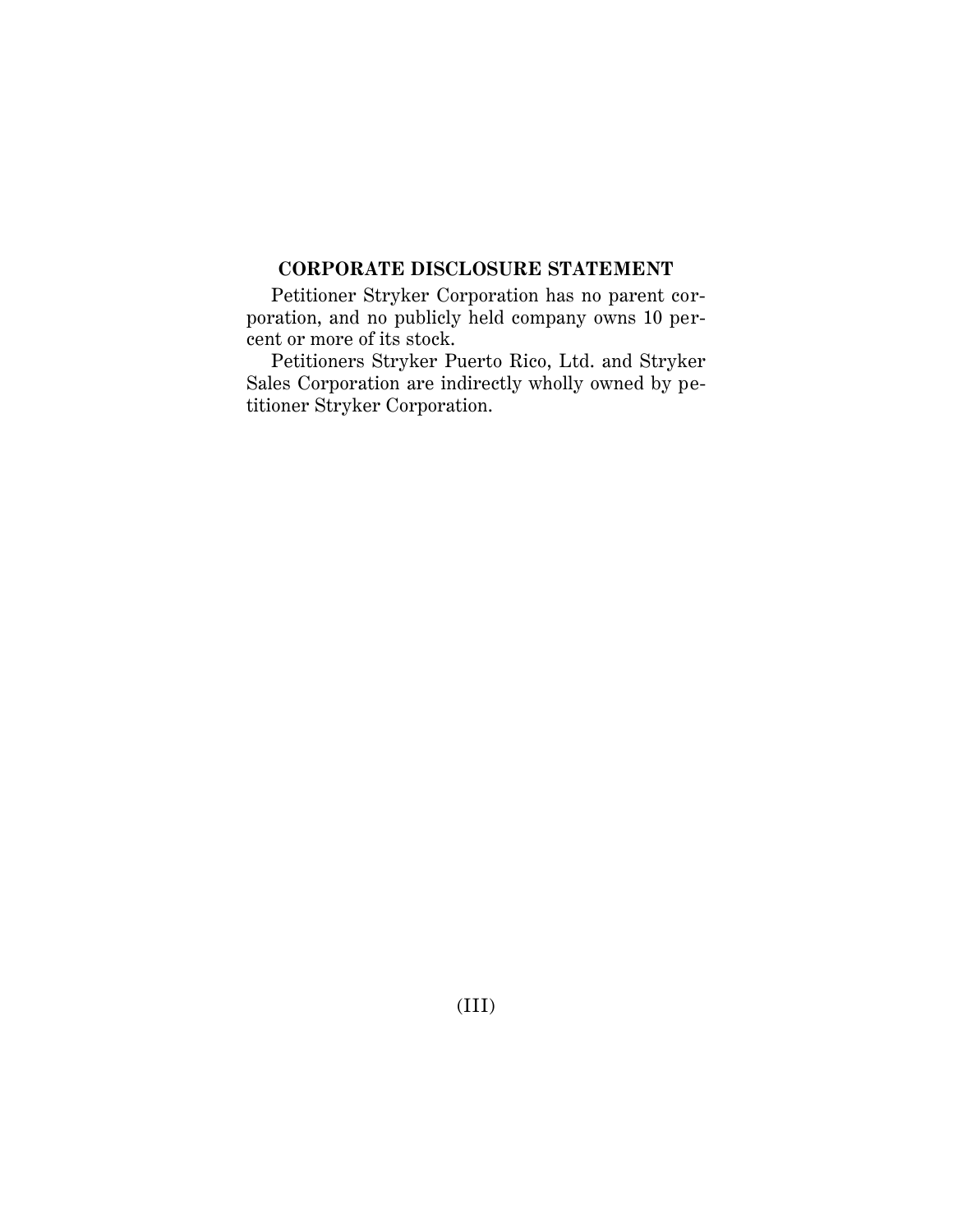# **TABLE OF CONTENTS**

Page

| 2. Proceedings before the District Court  8                                                                                                                                                                             |
|-------------------------------------------------------------------------------------------------------------------------------------------------------------------------------------------------------------------------|
| 3. Proceedings before the Federal Circuit 10                                                                                                                                                                            |
|                                                                                                                                                                                                                         |
|                                                                                                                                                                                                                         |
| I. Octane and Highmark interpreted similar<br>language in a related context to require a totality<br>inquiry subject to deferential review 15                                                                           |
| II. As in <i>Octane</i> and <i>Highmark</i> , district courts<br>applying Section 284 should consider the totality<br>of the circumstances, based on a preponderance<br>of the evidence, subject to review for abuse of |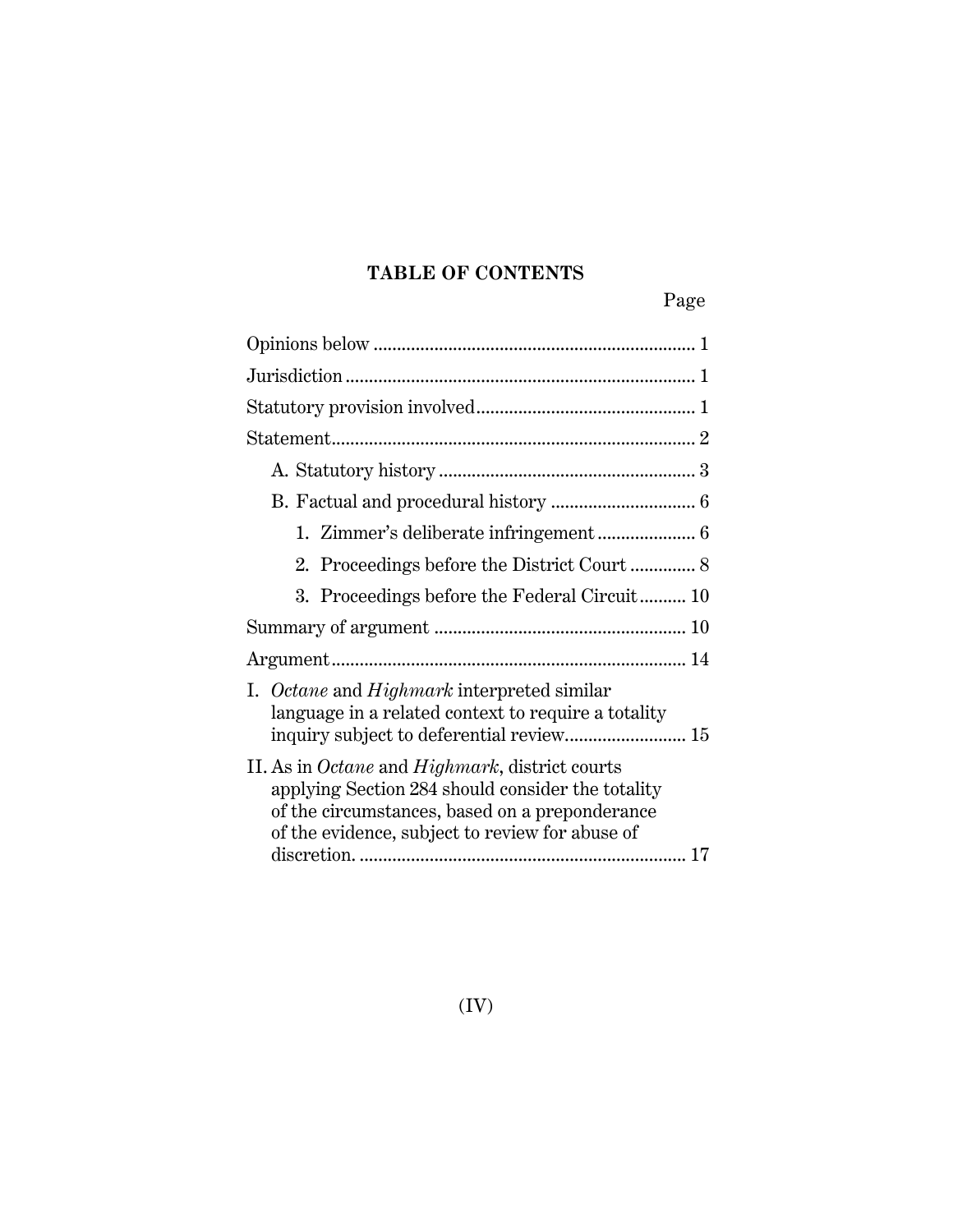| A. Section 284 gives district courts the discretion<br>to consider the totality of the circumstances 18                          |  |
|----------------------------------------------------------------------------------------------------------------------------------|--|
| B. Section 284 leaves in place the usual<br>preponderance-of-the-evidence standard 23                                            |  |
| C. Section 284 requires that district courts'<br>discretionary enhancements be reviewed for                                      |  |
| III. The history of Section 284 in Congress and the<br>courts supports a totality inquiry reviewed for                           |  |
| A. District courts traditionally conducted a<br>unified inquiry that considered the totality of                                  |  |
| B. District courts generally did not treat<br>willfulness as a prerequisite for enhanced                                         |  |
| C. Appellate courts reviewed enhancement<br>decisions for abuse of discretion 34                                                 |  |
| IV.A totality inquiry informed by history will<br>protect property rights and promote innovation.  35                            |  |
| A. The defendant's degree of culpability typically<br>will be the central factor in the totality                                 |  |
| B. Courts should determine the degree of a<br>defendant's culpability by focusing on<br>historically important considerations 37 |  |
| C. In certain cases, the defendant's degree of<br>culpability will not determine the totality                                    |  |

# V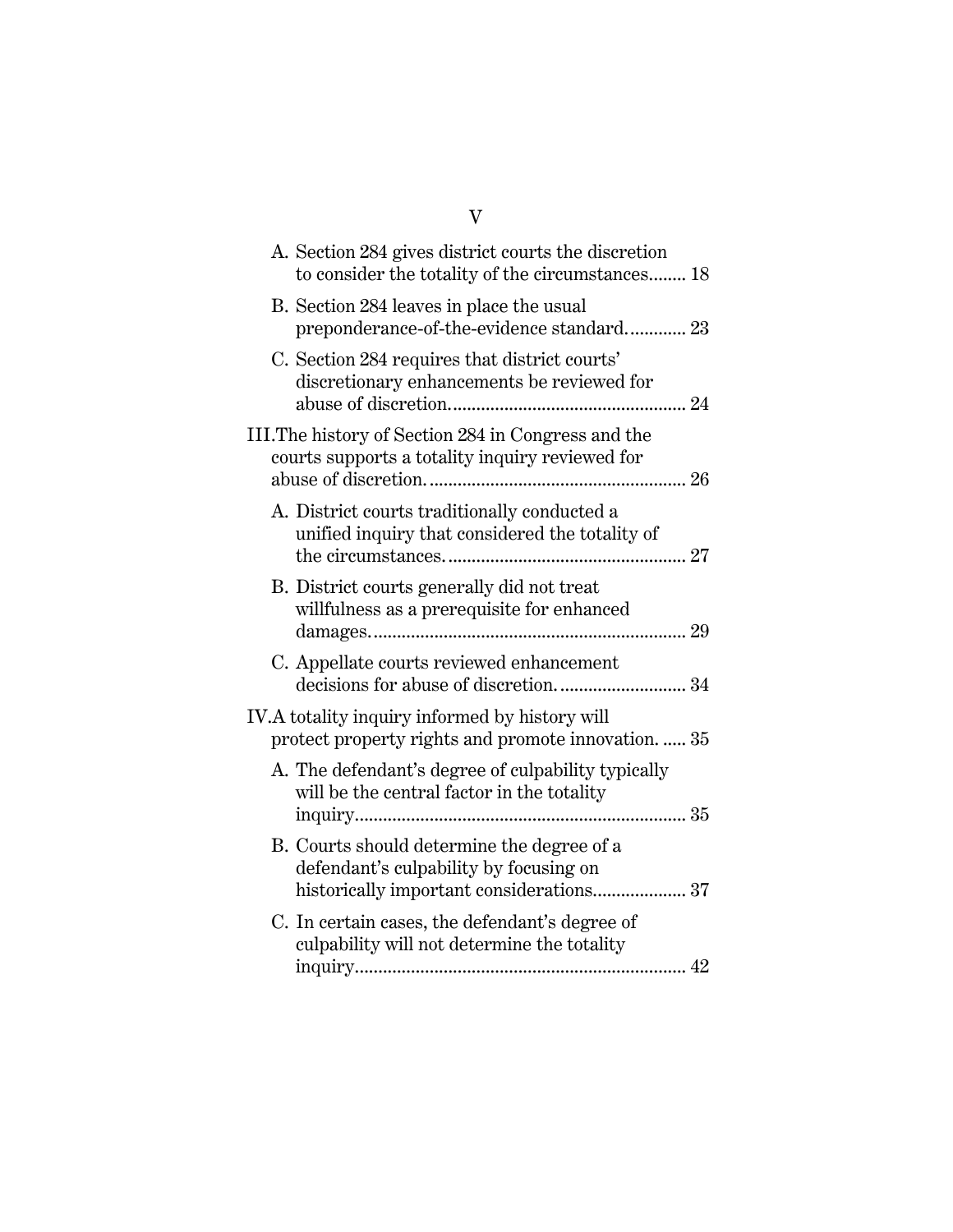# VI

| V. The Federal Circuit's current approach is                                                |  |
|---------------------------------------------------------------------------------------------|--|
| A. The Federal Circuit has never reconciled a<br>willfulness requirement with the statutory |  |
| B. The Federal Circuit has erred in interpreting                                            |  |
| C. The Federal Circuit's approach severely                                                  |  |
| D. Congress has not ratified or acquiesced in the                                           |  |
| VI. This Court should reverse the decision below in                                         |  |
|                                                                                             |  |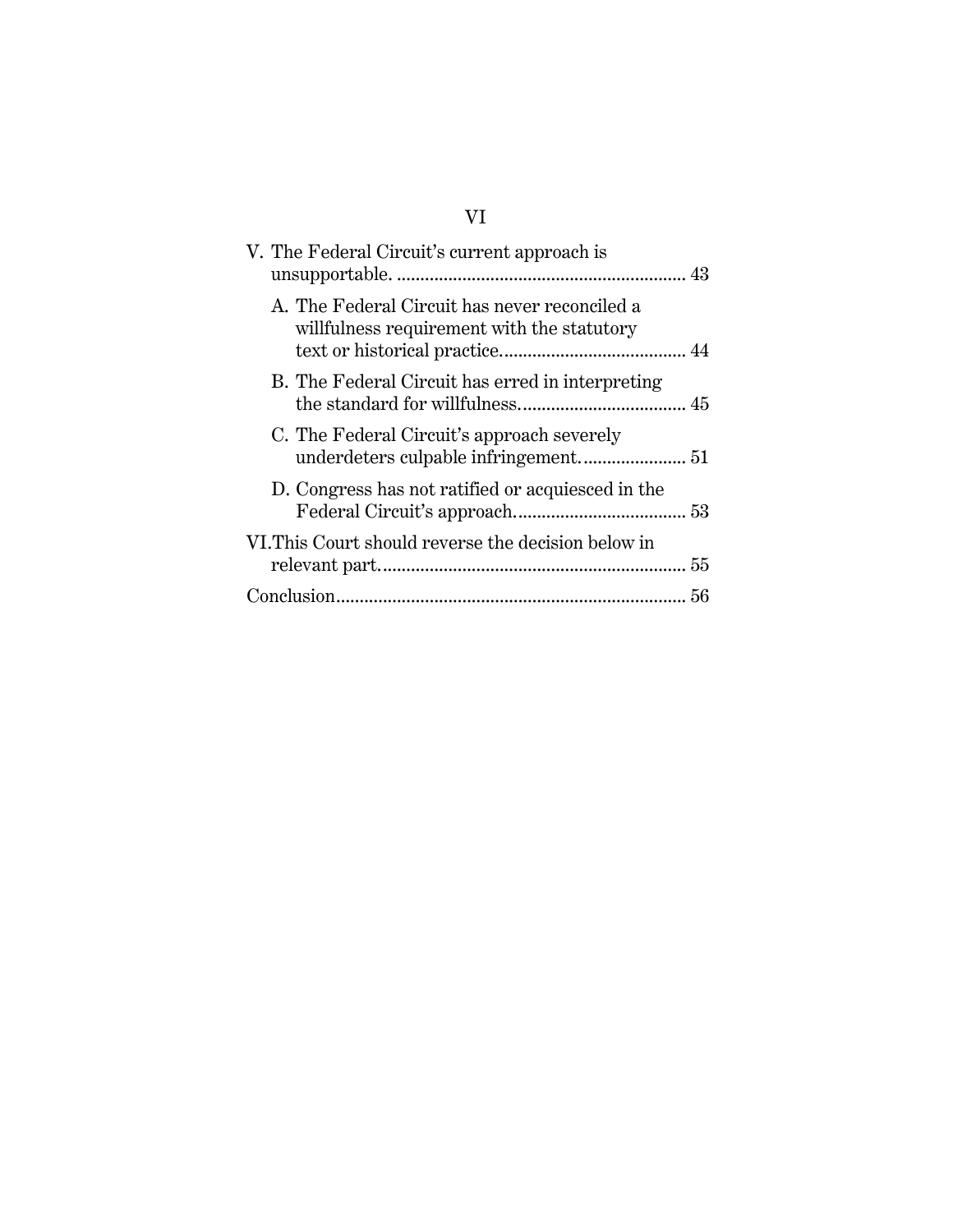# VII

# **TABLE OF AUTHORITIES**

**Page(s)**

| Activated Sludge v. Sanitary Dist. of Chicago,   |
|--------------------------------------------------|
|                                                  |
| Alexander v. Sandoval,                           |
|                                                  |
| Allen v. Blunt,                                  |
| 1 F. Cas. 450 (C.C.D. Mass. 1846)30, 32          |
| Am. Safety Table Co. v. Schreiber,               |
|                                                  |
| Amusement Corp. of Am. v. Mattson,               |
|                                                  |
| Armstrong v. Emerson Radio & Phonograph          |
| Corp.                                            |
| 132 F. Supp. 176 (S.D.N.Y. 1955)30               |
| Armstrong v. Emerson Radio & Phonograph          |
| Corp.                                            |
|                                                  |
| Aro Mfg. Co. v. Convertible Top Replacement Co., |
|                                                  |
| Béné v. Jeantet,                                 |
|                                                  |
| B.F. Goodrich Co. v. Consol. Rubber Tire Co.,    |
|                                                  |
| Baden Sports, Inc. v. Kabushiki Kaisha Molten,   |
| 2007 WL 2790777 (W.D. Wash. Sept. 25, 2007)40    |
| Bard Peripheral Vascular, Inc. v. W.L. Gore &    |
| Assocs., Inc.,                                   |
|                                                  |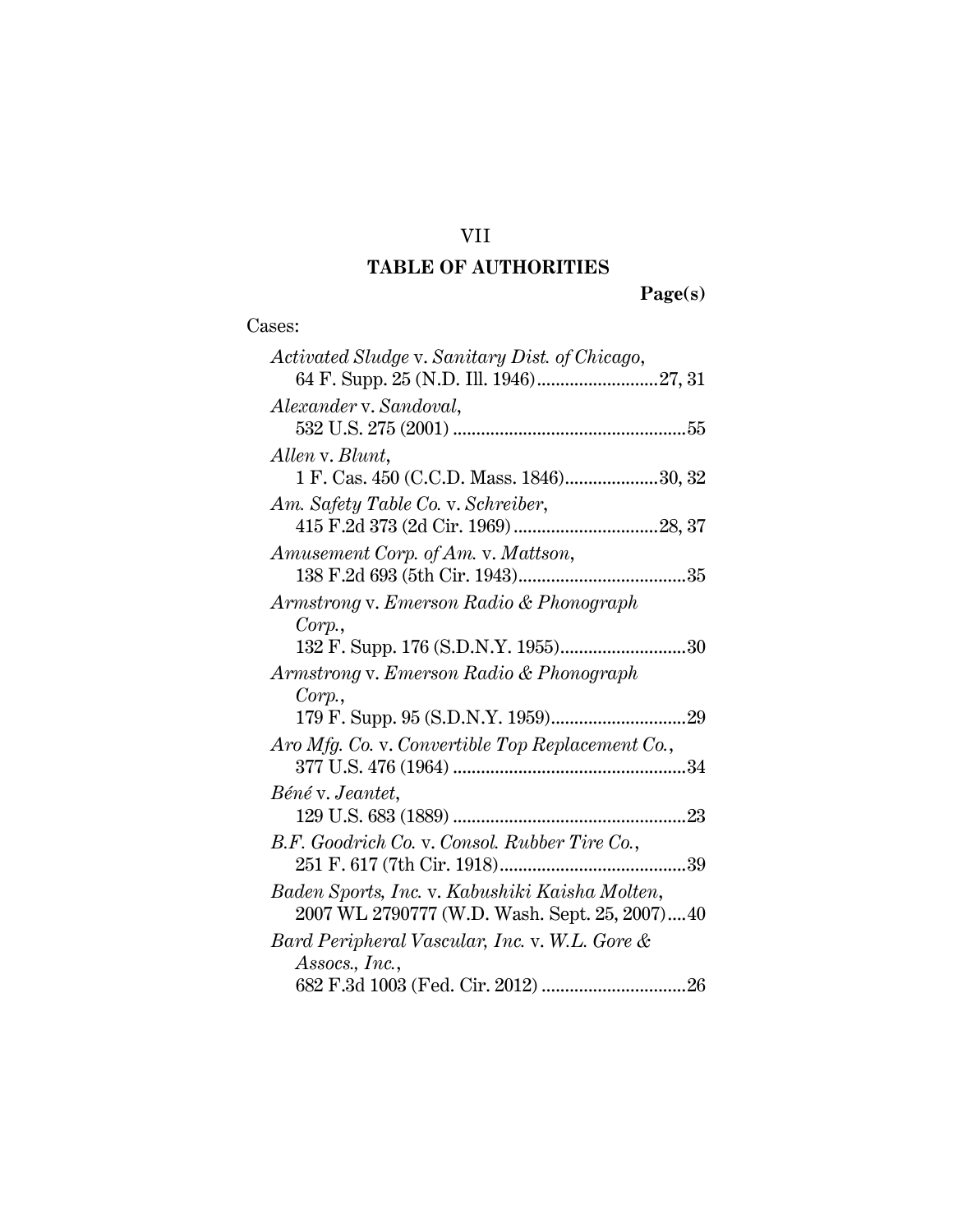# VIII

| Cases-Continued:                                                                                  |  |
|---------------------------------------------------------------------------------------------------|--|
| Beacon Folding Mach. Co. v. Rotary Mach. Co.,                                                     |  |
| Beatrice Foods Co. v. N.E. Printing &                                                             |  |
| $Lithography$ Co.,                                                                                |  |
| Bell v. McCullough,<br>3 F. Cas. 108 (C.C.S.D. Ohio 1858)  43                                     |  |
| Birdsall v. Coolidge,                                                                             |  |
| Bragdon v. Abbott,                                                                                |  |
|                                                                                                   |  |
| Bredin v. Nat'l Metal Weather Strip Co.,                                                          |  |
| Brodie v. Ophir Silver Min. Co.,<br>4 F. Cas. 202 (C.C.D. Cal. 1867)28, 32, 38                    |  |
| Brooks Furniture Mfg., Inc. v. Dutailier Int'l,                                                   |  |
| Inc.,                                                                                             |  |
| 393 F.3d 1378 (Fed. Cir. 2005)  15                                                                |  |
| Brown Bag Filling Mach. Co. v. Drohen,                                                            |  |
|                                                                                                   |  |
| Bryan v. United States,                                                                           |  |
| Burleigh Rock-Drill Co v. Lobdell,                                                                |  |
|                                                                                                   |  |
| Carlock v. Tappan,                                                                                |  |
|                                                                                                   |  |
| Carnegie Mellon Univ. v. Marvell Tech. Grp., Ltd.,<br>2015 WL 4639309 (Fed. Cir. Aug. 4, 2015) 48 |  |
| Carter Prods., Inc. v. Colgate-Palmolive Co.,<br>214 F. Supp. 383 (D. Md. 1963) 32                |  |
|                                                                                                   |  |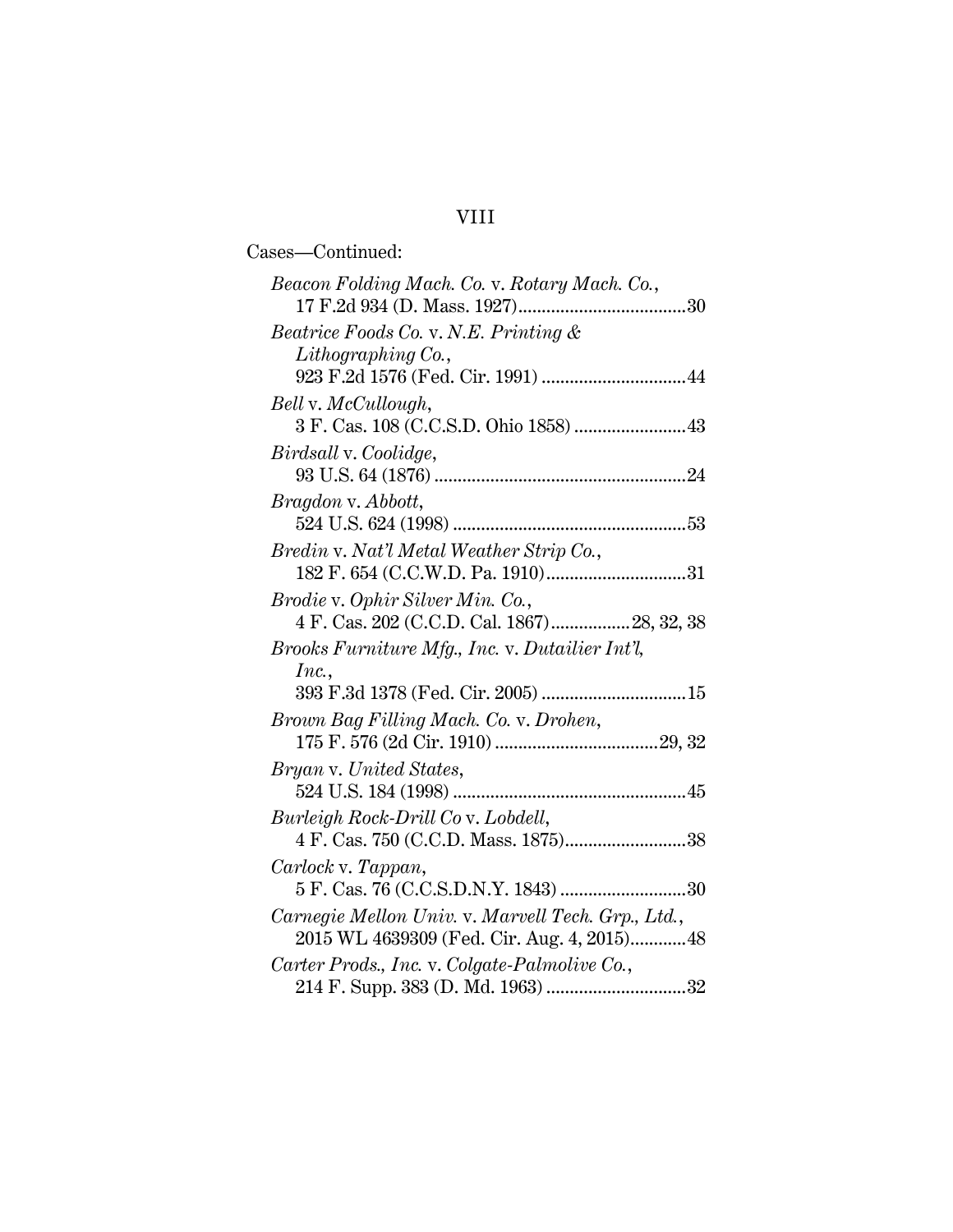| Cases—Continued:                                                                                                   |  |
|--------------------------------------------------------------------------------------------------------------------|--|
| Central Bank of Denver, N.A. v. First Interstate<br>Bank of Denver, N.A.,                                          |  |
|                                                                                                                    |  |
| Clark v. Schieble Toy & Novelty Co.,                                                                               |  |
|                                                                                                                    |  |
| Clark v. Wooster,                                                                                                  |  |
|                                                                                                                    |  |
| Coleman Co. v. Holly Mfg. Co.,                                                                                     |  |
|                                                                                                                    |  |
| Commil USA, LLC v. Cisco Sys., Inc.,                                                                               |  |
|                                                                                                                    |  |
| Consol. Rubber Tire Co. v. Diamond Rubber Co.,                                                                     |  |
|                                                                                                                    |  |
| Cooter & Gell v. Hartmax Corp.,                                                                                    |  |
|                                                                                                                    |  |
| Corning Glass Works v. Fed. Glass Co.,                                                                             |  |
|                                                                                                                    |  |
| Creagmile v. John Bean Mfg. Co.,                                                                                   |  |
|                                                                                                                    |  |
| Day v. Woodworth,                                                                                                  |  |
|                                                                                                                    |  |
| Deere & Co. v. Int'l Harvester Co.,<br>ere & Co. v. <i>Int t Harvester</i> Co.,<br>658 F.2d 1137 (7th Cir. 1981)42 |  |
|                                                                                                                    |  |
| Dixie Cup Co. v. Paper Container Mfg. Co.,                                                                         |  |
|                                                                                                                    |  |
| Douglas v. Cunningham,                                                                                             |  |
|                                                                                                                    |  |
| Dowling v. United States,                                                                                          |  |
| eBay Inc. v. MercExchange, LLC,                                                                                    |  |
|                                                                                                                    |  |
|                                                                                                                    |  |

# IX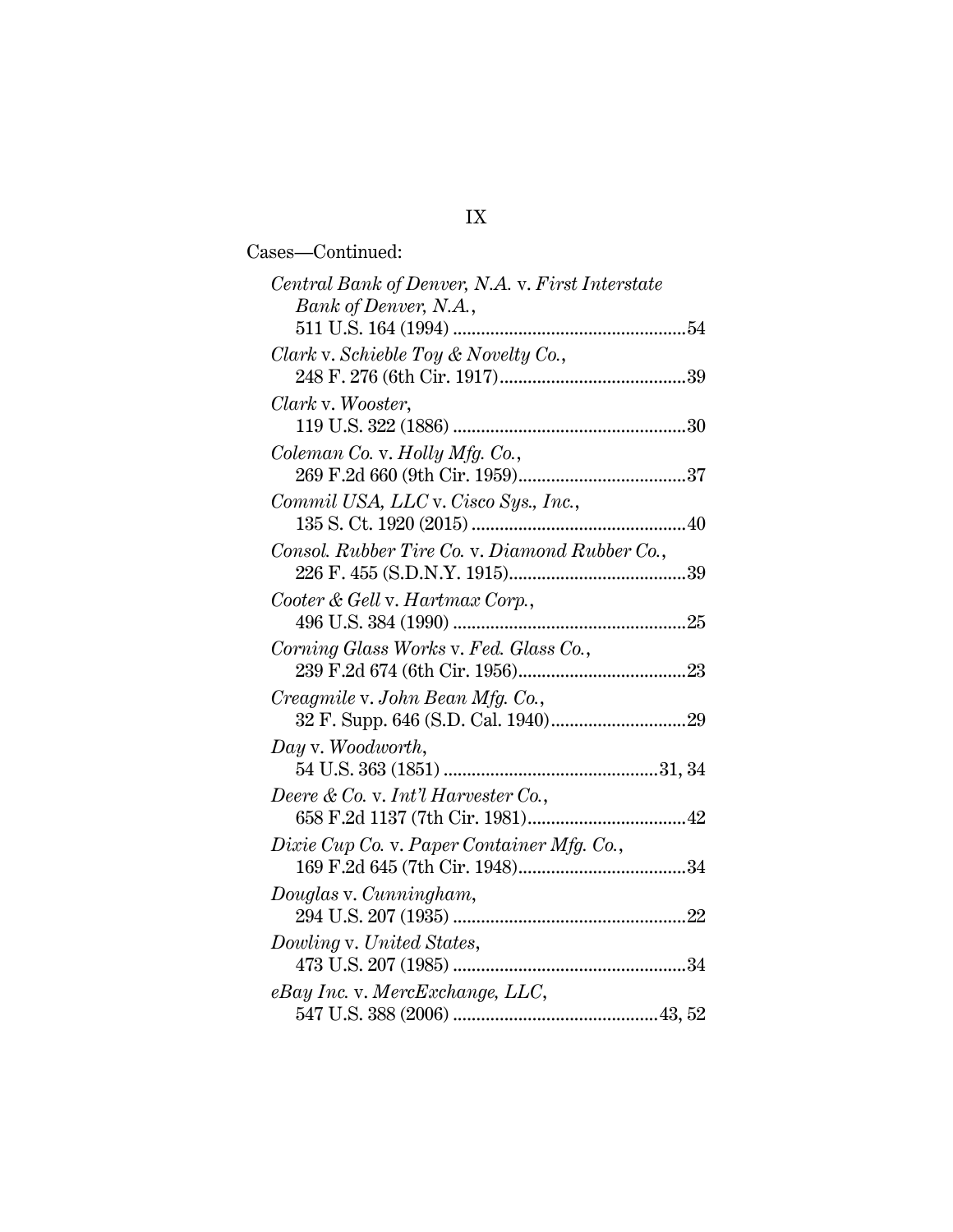Cases—Continued:

| Emerson v. Simm,                                                    |
|---------------------------------------------------------------------|
|                                                                     |
| Enter. Mfg. Co. v. Shakespeare Co.,                                 |
|                                                                     |
| Faragher v. City of Boca Raton,                                     |
|                                                                     |
| Fogerty v. Fantasy, Inc.,                                           |
|                                                                     |
| Fox v. Knickerbocker Engraving Co.,                                 |
|                                                                     |
| Gen. Motors Corp. v. Devex Corp.,                                   |
|                                                                     |
| Global Traffic Techs. LLC v. Morgan,                                |
| 2015 WL 3513416 (Fed. Cir. June 4, 2015) 49                         |
| Grant Paper Box Co. v. Russell Box Co.,                             |
| 106 F. Supp. 616 (D. Mass. 1952)31, 33                              |
| Guyon v. Serrell,<br>11 F. Cas. 132 (C.C.S.D.N.Y. 1847)  28, 32, 38 |
| Halo Electronics, Inc. v. Pulse Electronics, Inc.,                  |
|                                                                     |
| Harris v. Emus Records Corp.,                                       |
|                                                                     |
| Hartford Nat'l Bank & Trust Co. v. E.F. Drew &                      |
| Co.                                                                 |
|                                                                     |
| Highmark Inc. v. Allcare Health Mgmt. Sys., Inc.,                   |
|                                                                     |
| $iLOR$ , $LLC$ v. Google, Inc.,                                     |
|                                                                     |
|                                                                     |

| × | ۰<br>I<br>۰. |  |
|---|--------------|--|
|   |              |  |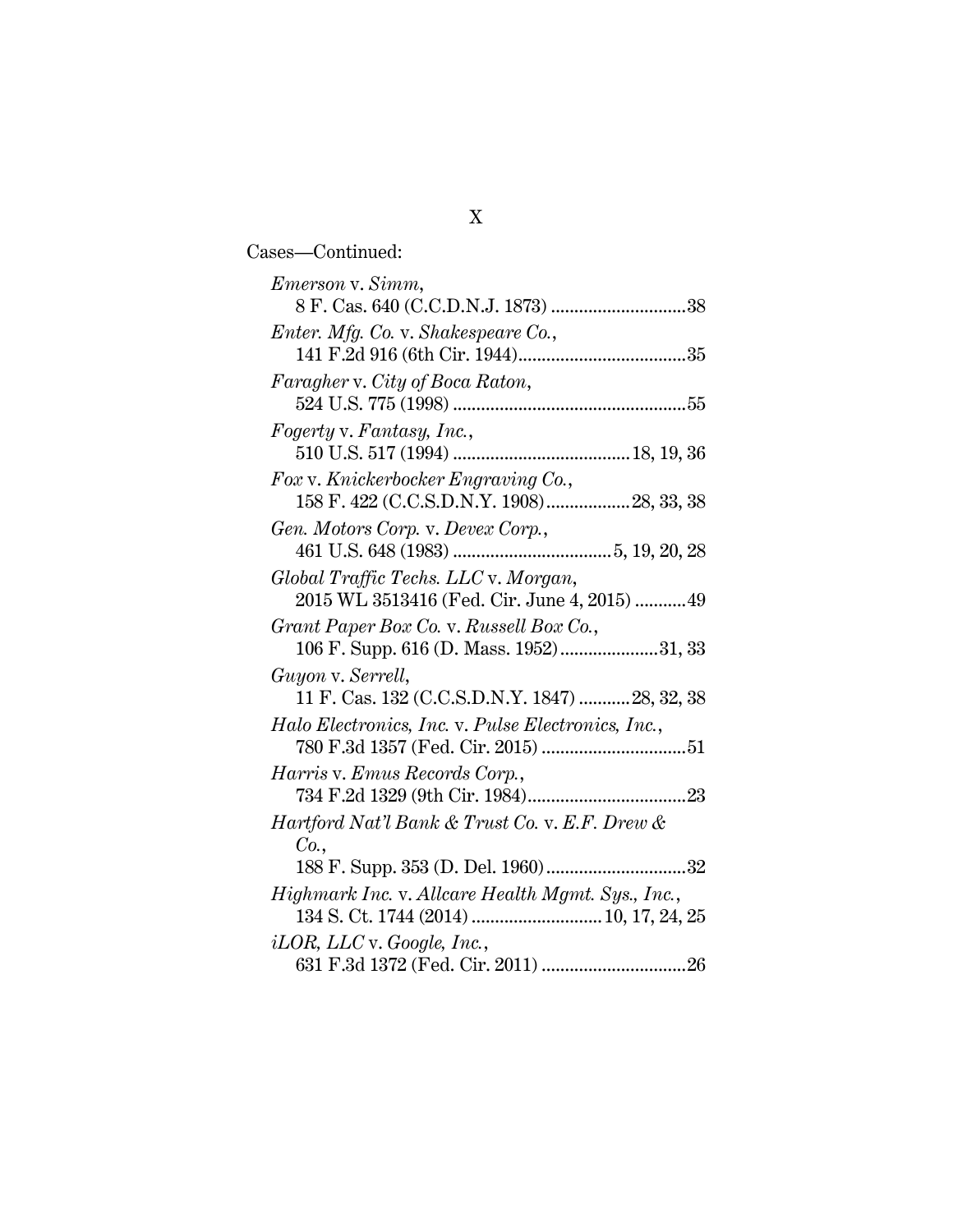Cases—Continued:

# XI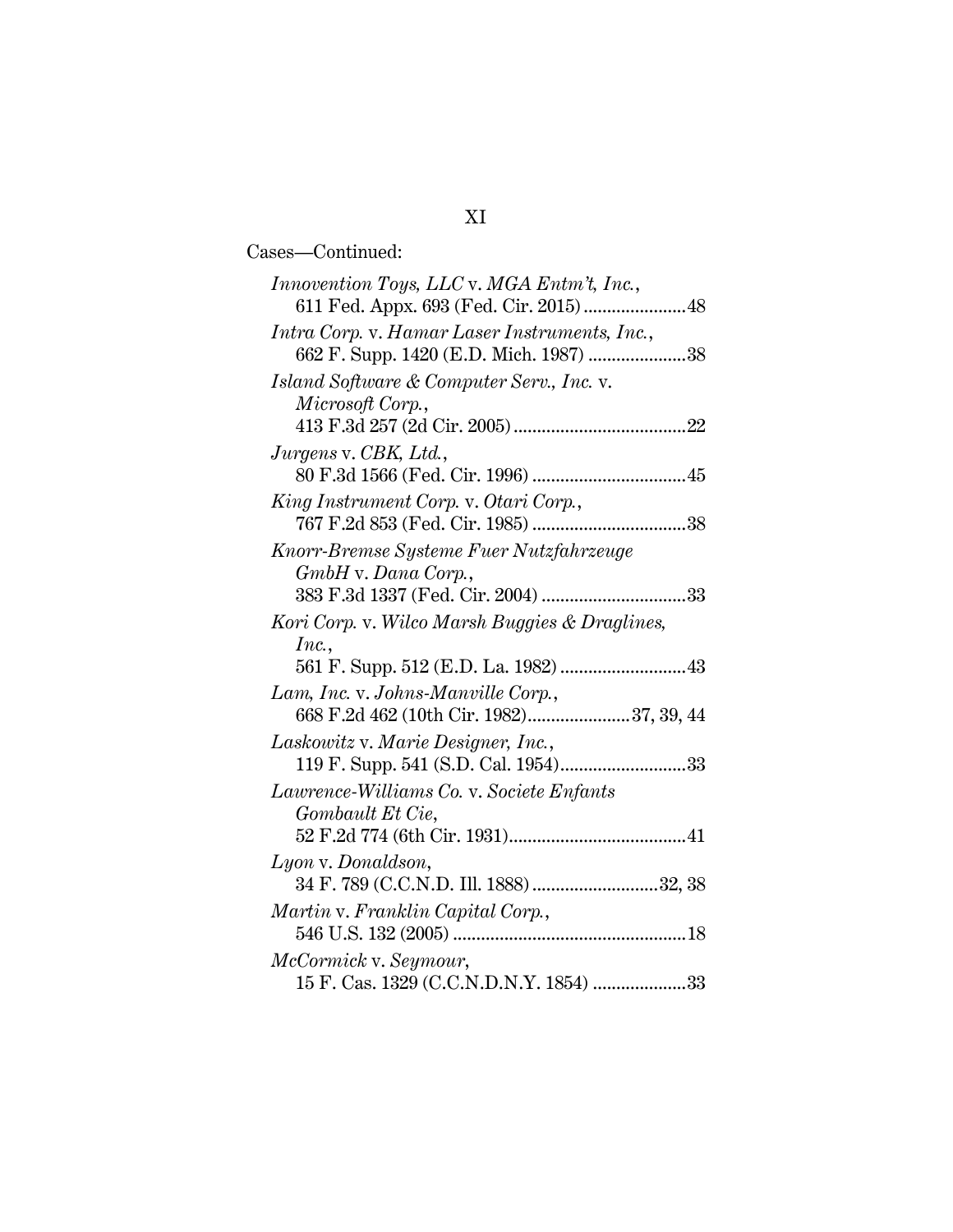# XII

| Cases—Continued:                               |
|------------------------------------------------|
| McLaughlin v. Richland Shoe Co.,               |
|                                                |
| Microsoft Corp. v. $i4i$ Ltd. P'ship,          |
|                                                |
| Middleton v. Wiley,                            |
|                                                |
| Milgo Electronic Corp. v. United Bus. Comm'ns, |
|                                                |
| Mowry v. Whitney,                              |
| Nat'l Folding Box & Paper Co. v. Elsas,        |
|                                                |
| Nintendo of Am., Inc. v. Dragon Pac. Int'l,    |
|                                                |
| Octane Fitness, LLC v. ICON Health & Fitness,  |
|                                                |
| OPTi, Inc. v. VIA Techs., Inc.,                |
| 2014 WL 3853429 (E.D. Tex. Aug. 4, 2014) 40    |
| Orthman Mfg., Inc. v. Chromalloy Am. Corp.,    |
| Overman Cushion Tire Co. v. Goodyear Tire &    |
| Rubber Co.,                                    |
|                                                |
| Parker v. Corbin,                              |
| 18 F. Cas. 1122 (C.C.D. Ohio 1848)33           |
| Philadelphia Rubber Works Co. v. U.S. Rubber   |
| Reclaiming Works,                              |
|                                                |
| Pierce v. Underwood,                           |
|                                                |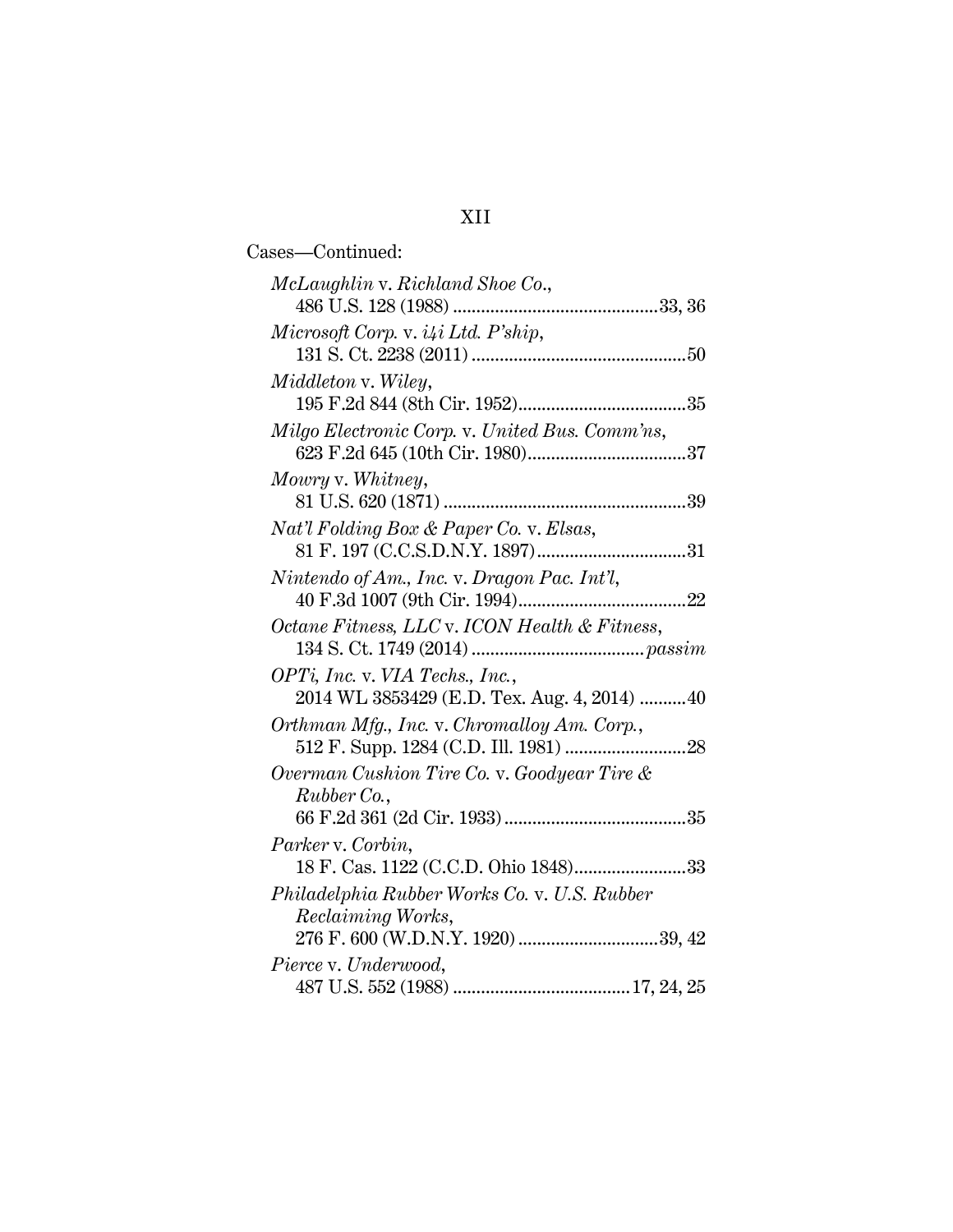# XIII

| Cases-Continued:                               |
|------------------------------------------------|
| Powell v. Home Depot U.S.A., Inc.,             |
|                                                |
| Prof'l Real Estate Investors, Inc. v. Columbia |
| Pictures Indus., Inc.,                         |
|                                                |
| Providence Rubber Co. v. Goodyear,             |
|                                                |
| Radio Corp. of Am. v. Radio Eng'g Labs,        |
|                                                |
| Randolph Labs. v. Specialties Dev. Corp.,      |
|                                                |
| Read Corp. v. Portec, Inc.,                    |
|                                                |
| Rite-Hite Corp. v. Kelley Co.,                 |
|                                                |
| Russell v. Place,                              |
| 21 F. Cas. 57 (C.C.N.D.N.Y. 1871) 32           |
| Safeco Insurance Co. of Am. v. Burr,           |
|                                                |
| Schwarzel v. Holenshade,                       |
|                                                |
| Seagate Tech., LLC, In re,                     |
|                                                |
| Seymour v. McCormick,                          |
|                                                |
| Smith v. Wade,                                 |
|                                                |
| Southland Sod Farms v. Stover Seed Co.,        |
|                                                |
| SRI Int'l v. Matsushita Elec. Corp. of Am.,    |
|                                                |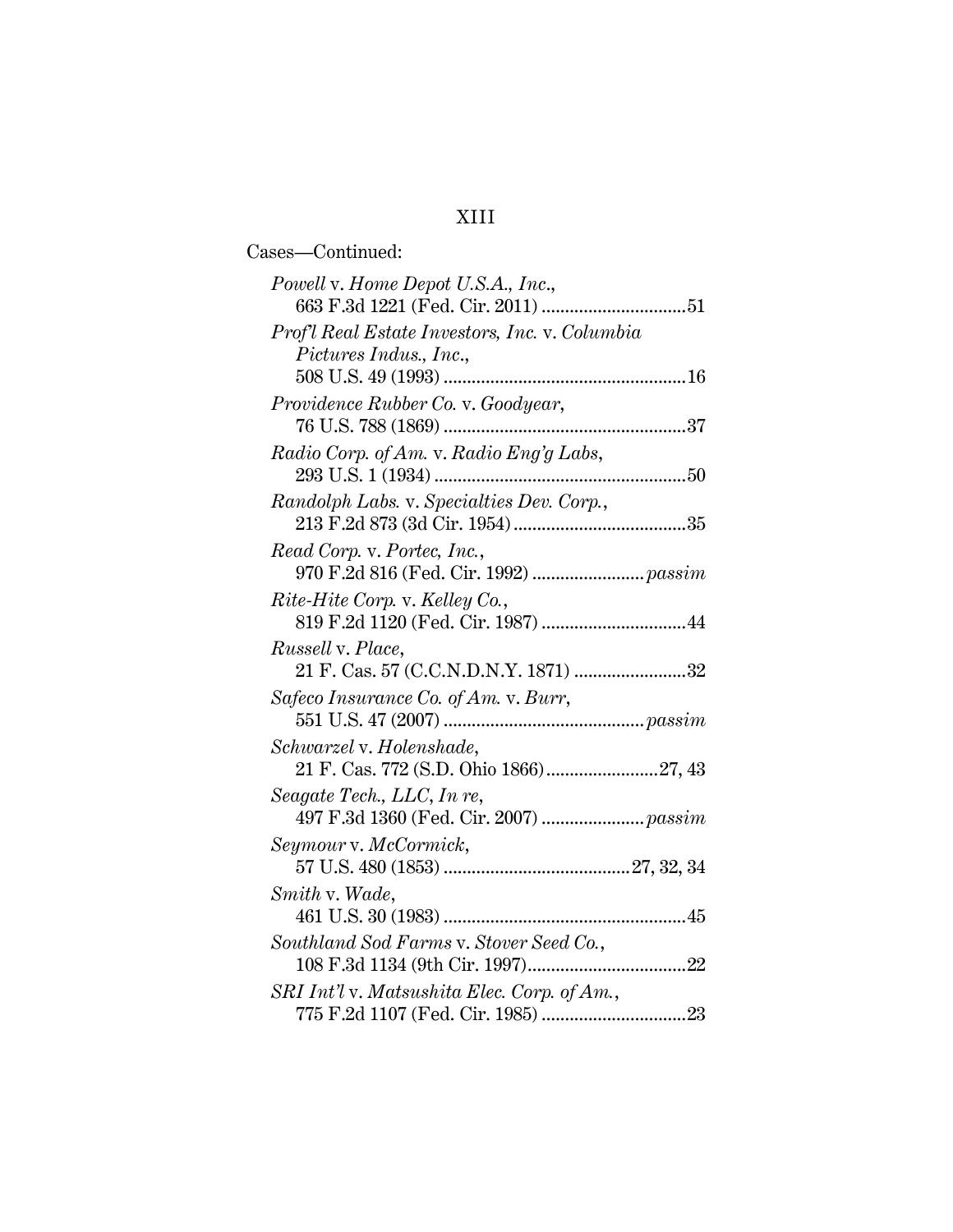# XIV

| Cases—Continued:                                         |  |
|----------------------------------------------------------|--|
| Stimpson v. The Railroads,                               |  |
| Taco Cabana Int'l, Inc. v. Two Pesos, Inc.,              |  |
| Teese v. Huntingdon,                                     |  |
| Texas Pig Stands, Inc. v. Hard Rock Cafe Int'l,<br>Inc., |  |
|                                                          |  |
| Tilghman v. Proctor,                                     |  |
| Toledo Computing Scale Co. v. Moneyweight Scale<br>Co.,  |  |
|                                                          |  |
| Topliff v. Topliff,                                      |  |
| Trio Process Corp. v. L. Goldstein's Sons, Inc.,         |  |
| Troy Co. v. Prods. Research Co.,                         |  |
| U.S. Structures, Inc. v. J.P. Structures, Inc.,          |  |
|                                                          |  |
| Union Carbide Corp. v. Graver Tank & Mfg. Co.,           |  |
| Vortex Mfg. Co. v. Ply-Rite Contracting Co.,             |  |
| Wensel v. Gold Hill Hardware Mfg. Co.,                   |  |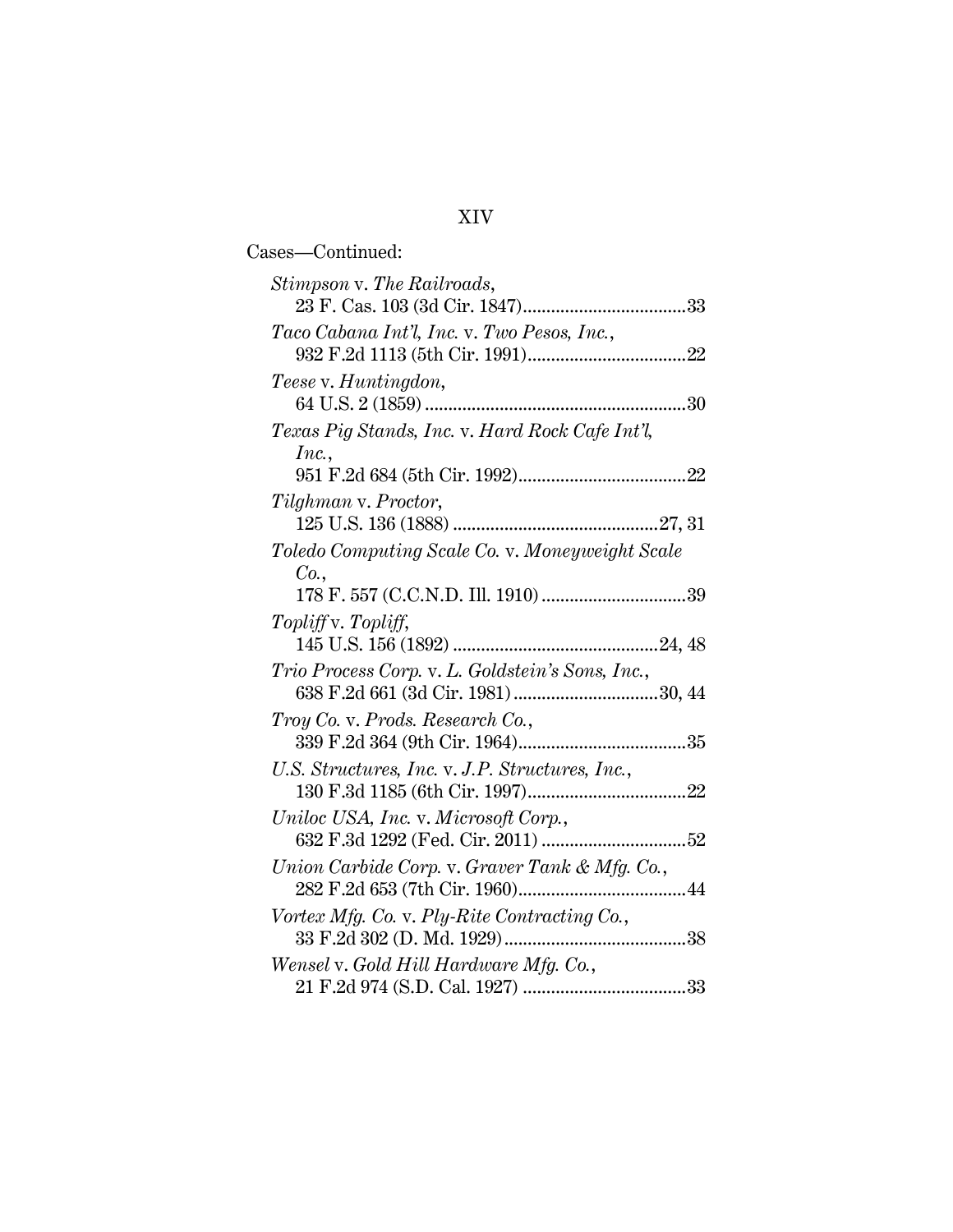| Cases-Continued:                                                        |
|-------------------------------------------------------------------------|
| Westchester Media v. PRL USA Holdings, Inc.,<br>White v. Mar-Bel, Inc., |
| Wilson v. Union Tool Co.,                                               |
| Constitution and Statutes:                                              |
| U.S. Const. art. I,                                                     |
|                                                                         |
|                                                                         |
|                                                                         |
|                                                                         |
|                                                                         |
| 35 U.S.C.                                                               |
|                                                                         |
|                                                                         |
|                                                                         |
|                                                                         |
|                                                                         |
|                                                                         |
|                                                                         |
| Patent Act of 1790,                                                     |
|                                                                         |
| Patent Act of 1793,                                                     |
|                                                                         |
| Patent Act of 1800,                                                     |
| Patent Act of 1836,                                                     |
|                                                                         |

XV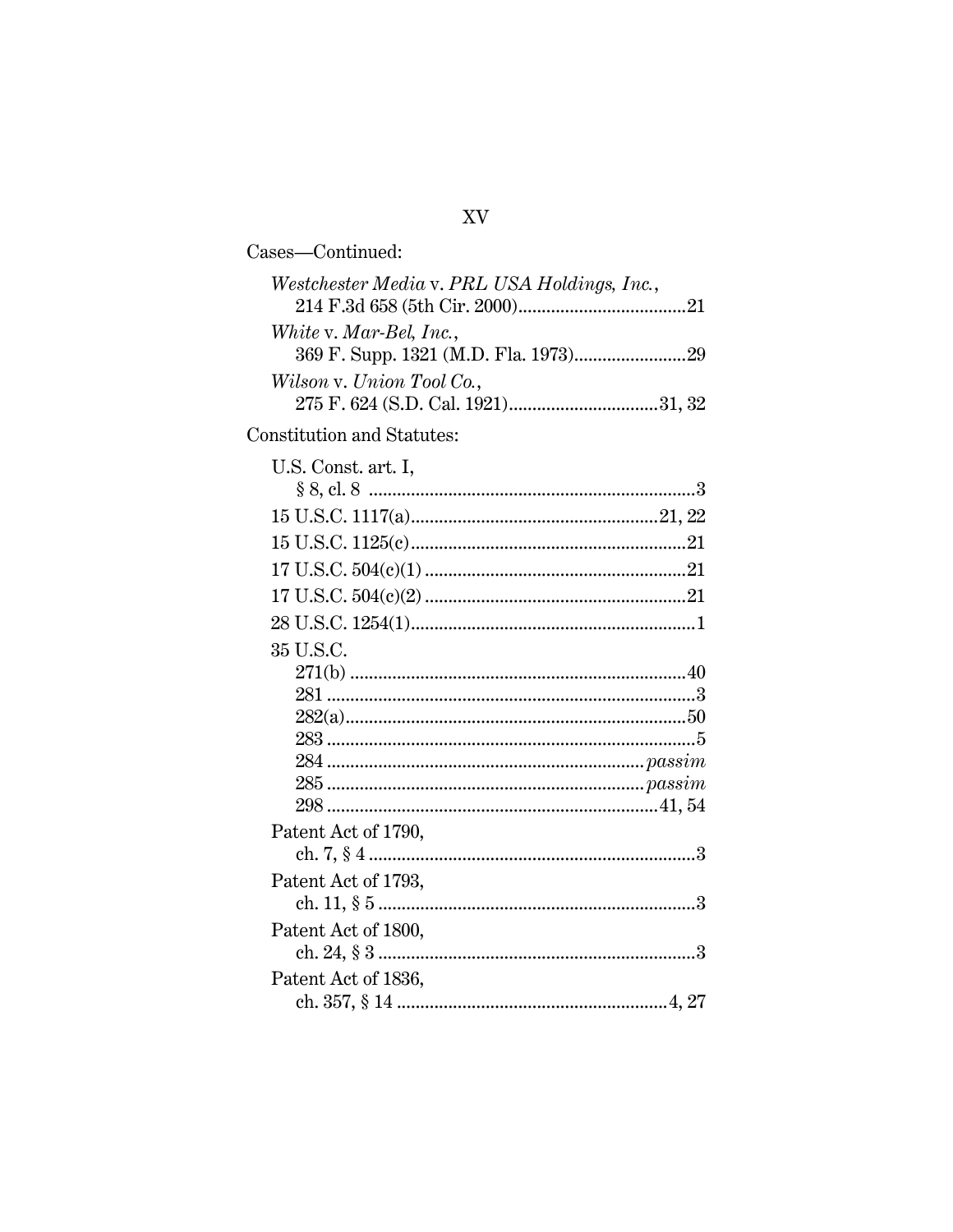| Statutes—Continued:                                                                                                   |  |
|-----------------------------------------------------------------------------------------------------------------------|--|
| Patent Act of 1870,                                                                                                   |  |
| Other Authorities:                                                                                                    |  |
| 157 Cong. Rec. S134 (daily ed. Jan. 25, 2011) 54                                                                      |  |
| 157 Cong. Rec. S940 (daily ed. Feb. 28, 2011)  54                                                                     |  |
| 157 Cong. Rec. S1374 (daily ed. Mar. 8, 2011)52, 54                                                                   |  |
| 5 D. Chisum, Patents § 20.03[4][b][vi] (1991) 37                                                                      |  |
| Thomas F. Cotter, An Economic Analysis of<br>Enhanced Damages and Attorney's Fees for<br>Willful Patent Infringement, |  |
|                                                                                                                       |  |
| H.R. Rep. No. 1923, 82d Cong., 2d Sess. (1952)  5, 28                                                                 |  |
| H.R. Rep. No. 98, 112th Cong., 1st Sess.                                                                              |  |
|                                                                                                                       |  |
| Prosser and Keeton on Torts,                                                                                          |  |
|                                                                                                                       |  |
| S. Rep. No. 1503, 79th Cong., 2d Sess. (1946)53                                                                       |  |
| S. Rep. No. 18, 111th Cong., 1st Sess. (2009)54                                                                       |  |
| S. Rep. Accompanying Senate Bill No. 239, 24th                                                                        |  |

# XVI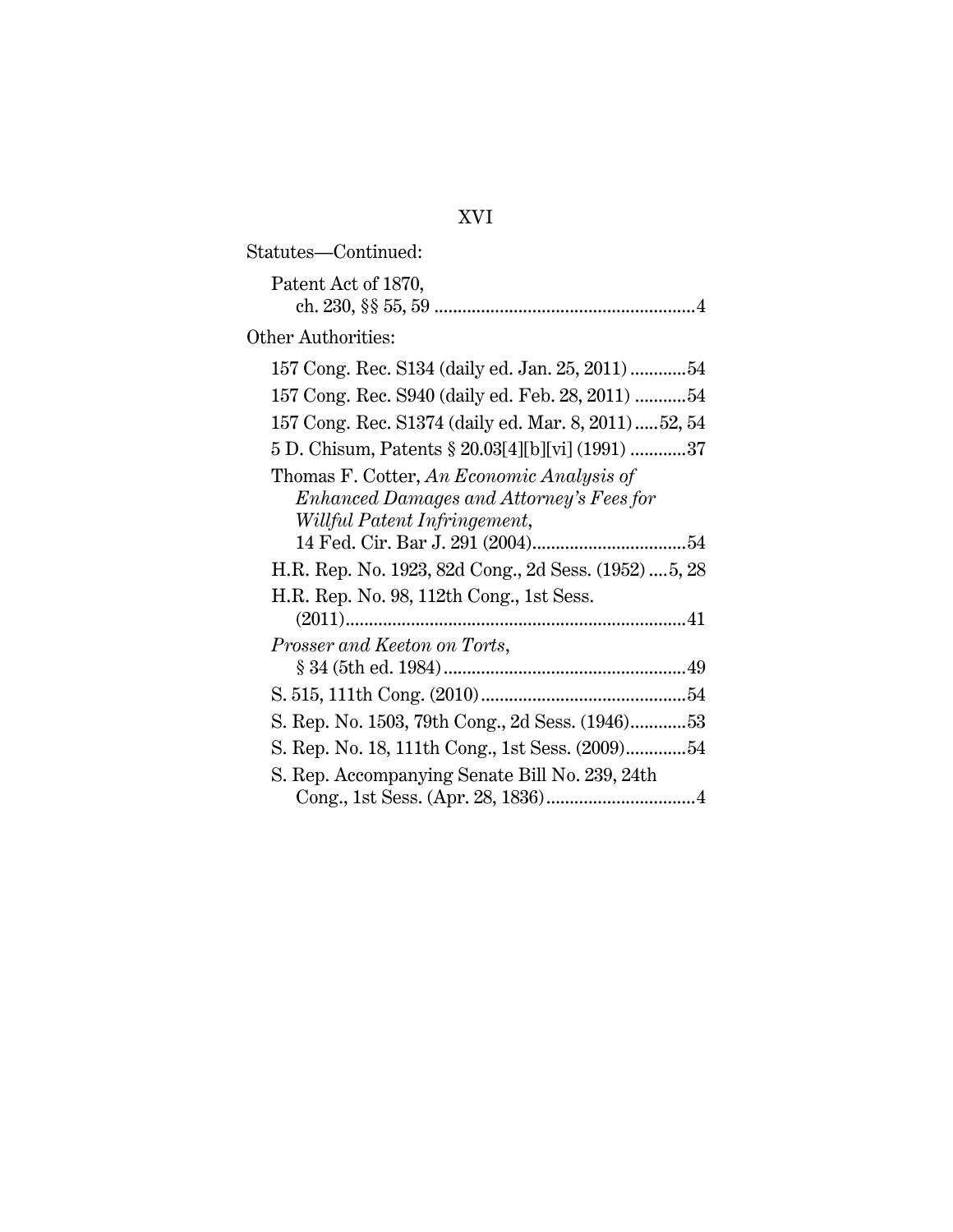### **BRIEF FOR THE PETITIONERS**

### —————— **OPINIONS BELOW**

<span id="page-18-0"></span>The amended opinion of the court of appeals (Pet. App. 3a-25a) is reported at 782 F.3d 649. The original opinion of the court of appeals (Pet. App. 26a-48a) is reported at 774 F.3d 1349. The opinion of the district court denying respondents' motions for judgment as a matter of law and granting petitioners' motions for enhanced damages and attorney's fees (Pet. App. 49a-122a) is not reported but is available at 2013 WL 6231533. The opinion of the district court granting petitioners' motion for summary judgment of infringement (Pet. App. 123a-134a) is not reported. The opinion of the district court construing patent claim terms (Pet. App. 135a-173a) is not reported but is available at 2012 WL 333814.

### **JURISDICTION**

<span id="page-18-1"></span>The court of appeals entered its judgment on December 19, 2014. A petition for rehearing was denied on March 23, 2015 (Pet. App. 1a-2a). The petition for a writ of certiorari was filed on June 22, 2015, and granted on October 19, 2015. The jurisdiction of this Court rests on 28 U.S.C. 1254(1).

#### <span id="page-18-3"></span>**STATUTORY PROVISION INVOLVED**

<span id="page-18-2"></span>Section 284 of Title 35 provides as follows:

Upon finding for the claimant the court shall award the claimant damages adequate to compensate for the infringement, but in no event less than a reasonable royalty for the use made of the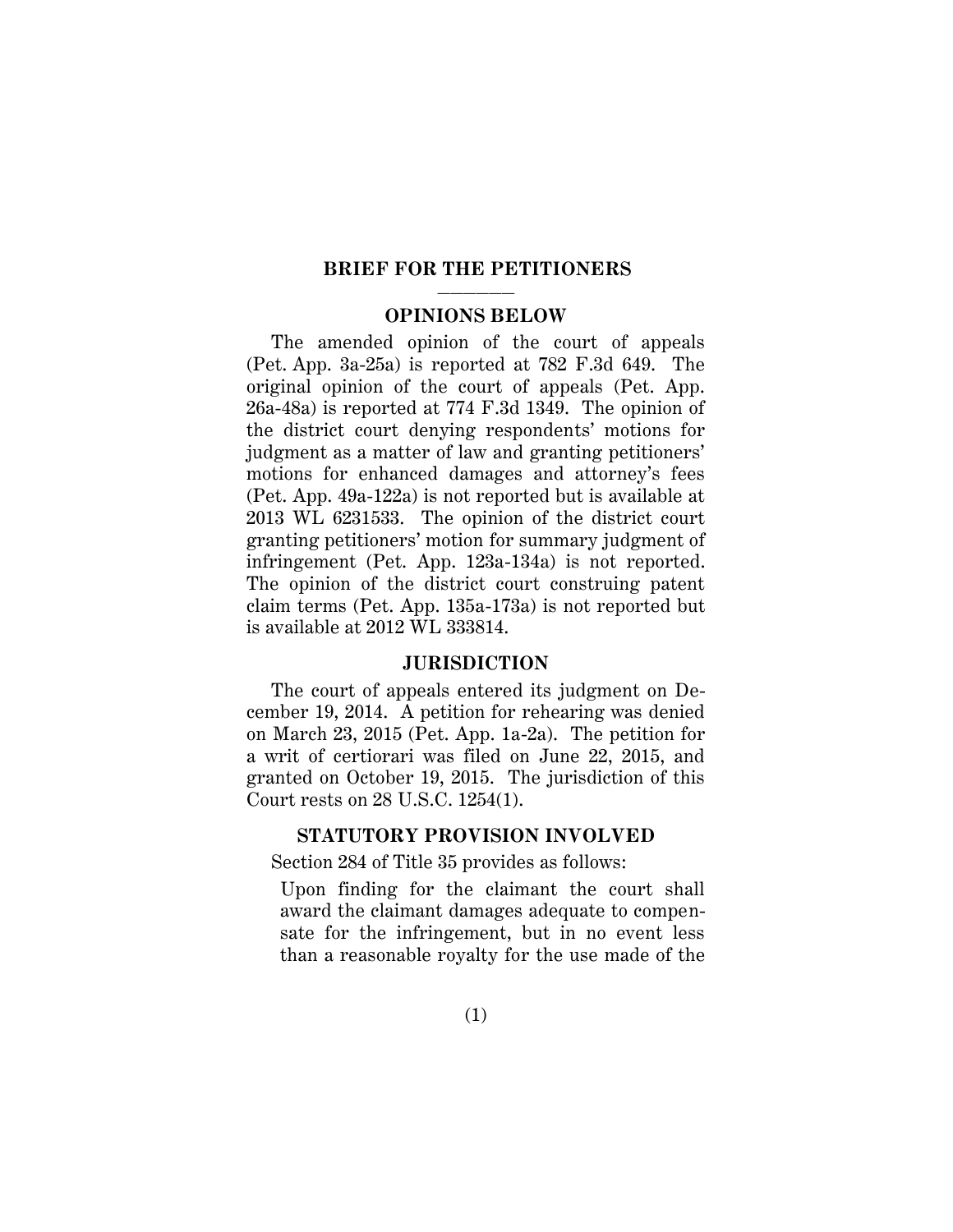invention by the infringer, together with interest and costs as fixed by the court.

When the damages are not found by a jury, the court shall assess them. In either event the court may increase the damages up to three times the amount found or assessed. Increased damages under this paragraph shall not apply to provisional rights under section 154(d).

The court may receive expert testimony as an aid to the determination of damages or of what royalty would be reasonable under the circumstances.

### <span id="page-19-2"></span><span id="page-19-1"></span>**STATEMENT**

<span id="page-19-0"></span>This case involves the interpretation of 35 U.S.C. 284, which provides that a district court "may" award "up to three times" the amount of actual damages in cases of adjudicated patent infringement. By its plain text, Section 284 commits broad discretion to district courts to determine whether enhanced damages are warranted in any particular case based on the totality of the circumstances. But in *In re Seagate Technology, LLC*, 497 F.3d 1360 (2007) (en banc) (*Seagate*), the Federal Circuit held that, before a district court may decide whether to enhance damages based on the totality of the circumstances, the court must first find by clear and convincing evidence that (i) the infringer acted despite an objectively high likelihood that its conduct was infringing and (ii) the infringer knew or should have known of the risk. In subsequent cases, the Federal Circuit has held that the test's first prong is reviewed de novo on appeal and is not met if the infringer has asserted a nonfrivolous defense in litigation, regardless of the egregiousness of its pre-suit conduct. Applying its two-part threshold test here,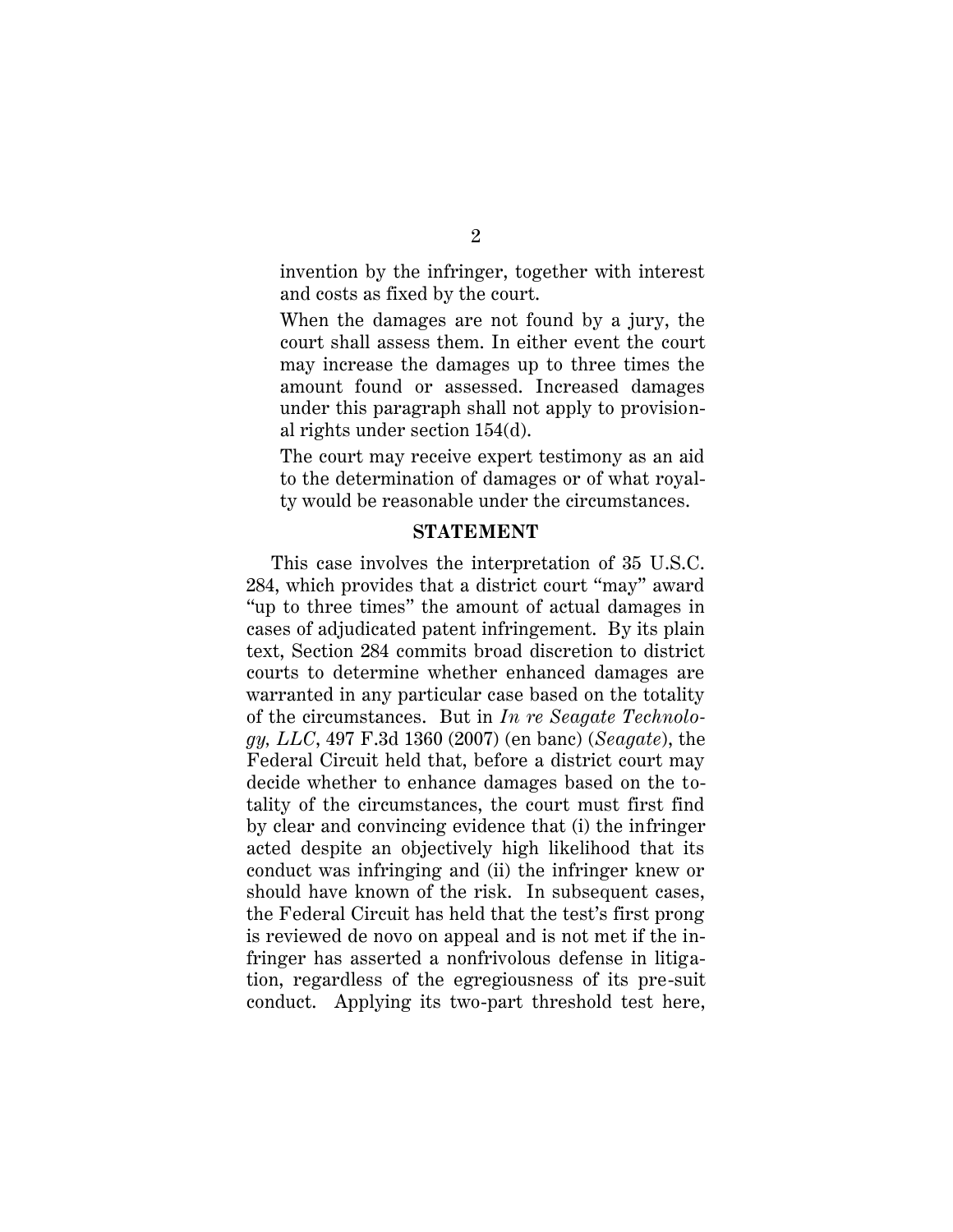the Federal Circuit held that the district court could not even consider a discretionary enhancement, although the jury found respondents' infringement was intentional and in bad faith. Pet. App. 21a-25a.

### <span id="page-20-2"></span><span id="page-20-1"></span><span id="page-20-0"></span>**A. Statutory History**

1. The Patent Clause of the Constitution empowers Congress "[t]o promote the Progress of Science and useful Arts, by securing for limited Times to \* \* \* Inventors the exclusive Right to their \* \* \* Discoveries." U.S. Const. art. I, § 8, cl. 8. Title 35 establishes the statutory framework governing the issuance of patents, and it grants a patentee "remedy by civil action for infringement of his patent." 35 U.S.C. 281. The Act provides that "[u]pon finding for the claimant, the court shall award the claimant damages adequate to compensate for the infringement." 35 U.S.C. 284. The Act also states that a district court "may increase the damages" for infringement "up to three times the amount found or assessed." *Ibid*.

<span id="page-20-3"></span>2. a. Congress enacted the first Patent Act in 1790, which, upon a finding of infringement, permitted a patentee to recover "such damages as shall be assessed by a jury." Patent Act of 1790, ch. 7, § 4. Three years later, Congress amended the Patent Act to provide for mandatory enhanced damages: infringers had to pay in damages at least three times the amount the patentee usually received for either selling or licensing the invention. Patent Act of 1793, ch. 11, § 5. Seven years later, Congress again modified the available remedy, requiring infringers to pay "a sum equal to three times the actual damage sustained." Patent Act of 1800, ch. 24, § 3.

<span id="page-20-5"></span><span id="page-20-4"></span>The main reason for mandatory trebling at the time was Congress's concern that, because plaintiffs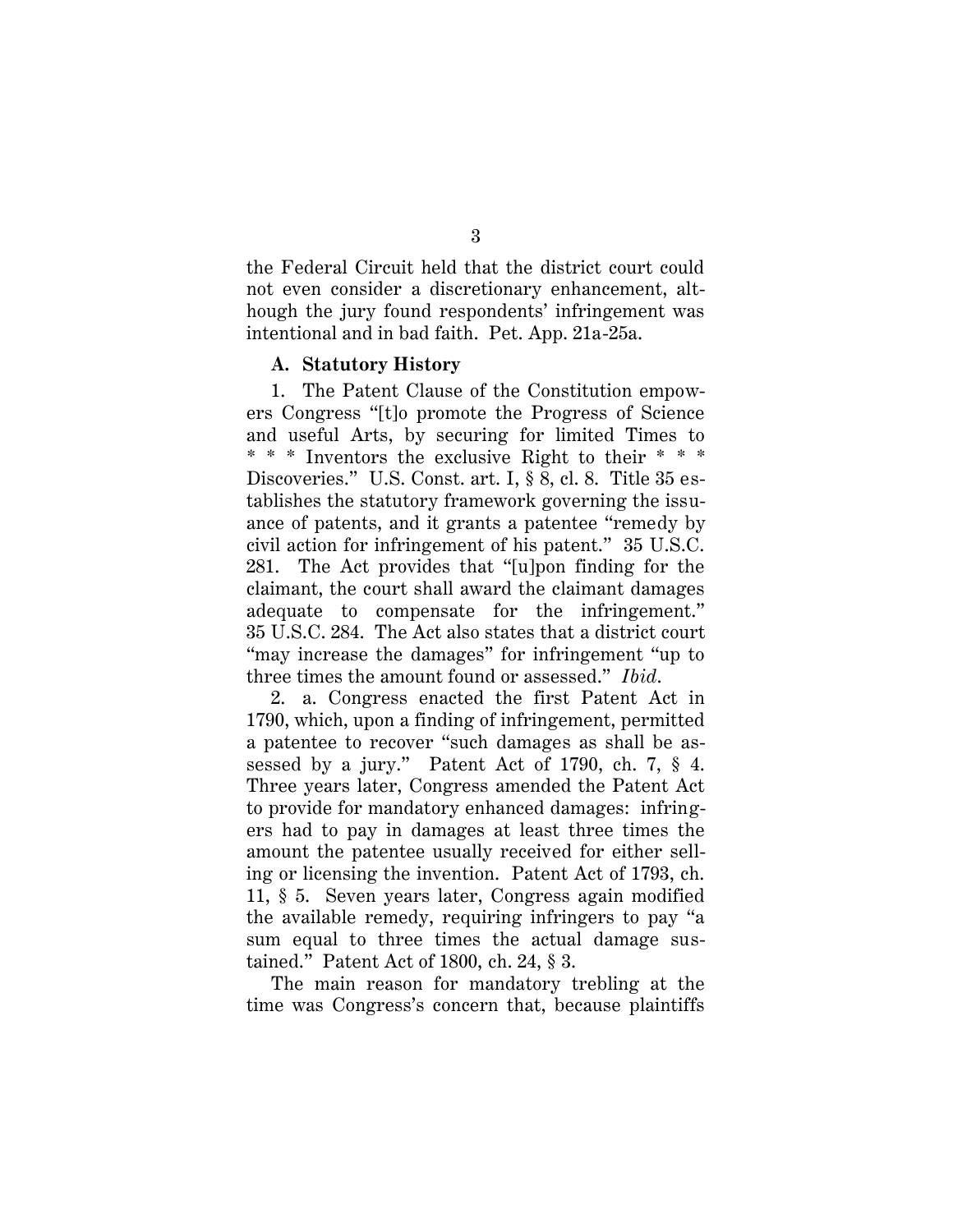lacked access to equity to prevent ongoing infringement, actual damages alone were inadequate to compensate patentees and to deter disregard for patent rights. See S. Rep. Accompanying Senate Bill No. 239, 24th Cong., 1st Sess. (Apr. 28, 1836), at 6 (explaining that pre-1836 patent law "offer[ed] an inadequate remedy for the [infringement] injury, by giving an action of damages"); *Seagate*, 497 F.3d at 1378 (Gajarsa, J., concurring).

b. Over time, however, Congress discovered that broad interpretation of the conditions of patentability, in combination with the guarantee of treble damages, risked abuse of the patent system. See Senate Report, *supra*, at 3. In 1836, in addition to tightening the criteria for granting new patents, Congress repealed the mandatory award of treble damages and instead gave district courts the discretion to award up to three times actual damages "according to the circumstances of the case." Patent Act of 1836, ch. 357, § 14. The 1836 Act also authorized injunctive relief "to prevent the violation of the rights of any inventor \* \* \* on such terms and conditions as [the] courts may deem reasonable." *Id.* § 17.

<span id="page-21-1"></span><span id="page-21-0"></span>c. When Congress revisited the statute again in 1870, it retained discretionary trebling "according to the circumstances of the case" in actions at law, and empowered courts of equity to award damages. See Patent Act of 1870, ch. 230, §§ 55, 59. Notably, Congress also gave courts of equity "the same powers to increase [damages] *in [their] discretion*" as those possessed by courts of law—in other words, the discretion to enhance damages up to three times the amount assessed based on the circumstances of the case. *Id*. § 55 (emphasis added). Thus, after 1870, a patentee could file suit in either law or equity for an

<span id="page-21-2"></span>4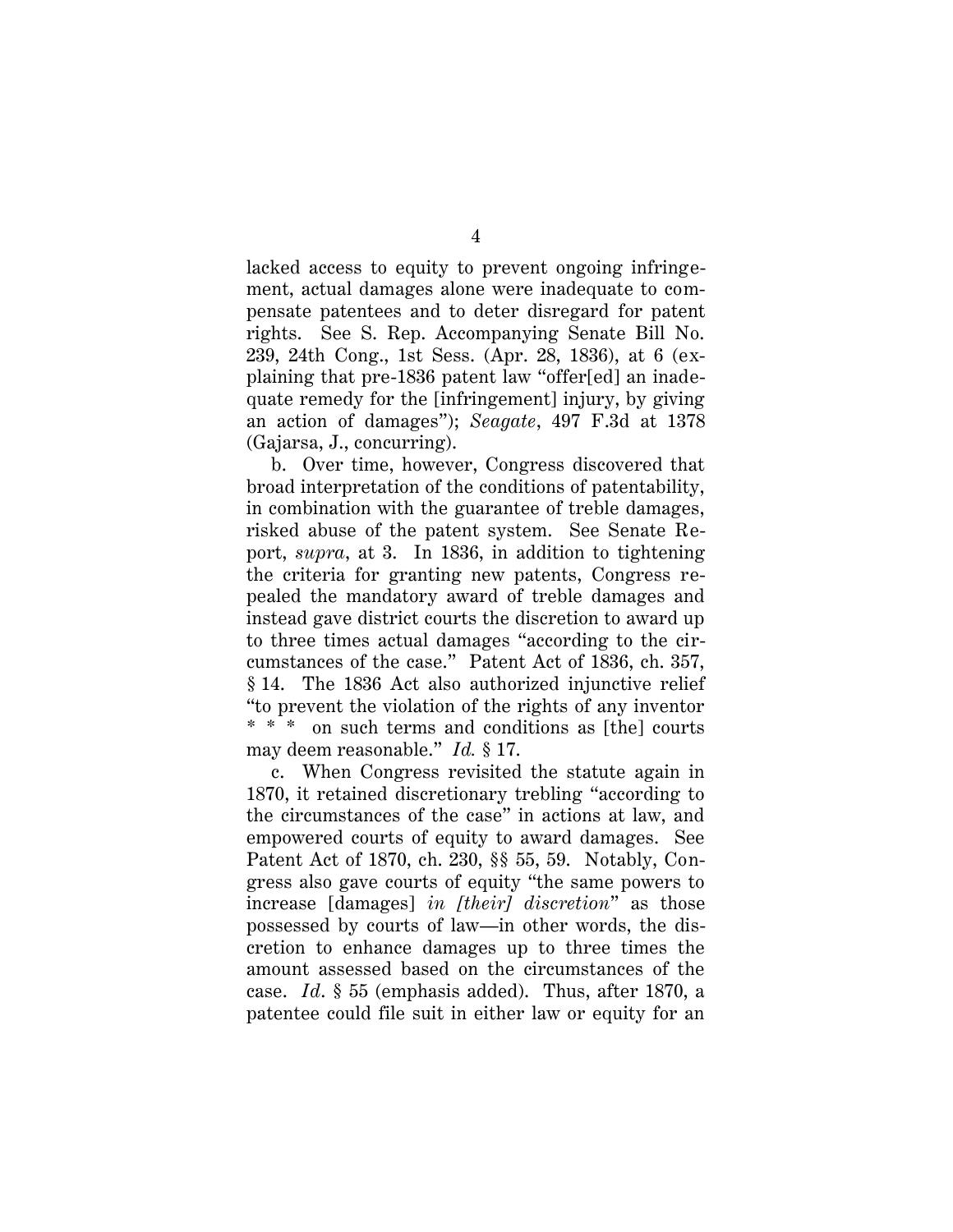award of damages subject to discretionary enhancement, but in equity the patentee also could obtain injunctive relief.

<span id="page-22-0"></span>d. In light of the merger of law and equity, Congress reorganized the patent laws in the Patent Act of 1952, granting all courts with jurisdiction of patent infringement cases the authority to provide both injunctive and monetary relief. See 35 U.S.C. 283, 284. The new, unified damages provision stated simply—in language that remains in effect today—that a district court "may increase the damages up to three times the amount found or assessed." 35 U.S.C. 284 (1958). As Congress and this Court have explained, the changes to the statutory text that occurred during the 1952 reorganization—including removal of the phrase that district courts should enhance damages "according to the circumstances of the case"—were not substantive. See *Gen. Motors Corp.* v. *Devex Corp.*, 461 U.S. 648, 652 n.6 (1983) (quoting H.R. Rep. No. 1923, 82d Cong., 2d Sess. 10, 29 (1952)).

3. Thus, from the enactment of the discretionary enhancement provision in 1836 through the latter half of the twentieth century, courts determined whether the totality of the circumstances in each particular case justified enhancement of an award. See *infra*, pp. 27-29 (cataloguing cases). Although courts often determined that wrongful or culpable conduct by an infringer warranted an award of enhanced damages, that factor generally was not viewed as a prerequisite to such an award, and courts also awarded enhancements for other purposes, including fully compensating patentees. See *infra*, pp. 30-34.

In the 1990s, however, the Federal Circuit adopted an approach that treated the willfulness of infringement as a strict prerequisite to the district court's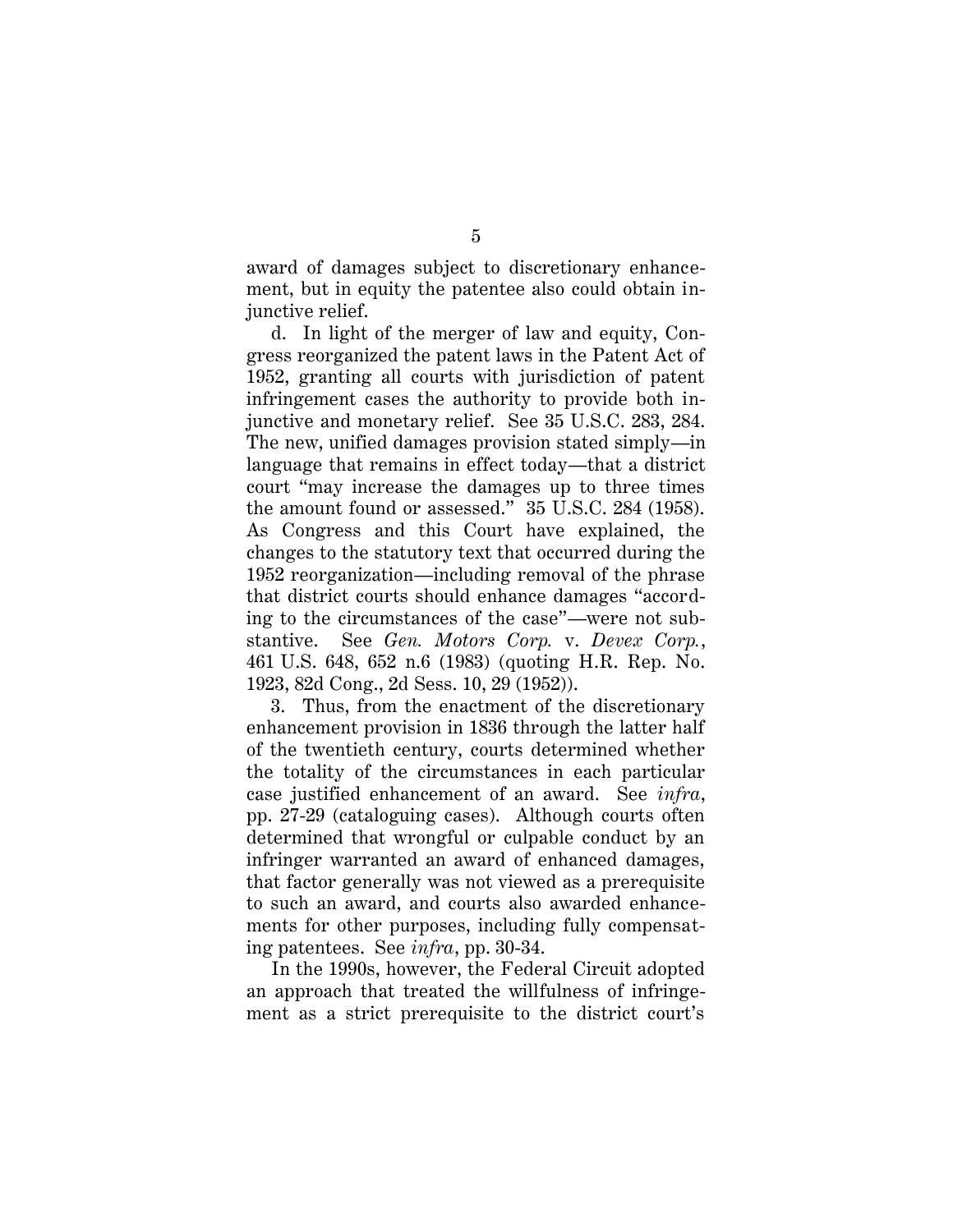discretionary decision whether to enhance damages. Without a finding of willfulness, there could be no enhancement. In 2007, the en banc Federal Circuit in *Seagate* confirmed its view that willfulness is a prerequisite, and further held that willfulness requires two successive showings by clear and convincing evidence: the infringement was objectively reckless (which the Federal Circuit has subsequently held is reviewed de novo on appeal), and the infringer knew or should have known of the objective risk (which is reviewed for clear error).See 497 F.3d at 1371. Only then may a district court make the enhancement decision based on the totality of circumstances (reviewed for abuse of discretion). A patent holder thus has two hurdles to clear before a court may even consider the appropriateness of enhancement. Since *Seagate*, the Federal Circuit has interpreted objective recklessness ever more narrowly, including by allowing even egregious infringers to escape enhancement if their counsel present nonfrivolous defenses in litigation.

### **B. Factual And Procedural History**

#### <span id="page-23-1"></span><span id="page-23-0"></span>**1. Zimmer's deliberate infringement**

Petitioner Stryker Corporation is an industry leader in the medical device field. Over the course of more than five years, a team of Stryker engineers pioneered innovative pulsed lavage devices, which are instruments used by medical professionals to clean bone surfaces during surgery and improve wound visualization. Unlike previous devices, Stryker's "SurgiLav Plus" and its next-generation "InterPulse" are battery-powered, handheld, portable, and disposable. They represent a significant improvement over prior pulsed lavage models, which were bulky and required a centralized power source. The Patent Office award-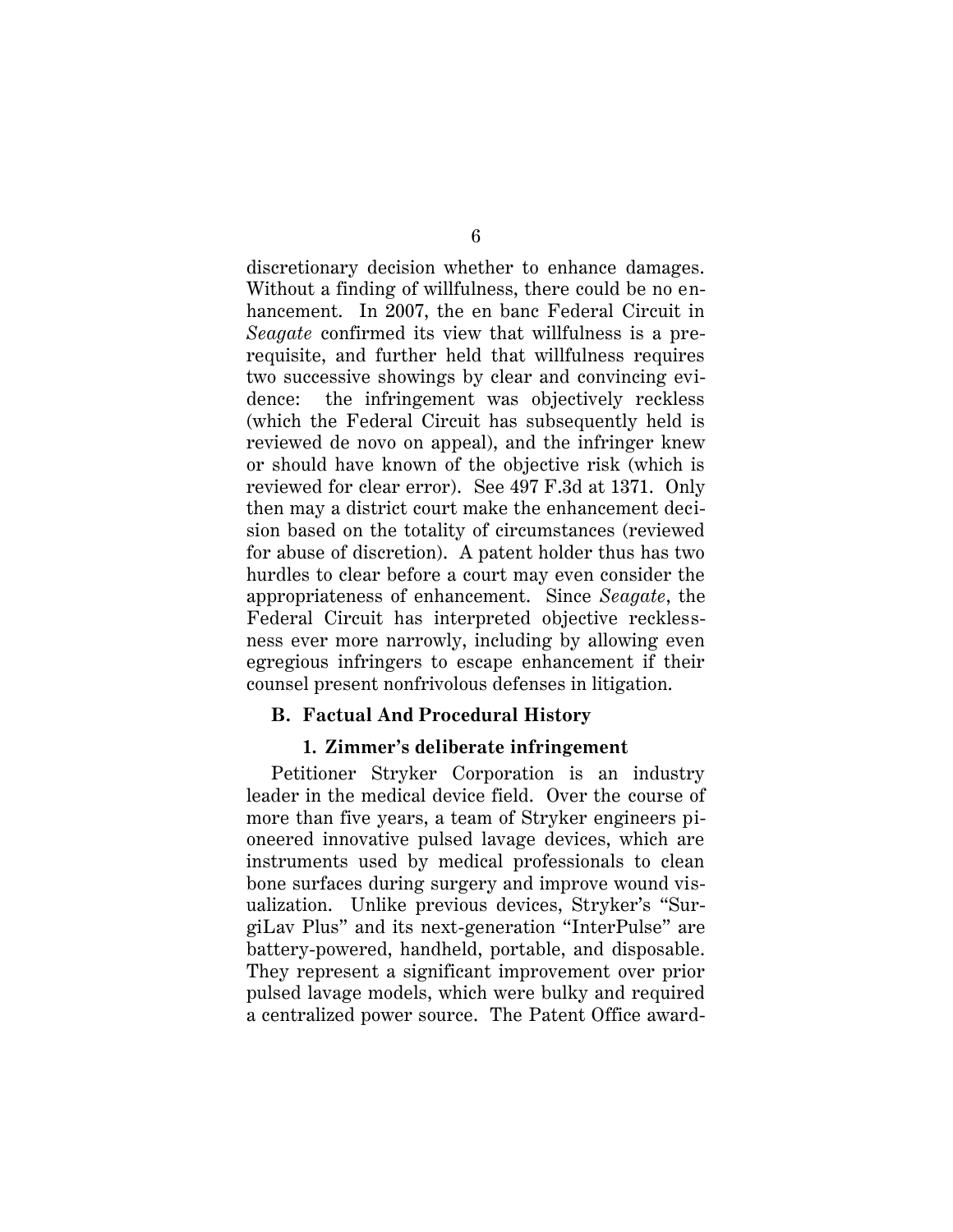ed multiple patents to Stryker on its "pioneering" devices, three of which form the basis for this suit. Pet. App. 50a-51a.

Respondent Zimmer Inc. is Stryker's direct competitor. In response to Stryker's introduction of the innovative SurgiLav Plus, Zimmer introduced its own pulsed lavage device, "Var-A-Pulse." Var-A-Pulse was not commercially successful, and Zimmer would later describe it as a "poorly designed product with little thought given to ergonomics or user needs" that was "rushed to the market and has been dogged by reliability and functionality issues since its release." J.A. 282. Var-A-Pulse's "poor performance and product quality issues" prompted Zimmer's concerns that it would be "eliminate[d]" as "a player in the lavage market in the future." J.A. 282, 294.

Zimmer eventually brought to market the "Pulsavac Plus" line of products, which were simply copied from Stryker's patented products. As the district court explained, "[r]ather than relying on their own engineers to develop an alternative, Zimmer hired an independent contractor with no experience in pulsed lavage devices. In essence, Zimmer handed the independent contractor a copy of Stryker's product and said, 'Make one for us.'" Pet. App. 51a. Notwithstanding its decision to copy the Stryker device, Zimmer did not seek outside advice either to assess the potential for infringement or to evaluate the validity of Stryker's patents. Once Zimmer introduced its Pulsavac Plus products, there was "fierce, direct market competition between Stryker and Zimmer" and "Zimmer constantly sought to lure customers away from Stryker and had a fair amount of success in doing so with its new product." *Ibid*. Zimmer, however, encountered severe quality issues with its Pulsavac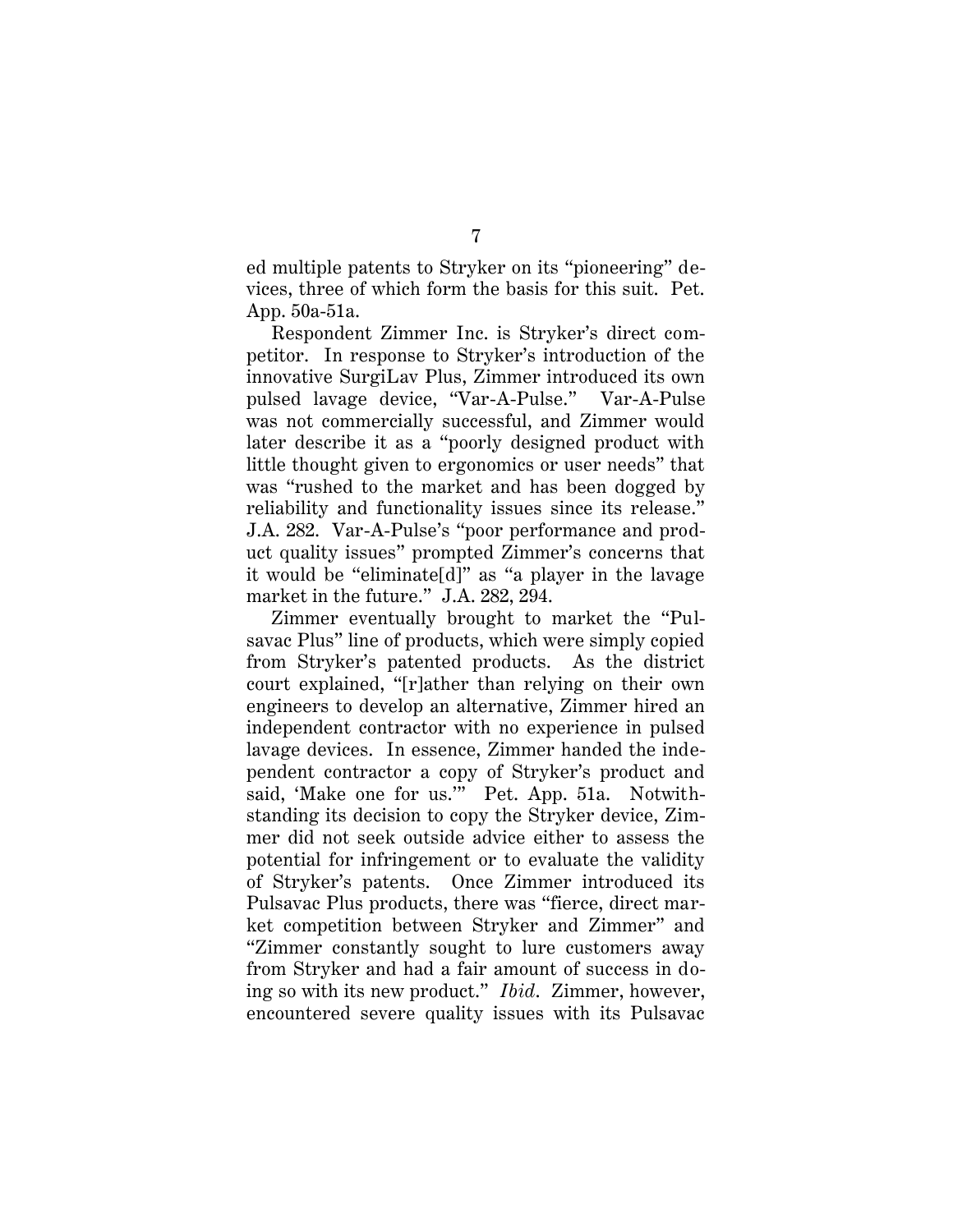Plus products. Zimmer ultimately pulled the products from the market in 2007, and did not restart production until December 2008. *Id*. at 51a-52a.

### **2. Proceedings before the District Court**

<span id="page-25-0"></span>In late 2010, shortly after Zimmer had reentered the market, Stryker filed suit and alleged infringement of three patents, U.S. Patent Nos. 6,022,329 ("the '329 patent"), 6,179,807 ("the '807 patent"), and 7,144,383 ("the '383 patent"). In November 2012, the district court granted Stryker's motion for summary judgment of infringement with respect to all twenty asserted claims of the '807 and '383 patents and all but one claim element of the '329 patent. See Pet. App. 123a-134a. Even after that ruling of infringement, Zimmer continued to sell the infringing products; it made no effort to cease its infringement or mitigate damages. *Id*. at 118a.

The case proceeded to trial on the remaining issues. After a two-week trial, the jury returned a verdict "unequivocally in Stryker's favor." Pet. App. 50a. The jury found that (i) Zimmer's Pulsavac Plus products infringed the remaining claim of Stryker's '329 patent; (ii) Zimmer had failed to establish any of its 22 invalidity contentions; (iii) Zimmer's infringement was willful; and (iv) Stryker was entitled to \$70 million in lost profits. *Ibid*. After the jury returned its verdict, both parties filed motions. As relevant here, Zimmer moved for judgment as a matter of law that its infringement was not willful. *Id*. at 73a. Stryker moved for enhanced damages and attorney's fees pursuant to 35 U.S.C. 284 and 285. *Id*. at 108a, 116a.

<span id="page-25-1"></span>In denying Zimmer's motion, the district court applied *Seagate*'s two-part test for willfulness. With respect to the first prong of objective recklessness, the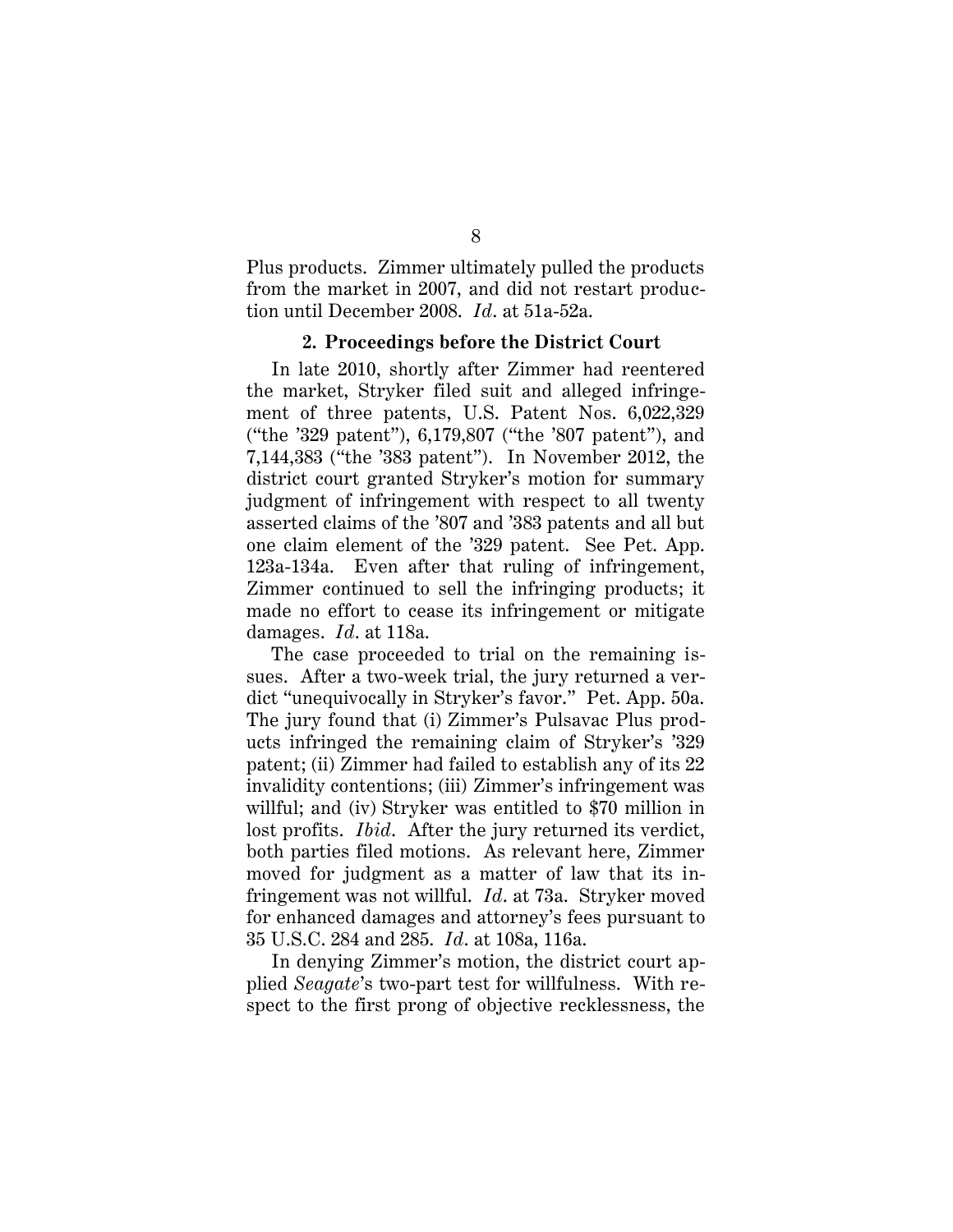court concluded "there was an objectively high likelihood that Zimmer's actions constituted infringement of Stryker's valid patents," because among other things "it was far from likely  $* * *$  that the jury could have accepted one or more of Zimmer's defenses." Pet. App. 77a-78a. With respect to the second prong of subjective bad faith, the court concluded that the jury had "ample justification" for finding Zimmer knew of the likelihood of infringement, in large part because Zimmer had copied Stryker's patented products. *Id*. at 79a. In the court's view, "Zimmer chose a high-risk/high-reward strategy of competing immediately and aggressively in the pulsed lavage market and opted to worry about the potential legal consequences later." *Id*. at 52a.

Having found that Zimmer's infringement was willful under the two-part *Seagate* test, the district court proceeded to analyze whether it should exercise its discretion under Section 284 to enhance the jury's damages award. The court considered the totality of the circumstances, informed by its careful examination of hundreds of trial exhibits, credibility assessments of more than a dozen trial witnesses, and experience presiding over the case for three years. Pet. App. 116a-120a. The court observed that "this was not a close case," noting that "[e]very major decision—from claim construction through post-verdict motions—went against Zimmer." *Id*. at 118a. In addition to reiterating that Zimmer had "deliberately copied Stryker's patented inventions," the court noted that Zimmer had continued to infringe throughout the course of the litigation—including after the court's summary judgment rulings and the jury's infringement verdict. *Id.* at 117a-118a. Indeed, Zimmer had even "attempt[ed] to prevent Stryker from discover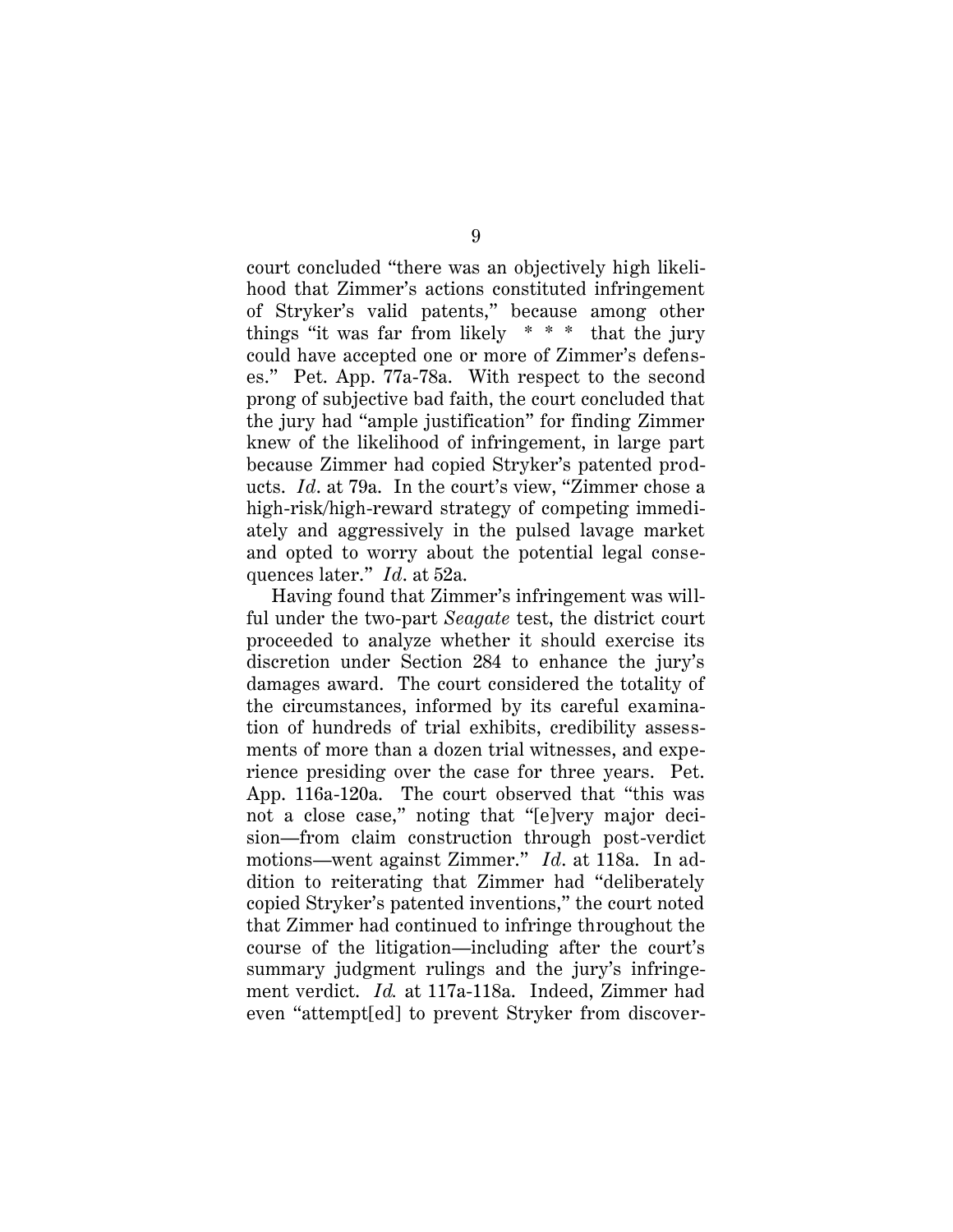ing certain aspects of its infringement in the run up to trial." *Id*. at 119a. The court therefore applied Section 284 and trebled the jury's damages award. *Ibid*.

### **3. Proceedings before the Federal Circuit**

<span id="page-27-0"></span>On appeal, the Federal Circuit affirmed that Zimmer was liable for infringing Stryker's patents, but vacated the awards of enhanced damages and attorney's fees on the ground that Zimmer's infringement was not willful. Pet. App. 36a, 39a, 40a, 43a, 44a-47a. Reviewing de novo the district court's determination of objective recklessness, the Federal Circuit held that Zimmer's defenses to infringement—two predicated on claim construction and one on obviousness were not meritorious but were not objectively unreasonable. *Id*. at 46a-47a. The Federal Circuit reached that conclusion in part by relying on defenses to willfulness that Zimmer had presented for the first time on appeal. Compare *id*. at 21a-24a, with *id*. at 73a-79a. Because the Federal Circuit held that Zimmer's infringement was not objectively reckless, it vacated the district court's enhanced damages and attorney's fees awards. *Id*. at 25a.

The Federal Circuit subsequently denied Stryker's request for rehearing en banc to reevaluate the appropriate standard for granting enhanced damages in light of this Court's decisions in *Octane Fitness, LLC* v. *ICON Health & Fitness*, 134 S. Ct. 1749 (2014)*,* and *Highmark Inc.* v. *Allcare Health Management System, Inc.,* 134 S. Ct. 1744 (2014). Pet. App. 1a-2a.

#### <span id="page-27-2"></span>**SUMMARY OF ARGUMENT**

<span id="page-27-1"></span>I. In its recent decisions in *Octane* and *Highmark*, this Court rejected the Federal Circuit's rigid approach to attorney's fees under 35 U.S.C. 285, in light of that provision's flexible, discretionary lan-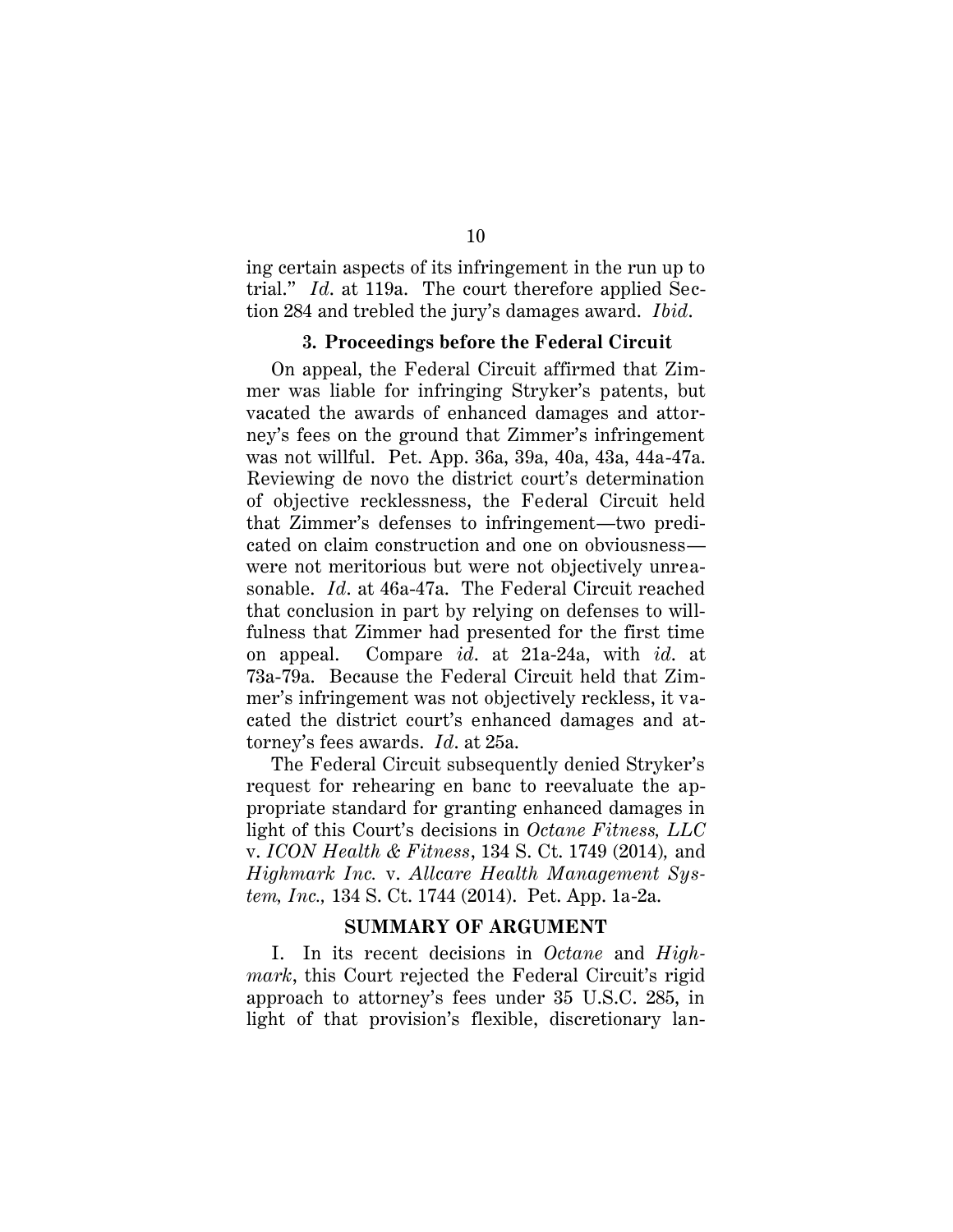guage. The Federal Circuit's former test required a party seeking fees to prove by clear and convincing evidence that the litigation was both objectively baseless and conducted in bad faith. Moreover, the Federal Circuit reviewed the first of those requirements—objective baselessness—de novo. In *Octane*  and *Highmark*, this Court held that district courts deciding whether to award attorney's fees under Section 285 should consider the totality of the circumstances, based on a preponderance of the evidence, subject to review for abuse of discretion.

II. The Federal Circuit has adopted an equally rigid and largely identical approach to damages enhancements under 35 U.S.C. 284, even though the language of Section 284 is more flexible than that of Section 285. Under the Federal Circuit's test, before a district court may consider whether to grant an enhancement, a patentee must prove by clear and convincing evidence both that the defendant's infringement was objectively reckless (which is reviewed de novo) and that the infringer acted in subjective bad faith (which is reviewed for clear error). That approach has no basis in Section 284's text, which does not contain any prerequisite and instead grants discretion to district courts to conduct a single, totalityof-the-circumstances inquiry. Because nothing in the text or history suggests otherwise, the standard civil burden of proof governs. And, because the requisite analysis is discretionary, a district court's determination whether to award enhanced damages should be reviewed for abuse of discretion.

III. From the enactment of the discretionary enhancement provision through the latter half of the twentieth century, district courts generally conducted a single totality inquiry, in which they considered a

11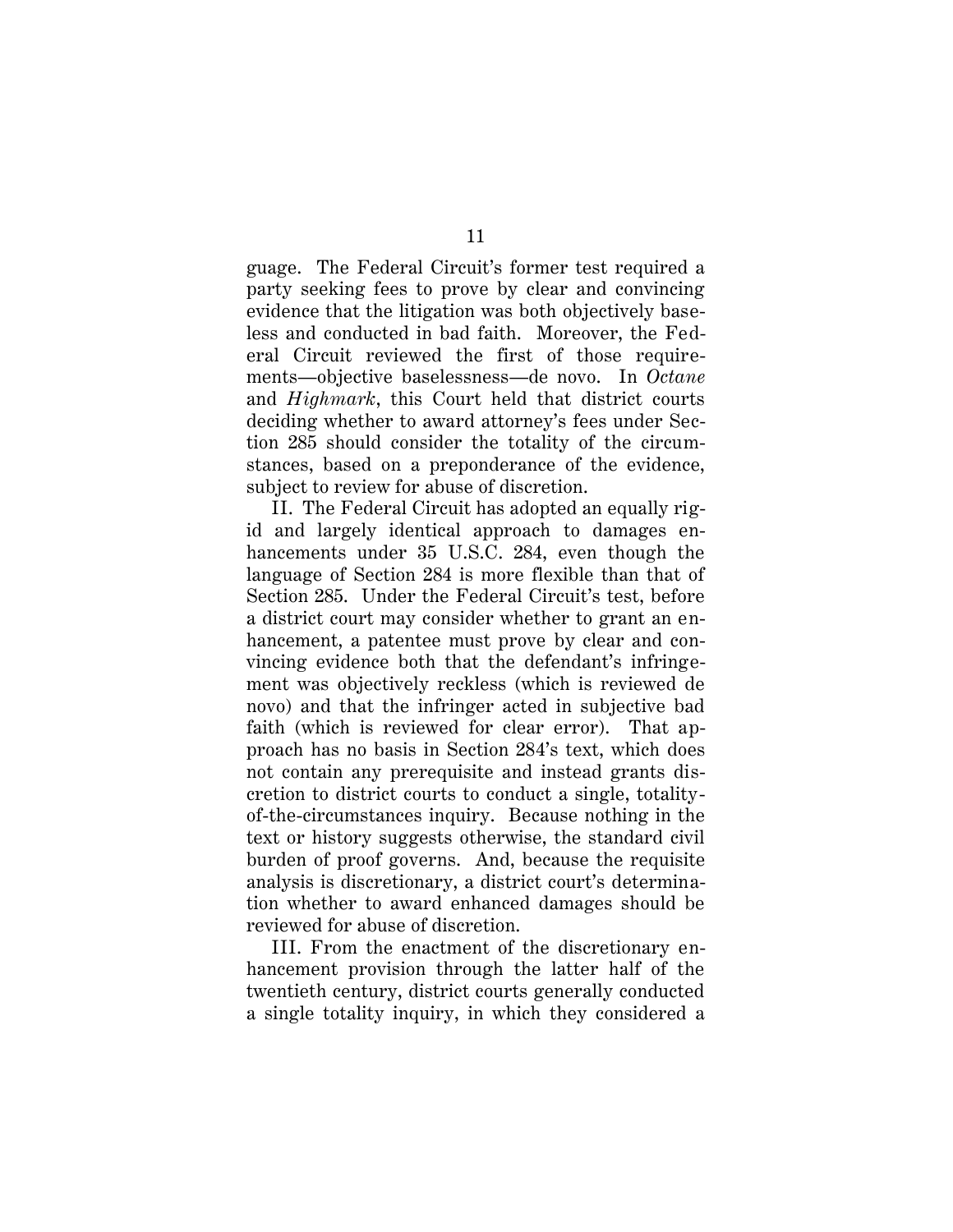wide range of circumstances and enhanced damages when warranted to serve goals of compensation, deterrence, or punishment. Appellate courts reviewed such decisions for abuse of discretion. Even when district courts invoked Section 284 to punish or deter the infringing defendant, they used the term "willful" to refer to a heightened degree of culpability greater than negligence. Such heightened culpability was treated as a sufficient condition for enhancing damages, but not as a necessary one. Willfulness and the enhancement analysis thus looked quite different as a historical matter from the Federal Circuit's dual threshold requirements of objective recklessness and subjective bad faith.

IV. Overruling the Federal Circuit's current approach and returning appropriate discretion to the district courts should not open the floodgates to enhanced damages awards. Rather, courts should resume considering the factors that traditionally guided their exercise of discretion. In the mine-run of cases, courts will be asked to use Section 284 in order to punish or deter culpable conduct. They should assess the degree of a defendant's culpability by considering, *inter alia*, whether the defendant deliberately copied the patented invention; whether the defendant continued to infringe after actual or constructive notice of the patent; whether the defendant reasonably investigated the possibility of infringement; and whether the question of liability was close or clear-cut based on what the defendant knew at the time. Although the defendant's degree of culpability typically will be central to the totality inquiry, courts still must weigh evidence of culpability alongside other factors to determine whether and to what extent an enhancement is warranted.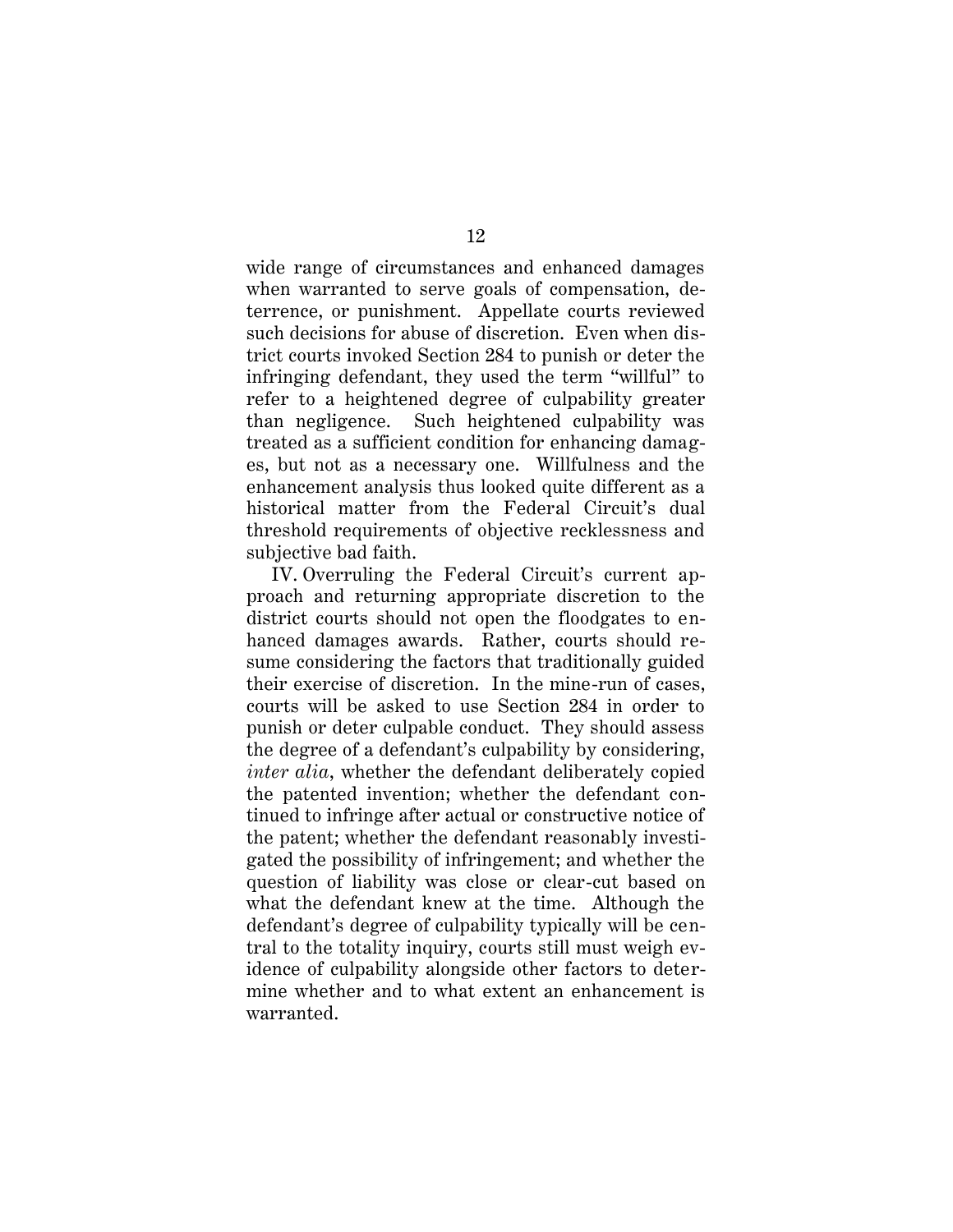<span id="page-30-0"></span>V. Even if willfulness were a prerequisite to enhanced damages (despite Section 284's text and history), willfulness should itself be based on a totality of the circumstances—as it was before the Federal Circuit adopted its rigid, two-part *Seagate* test. The Federal Circuit wrongly imported that test from this Court's decision in *Safeco Insurance Co. of America*  v. *Burr*, 551 U.S. 47 (2007). The Federal Circuit has only made matters worse since *Seagate*. It has held that the test's first prong—objective recklessness—is reviewed de novo on appeal. It has further held that this prong cannot be satisfied if the infringer advances minimally plausible defenses in litigation, even if those defenses were unknown to the infringer prior to litigation. The net effect is that even the most egregious infringers can escape enhancement by employing clever counsel to devise nonfrivolous defenses at any point in litigation, even on appeal. Parties are thus encouraged to infringe and take their chances in court, rather than to develop an alternative design or resolve disputes through consensual licensing.

VI. This Court should reverse the Federal Circuit's vacatur of enhanced damages. After finding objective recklessness and subjective bad faith, the district court considered the totality of the circumstances (including Zimmer's egregious conduct), trebled the jury's damages award, and granted attorney's fees. In light of the adjudicated facts, the district court did not remotely abuse its discretion, and therefore this Court should reinstate its awards of enhanced damages and attorney's fees. At a minimum, however, the Court should remand the case to the Federal Circuit for that court to determine whether the district court abused its discretion in enhancing damages and awarding fees.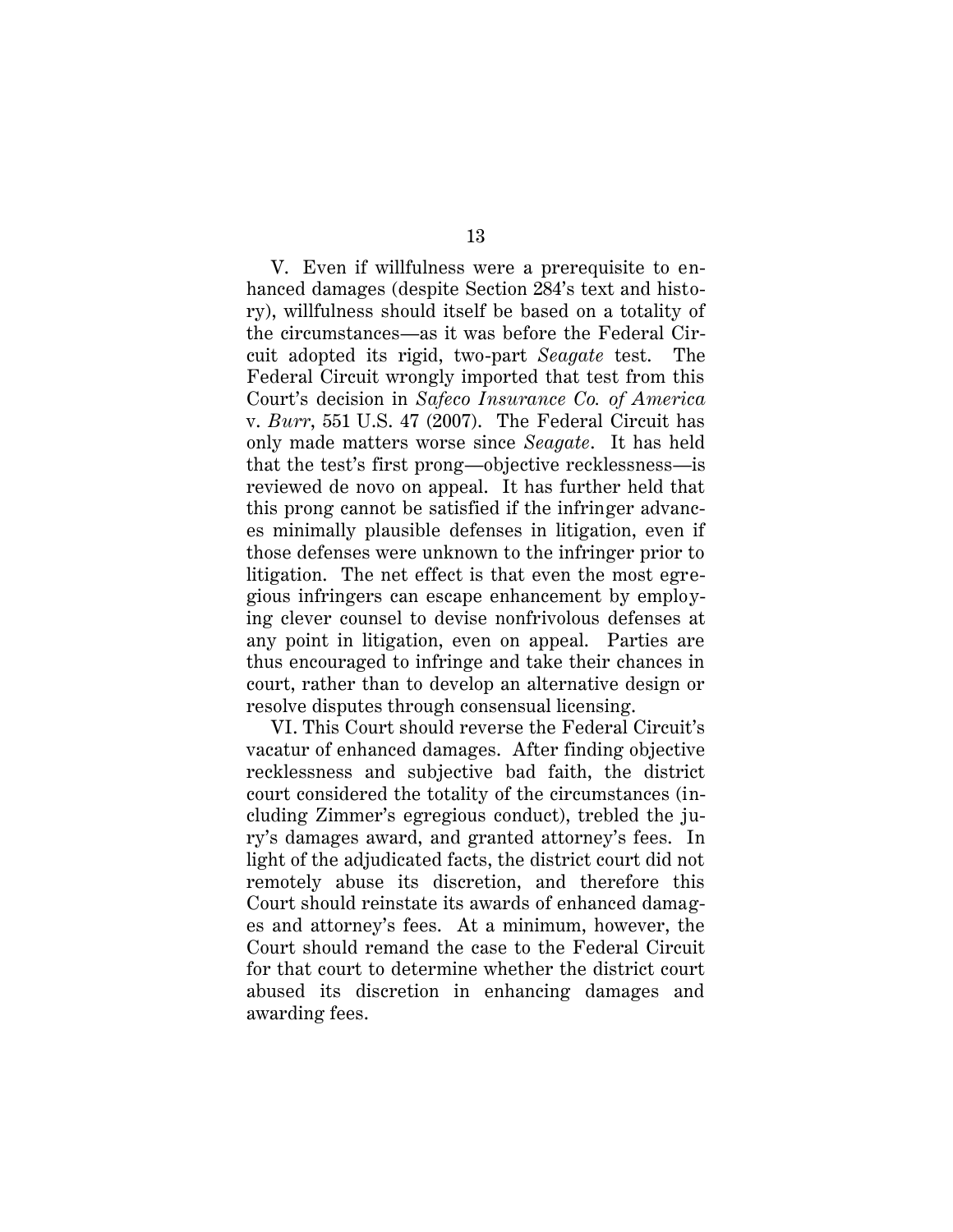### **ARGUMENT**

<span id="page-31-0"></span>The Patent Act provides that, in cases of patent infringement, district courts "may increase the damages up to three times the amount found or assessed." 35 U.S.C. 284. Under that flexible grant of discretion to district courts, they should consider the totality of the circumstances, based on a preponderance of the evidence, subject to review for abuse of discretion. This Court so held in *Octane* and *Highmark* in a closely related context, and there is no reason for an inconsistent result here. Enhanced damages should not be available in run-of-the-mill cases, but courts traditionally treated Section 284 as a single totality inquiry subject to deferential review without making enhanced damages routine.

By contrast, the Federal Circuit's modern procedure requires objective recklessness by clear and convincing evidence (reviewed de novo), then subjective bad faith by clear and convincing evidence (reviewed for clear error), and finally the enhancement decision itself by a preponderance standard (reviewed for abuse of discretion). There is no basis—in text, history, purpose, or anything else—for that convoluted approach. Moreover, the modern standard severely underdeters bad-faith infringement, as this case shows. According to the Federal Circuit, the district court here was precluded from even considering whether to grant a discretionary enhancement, despite the fact that the jury found Zimmer's infringement to be intentional and in bad faith.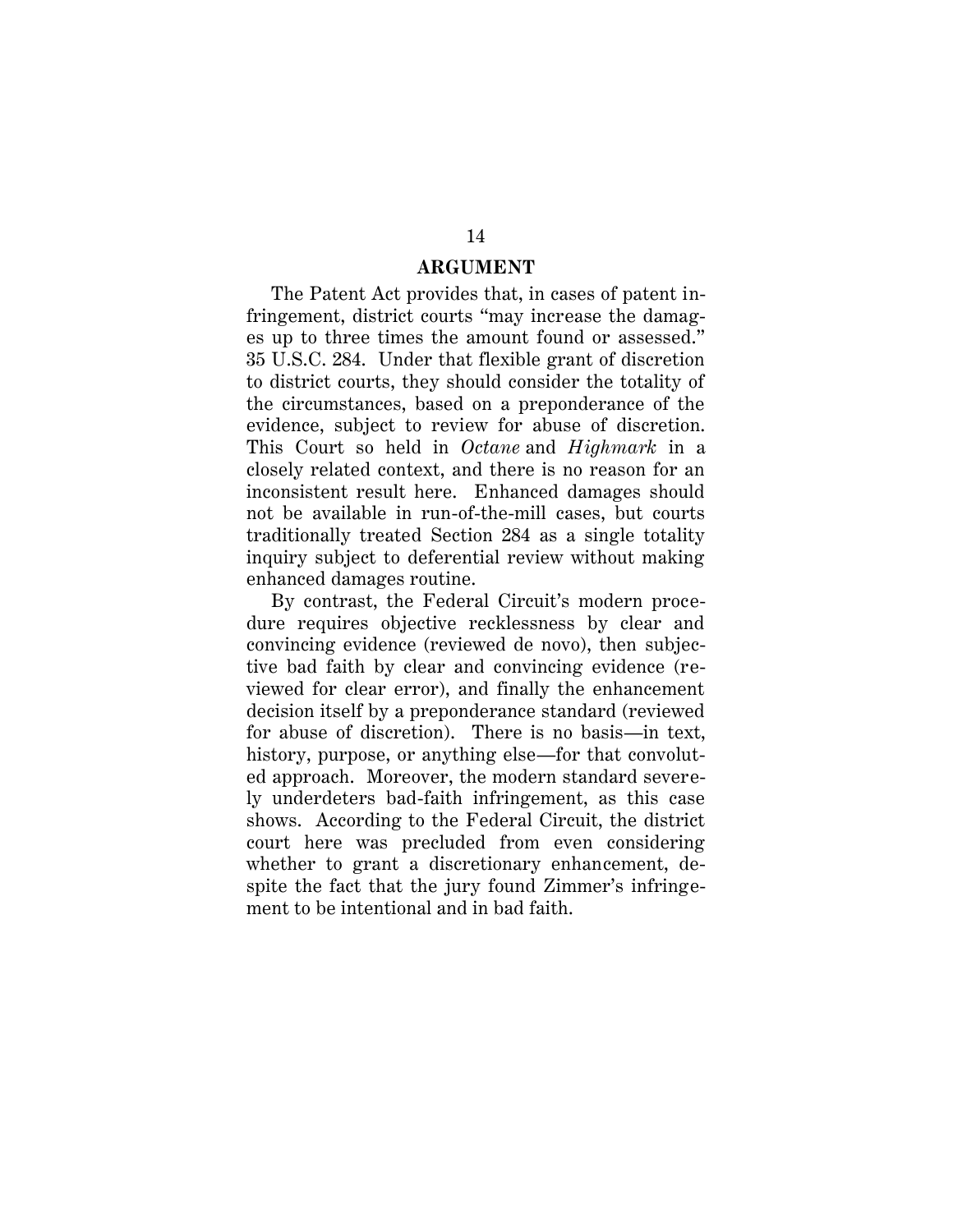## <span id="page-32-0"></span>**I.** *OCTANE* **AND** *HIGHMARK* **INTERPRETED SIMILAR LANGUAGE IN A RELATED CON-TEXT TO REQUIRE A TOTALITY INQUIRY SUBJECT TO DEFERENTIAL REVIEW.**

<span id="page-32-1"></span>In *Octane* and *Highmark*, this Court addressed a related patent provision, 35 U.S.C. 285, which states that "[t]he court in exceptional cases may award reasonable attorney fees to the prevailing party." In *Brooks Furniture Manufacturing, Inc.* v. *Dutailier International, Inc.*, 393 F.3d 1378 (2005), the Federal Circuit had imposed a rigid, two-part test on Section 285's flexible statutory text, requiring a movant to demonstrate that a case was exceptional by offering clear and convincing evidence that the litigation was both objectively baseless and brought in bad faith. Moreover, the Federal Circuit reviewed the first of those requirements—objective baselessness—de novo on appeal. In *Octane* and *Highmark*, this Court unanimously rejected the *Brooks Furniture* standard.

1. In *Octane*, this Court began with the text of Section 285, which "imposes one and only one constraint on district courts' discretion to award attorney's fees in patent litigation: The power is reserved for 'exceptional' cases." 134 S. Ct. at 1755-1756. The Court explained that, in assessing whether a case is exceptional (based on the parties' litigation positions and conduct), district courts must engage "in the caseby-case exercise of their discretion, considering the totality of the circumstances." *Id*. at 1756. "[T]here is no precise rule or formula for making these determinations," the Court observed, "but instead equitable discretion should be exercised" in light of the relevant considerations. *Ibid*. (internal quotation marks omitted).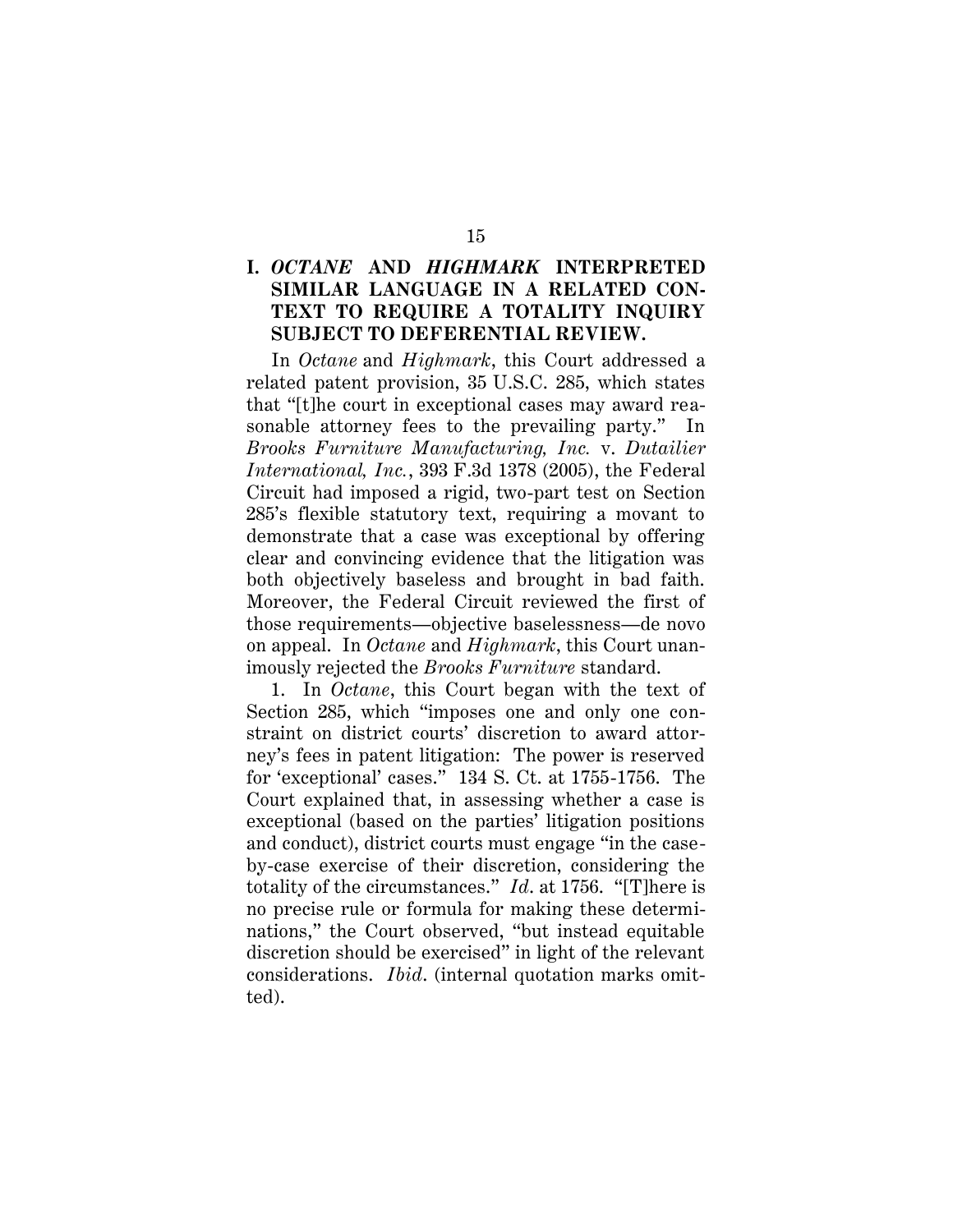The Court criticized the Federal Circuit's two-part test of objective baselessness and subjective bad faith as "unduly rigid": "[I]t impermissibly encumbers the statutory grant of discretion to district courts." *Octane*, 134 S. Ct. at 1755. The Court reasoned that "a case presenting *either* subjective bad faith *or* exceptionally meritless claims may sufficiently set itself apart from mine-run cases to warrant a fee award." *Id*. at 1757 (emphasis added). By strictly requiring both showings, the Federal Circuit's "formulation superimposes an inflexible framework onto statutory text that is inherently flexible." *Id*. at 1756.

<span id="page-33-0"></span>The Court noted that the Federal Circuit had imported the dual-pronged test from *Professional Real Estate Investors, Inc.* v. *Columbia Pictures Industries, Inc*., 508 U.S. 49 (1993) (*PRE*), which involved an exception to the *Noerr-Pennington* doctrine of antitrust law. See *Octane*, 134 S. Ct. at 1757-1758. The Court stressed that "the *PRE* standard finds no roots in the text of [Section] 285, and it makes little sense in the context of determining whether a case is so 'exceptional' as to justify an award of attorney's fees in patent litigation." *Id*. at 1757.

2. The Court also rejected the Federal Circuit's requirement in *Brooks Furniture* that patent litigants demonstrate their entitlement to fees under Section 285 by clear and convincing evidence. *Octane*, 134 S. Ct. at 1758. According to the Court, "Section 285 demands a simple discretionary inquiry; it imposes no specific evidentiary burden, much less such a high one." *Ibid*. In the absence of any contrary textual indication, the Court noted, "patent-infringement litigation has always been governed by a preponderance of the evidence standard." *Ibid*. Moreover, "that is the standard generally applicable in civil actions, because

16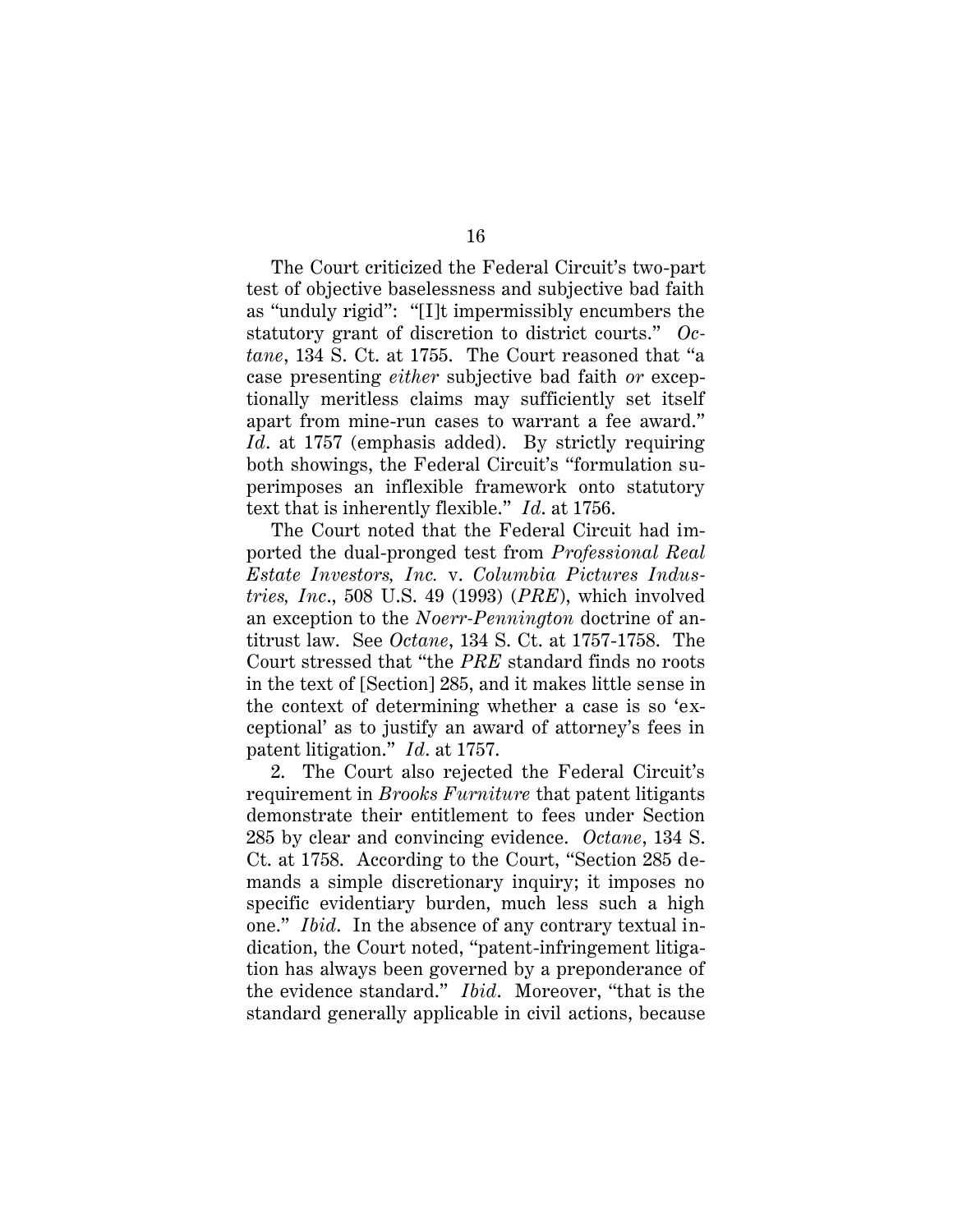it allows both parties to share the risk of error in roughly equal fashion." *Ibid*. (internal quotation marks omitted).

3. Finally, in *Highmark*, this Court held that the Federal Circuit had to review "*all* aspects of a district court's [fee] determination for abuse of discretion." 134 S. Ct. at 1747 (emphasis added). The Court explained that *Octane* settled the standard of review: "Because [Section] 285 commits [fee awards] to the discretion of the district court, that decision is to be reviewed on appeal for abuse of discretion." *Id*. at 1748. In addition to the fact that Section 285's text "suggests some deference to the district court upon appeal," the district court "is better positioned" to decide whether a fee award is warranted "because it lives with the case over a prolonged period of time" and is "likely to profit from the experience that an abuse-of-discretion rule will permit to develop." *Id*. at 1748-1749 (quoting *Pierce* v. *Underwood*, 487 U.S. 552, 559-560, 562 (1988)).

<span id="page-34-0"></span>**II. AS IN** *OCTANE* **AND** *HIGHMARK***, DISTRICT COURTS APPLYING SECTION 284 SHOULD CONSIDER THE TOTALITY OF THE CIR-CUMSTANCES, BASED ON A PREPONDER-ANCE OF THE EVIDENCE, SUBJECT TO REVIEW FOR ABUSE OF DISCRETION.**

The analysis here is even more straightforward than in *Octane* and *Highmark*. Without imposing any threshold determination, Section 284 grants discretion over enhanced damages to district courts, resulting in a flexible, totality-of-the-circumstances inquiry. Because nothing in the text suggests otherwise, the standard civil burden of proof governs. And, because the requisite analysis is discretionary, a district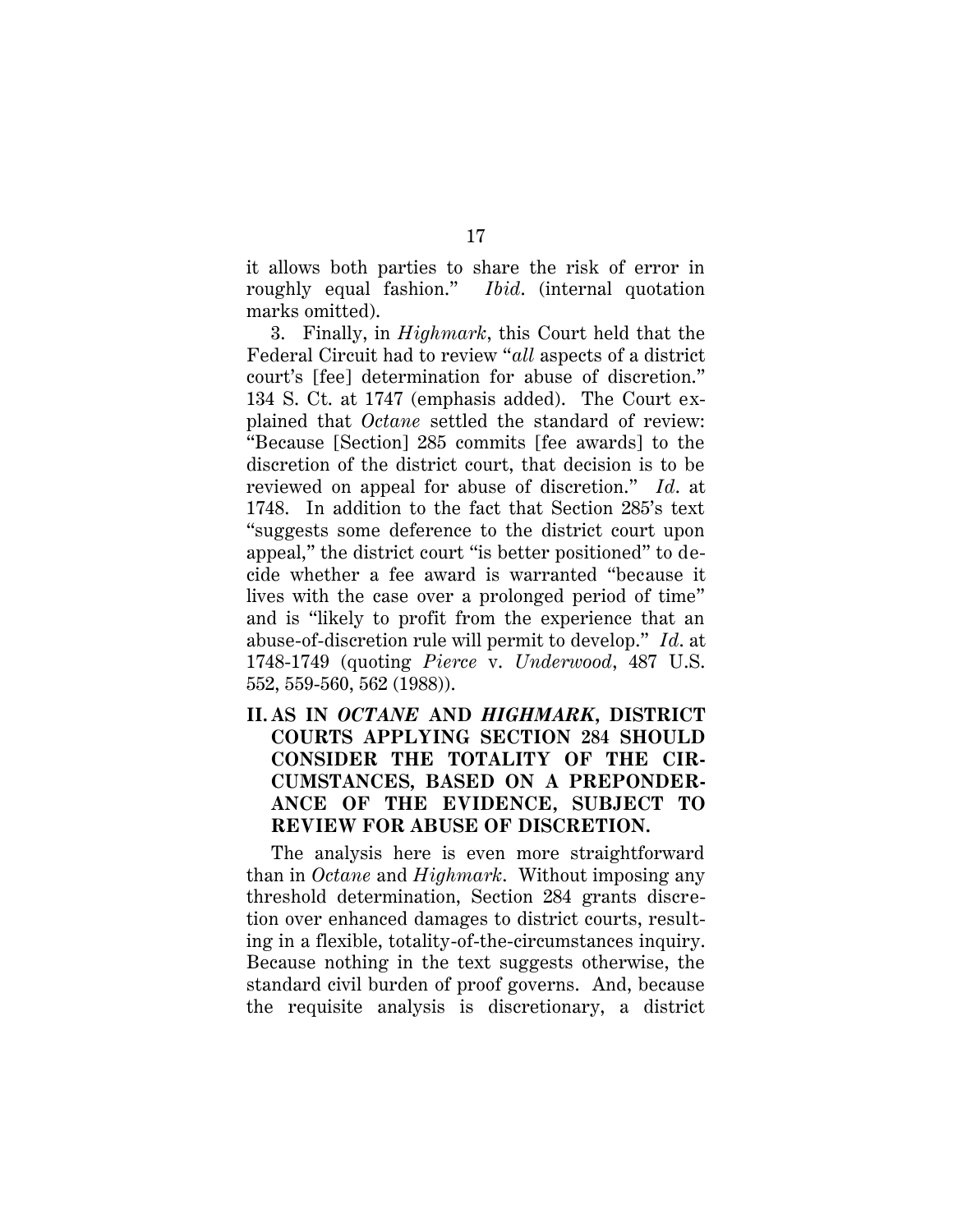court's determination whether to award enhanced damages should be reviewed for abuse of discretion.

## <span id="page-35-0"></span>**A. Section 284 Gives District Courts The Discretion To Consider The Totality Of The Circumstances.**

<span id="page-35-1"></span>1. On its face, Section 284 is a broad grant of discretion to district courts. It states simply that, upon a finding of infringement, the district court "may" increase damages "up to three times the amount found or assessed." 35 U.S.C. 284. As this Court has observed, "the word 'may' clearly connotes discretion." *Martin* v. *Franklin Capital Corp.*, 546 U.S. 132, 136 (2005) (quoting *Fogerty* v. *Fantasy, Inc.*, 510 U.S. 517, 533 (1994)). By its terms, Section 284 does not set forth any specific condition that must be satisfied before courts may award enhanced damages; it does not constrain the factors courts may consider in deciding whether to award such damages; and it does not prescribe rigid rules governing how particular factors are to be weighed or what the amount of the enhancement should be (except by setting a cap of treble damages). In short, Section 284 allows district courts to enhance damages "in the case-by-case exercise of their discretion, considering the totality of the circumstances." *Octane*, 134 S. Ct. at 1756.

Indeed, the text of Section 284 confers even broader discretion on district courts than Section 285, which limits fee awards to "exceptional cases." 35 U.S.C. 285. By contrast, Section 284's text does not impose any "constraint[s] on district courts' discretion to award [enhanced damages] in patent litigation." *Octane*, 134 S. Ct. at 1755. Of course, as explained below, there are practical limits on district courts' exercise of their discretion, because courts his-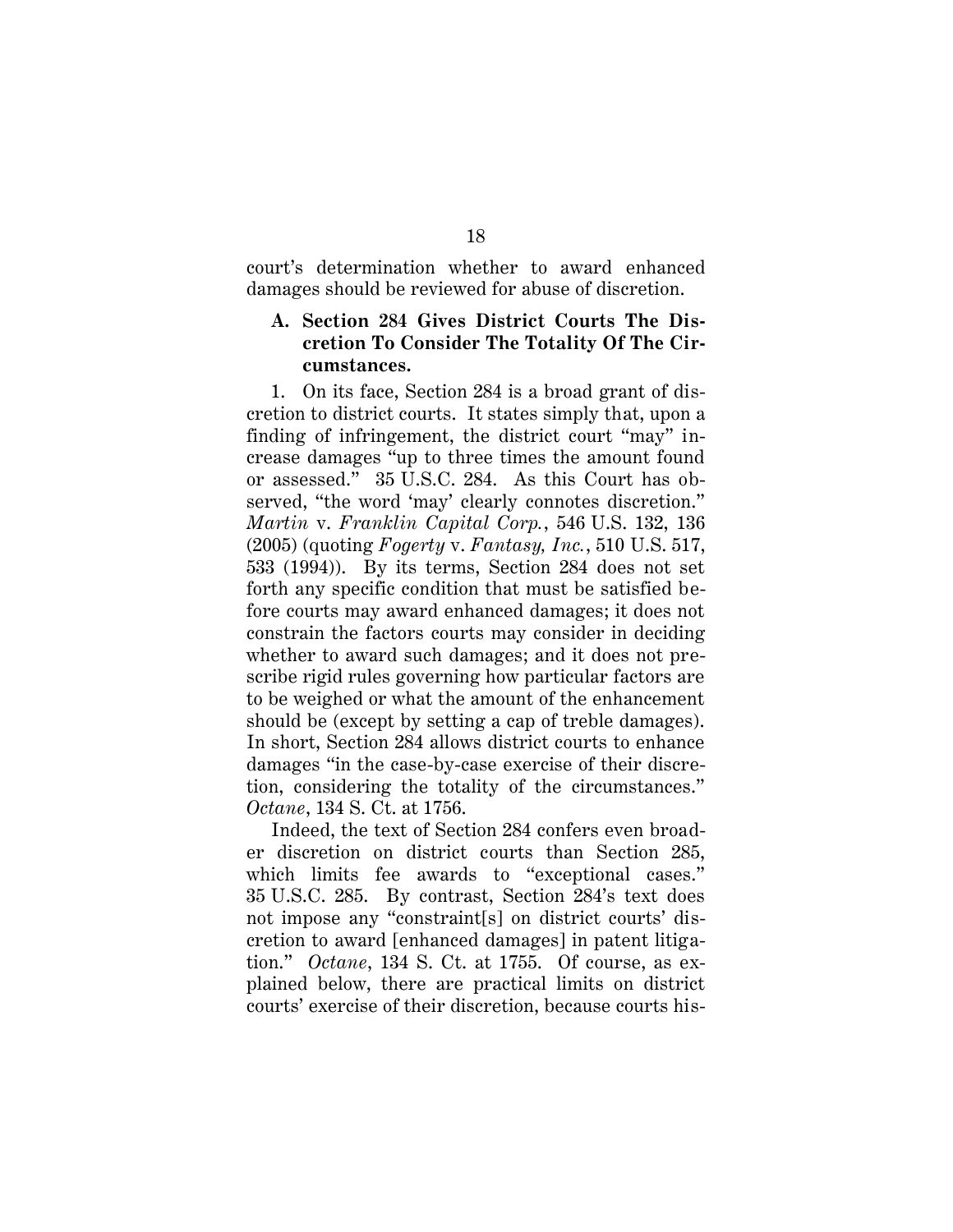torically have determined whether enhanced damages are warranted by considering factors that are not routinely satisfied in every case. But as a textual matter, Section 284 is a "statutory grant of discretion to district courts" that is "inherently flexible," *Octane*, 134 S. Ct. at 1756, and thus "[t]here is no precise rule or formula for making these determinations," *ibid*. (quoting *Fogerty*, 510 U.S. at 534).

The Federal Circuit's error here is even worse than the one that this Court corrected in *Octane*. At least in the context of fee awards, the Federal Circuit had adopted a rigid, two-part test—objective baselessness and subjective bad faith—for a phrase that actually appears in Section 285 ("exceptional cases"). Here, the Federal Circuit has adopted an equally rigid and nearly identical two-part test—objective recklessness and subjective bad faith—for a term ("willfulness") that nowhere appears in Section 284. In other words, the Federal Circuit has engrafted a willfulness requirement onto the statute, and then "superimpose[d] an inflexible framework" onto that atextual requirement. *Octane*, 134 S. Ct. at 1756. The net effect is that, just as in *Octane*, the Federal Circuit has "impermissibly encumber[ed] the statutory grant of discretion to district courts." *Id*. at 1755.

2. The Court previously has criticized precisely that type of atextual approach to Section 284. In *General Motors Corp.* v. *Devex Corp.*, 461 U.S. 648 (1983), the Court construed Section 284's prejudgment interest clause, which states that "[u]pon finding for the claimant the court shall award the claimant damages adequate to compensate for the infringement \* \* \* together with interest and costs as fixed by the court." 35 U.S.C. 284. "[A]s a matter of federal common law," however, interest on unliquidated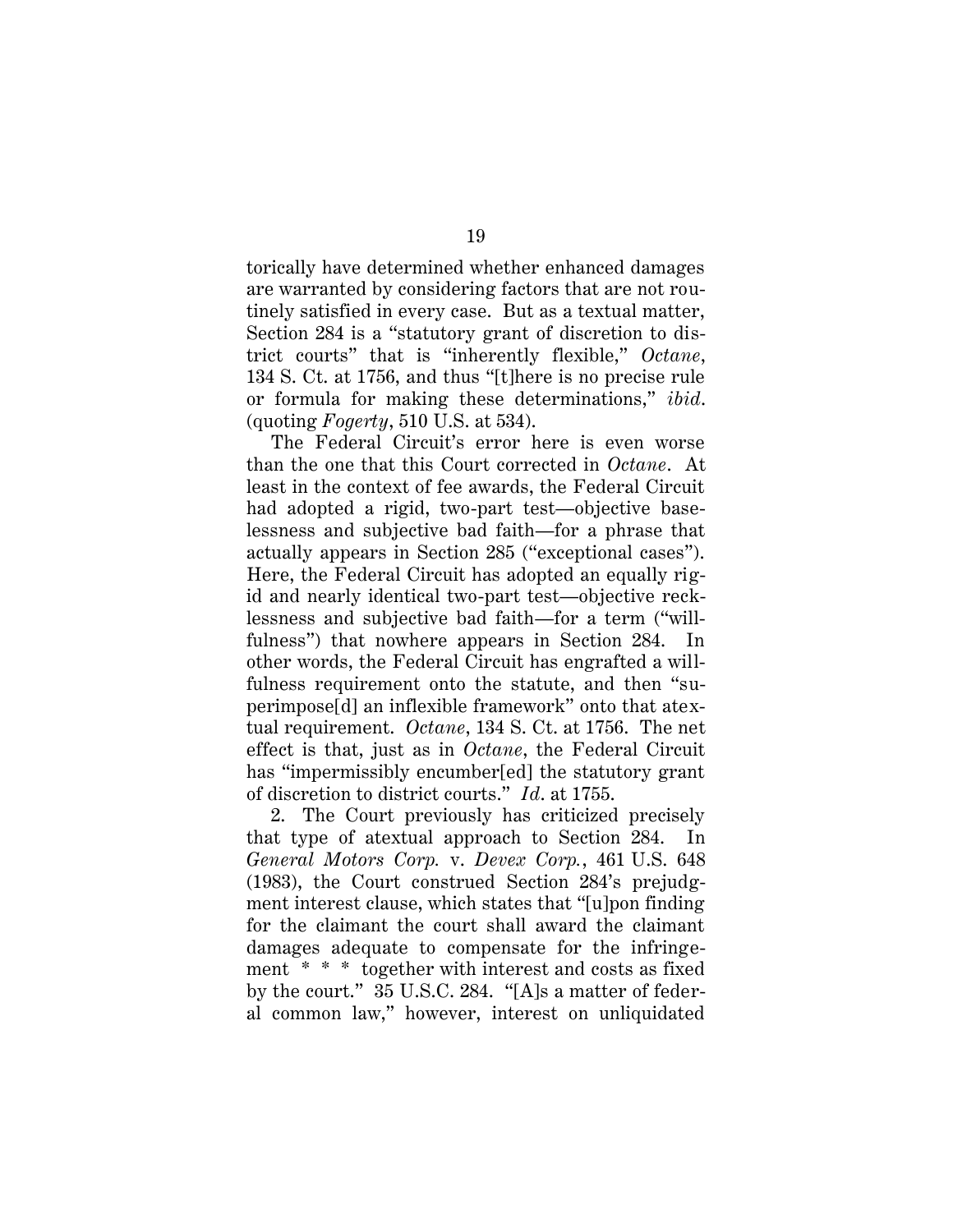damages could be awarded only in cases of "bad faith or other exceptional circumstances." *Gen. Motors*, 461 U.S. at 653. General Motors Corporation, which had been held liable for infringement and ordered to pay prejudgment interest, contended that Section 284 should be read to contain that same common-law limitation.

This Court squarely rejected that argument. It reasoned that "[Section] 284 gives a court general authority to fix interest and costs." *Gen. Motors*, 461 U.S. at 653. "On the face of [Section] 284, a court's authority to award interest is not restricted to exceptional circumstances, and there is no warrant for imposing such a limitation." *Ibid*. Here, exactly the same can be said of Section 284's enhanced-damages provision. That provision gives district courts the general authority to enhance damages for infringement, without restricting courts' authority to cases in which patentees demonstrate both objective recklessness and subjective bad faith by clear and convincing evidence. Simply put, the Federal Circuit's strict willfulness prerequisite is flatly inconsistent with both *Octane* and *General Motors*.

3. In *Octane*, the Court noted that it had adopted a totality-of-the-circumstances inquiry for fee awards "in the comparable context of the Copyright Act." 134 S. Ct. at 1756. Here, adopting a totality inquiry without willfulness as a prerequisite would be consistent with the text and judicial treatment of other intellectual property statutes.

a. The Copyright Act and the Lanham Act unlike the Patent Act—contain express willfulness requirements for certain kinds of remedies. Under the Copyright Act, a copyright owner may elect to recover, in lieu of actual damages, statutory damages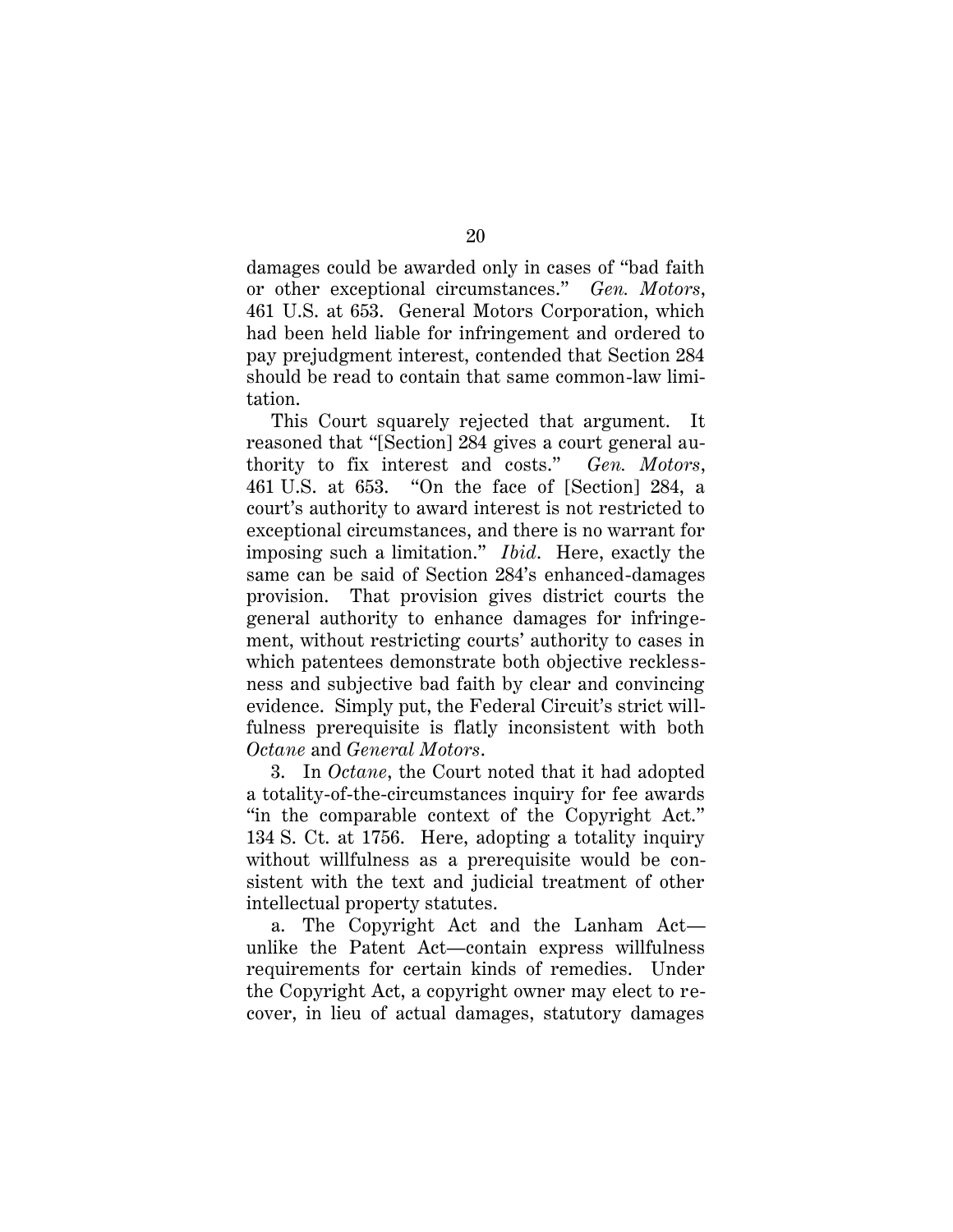"of not less than \$750 or more than \$30,000 as the court considers just."  $17 \text{ U.S.C. } 504(c)(1)$ . But the district court "in its discretion may increase the award of statutory damages to a sum of not more than \$150,000" if it finds "that infringement was committed *willfully*." 17 U.S.C. § 504(c)(2) (emphasis added). The Copyright Act thus requires that district courts find willful infringement before enhancing statutory damages.

Similarly, the Lanham Act includes a willfulness requirement for certain types of relief. See 15 U.S.C. 1117(a), 1125(c) (trademark dilution cases); *Westchester Media* v. *PRL USA Holdings, Inc.*, 214 F.3d 658, 670 (5th Cir. 2000) ("Injunctive relief may be ordered for a violation, but if a willful violation is proved, the remedy may include restitutionary, compensatory, or specific relief in the form of destruction of offending articles."). If Congress had wished to impose a similar limitation on district courts' discretion with respect to damages enhancements in patent cases, it could and would have said so. See, *e.g.*, *Gen. Motors*, 461 U.S. at 653 ("When Congress wished to limit an element of recovery in a patent infringement action, it said so explicitly.").

b. The Lanham Act, however, does not require willfulness for the enhancement of ordinary damages. Rather, it provides that district courts in trademark actions "may enter judgment, according to the circumstances of the case, for any sum above the amount found as actual damages, not exceeding three times such amount."  $15$  U.S.C.  $1117(a)$ .<sup>1</sup> The courts of ap-

 $1$  Section 1117(a) provides that any enhancement "shall constitute compensation and not a penalty," whereas Section 284 serves compensatory, deterrent, and punitive purposes. See *infra*, pp.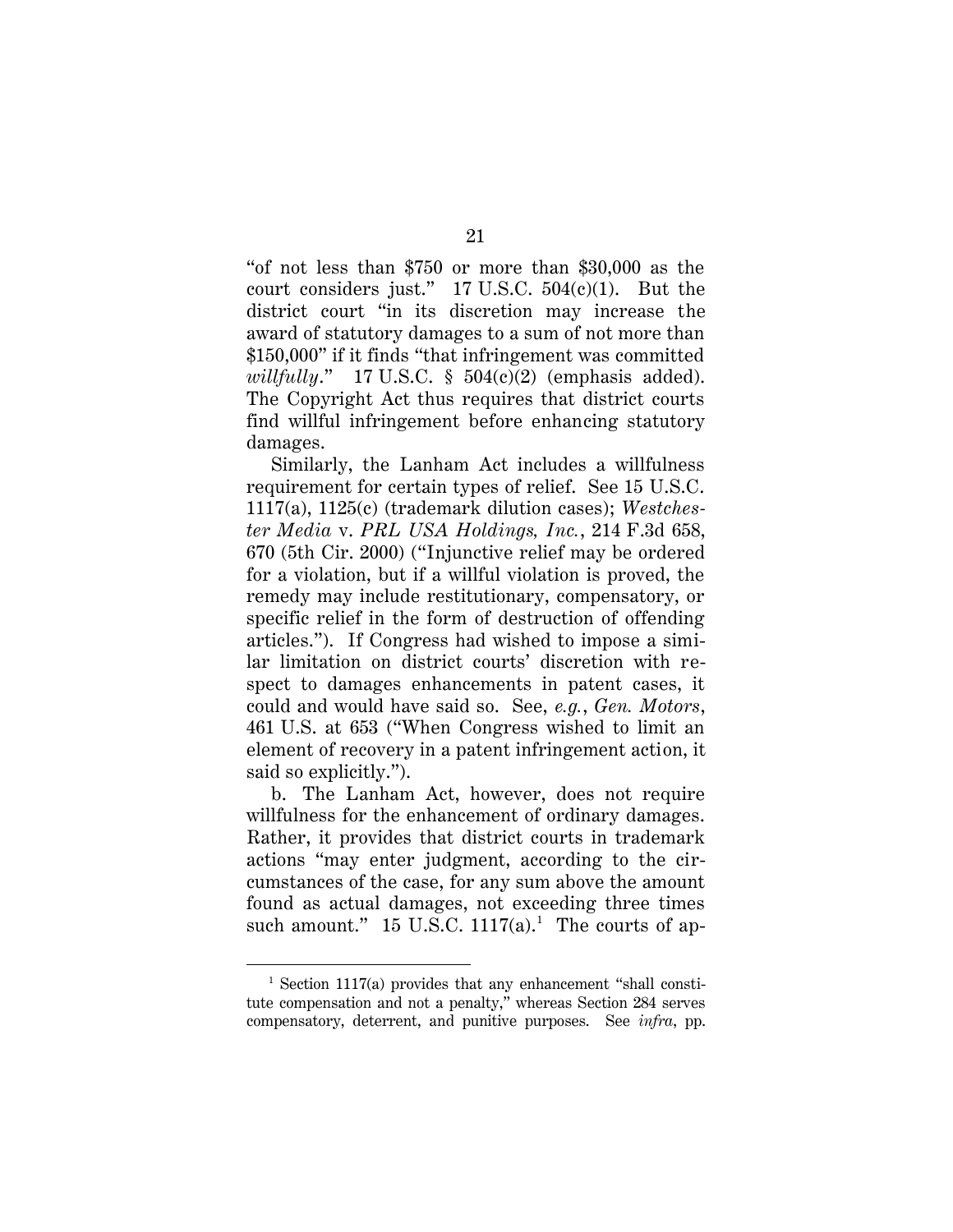peals have interpreted Section 1117(a) as a broad grant of discretion to district courts.<sup>2</sup> Indeed, several courts of appeals have been explicit that district courts should conduct a totality inquiry in making awards pursuant to Section  $1117(a)$ .<sup>3</sup> There is no reason to adopt—as the Federal Circuit has—a different approach in determining whether to enhance damages for patent infringement.

Similarly in the copyright context, when a district court decides what statutory damages are "just," it has "wide discretion" within the applicable range. *Island Software & Computer Serv., Inc.* v. *Microsoft Corp.*, 413 F.3d 257, 265 (2d Cir. 2005); *Nintendo of Am., Inc.* v. *Dragon Pac. Int'l*, 40 F.3d 1007, 1010 (9th Cir. 1994) (same). And in light of the discretionary nature of statutory damages awards, appellate courts review them with deference. See *Douglas* v. *Cun-*

<sup>30-31.</sup> But whatever the particular purpose for which those statutes are invoked, district courts should consider the totality of the circumstances relevant to that purpose.

<sup>2</sup> *See, e.g.*, *U.S. Structures, Inc.* v. *J.P. Structures, Inc.*, 130 F.3d 1185, 1191 (6th Cir. 1997) ("Section 1117(a) grants a district court a great deal of discretion in fashioning an appropriate remedy in cases of trademark infringement."); *Taco Cabana Int'l, Inc.* v. *Two Pesos, Inc.*, 932 F.2d 1113, 1127 (5th Cir. 1991) (Section 1117(a) "endows the district court with considerable discretion in fashioning an appropriate remedy for infringement."), *aff'd sub nom*., *Two Pesos, Inc.* v. *Taco Cabana, Inc.*, 505 U.S. 763 (1992).

<sup>3</sup> *See*, *e.g.*, *Southland Sod Farms* v. *Stover Seed Co.*, 108 F.3d 1134, 1146 (9th Cir. 1997) ("[T]he preferred approach" to Section 1117(a) "allows the district court in its discretion to fashion relief, including monetary relief, based on the totality of the circumstances."); *Texas Pig Stands, Inc.* v. *Hard Rock Cafe Int'l, Inc.*, 951 F.2d 684, 694-695 (5th Cir. 1992) (evaluating a damages award under Section 1117(a) based on "the totality of the circumstances").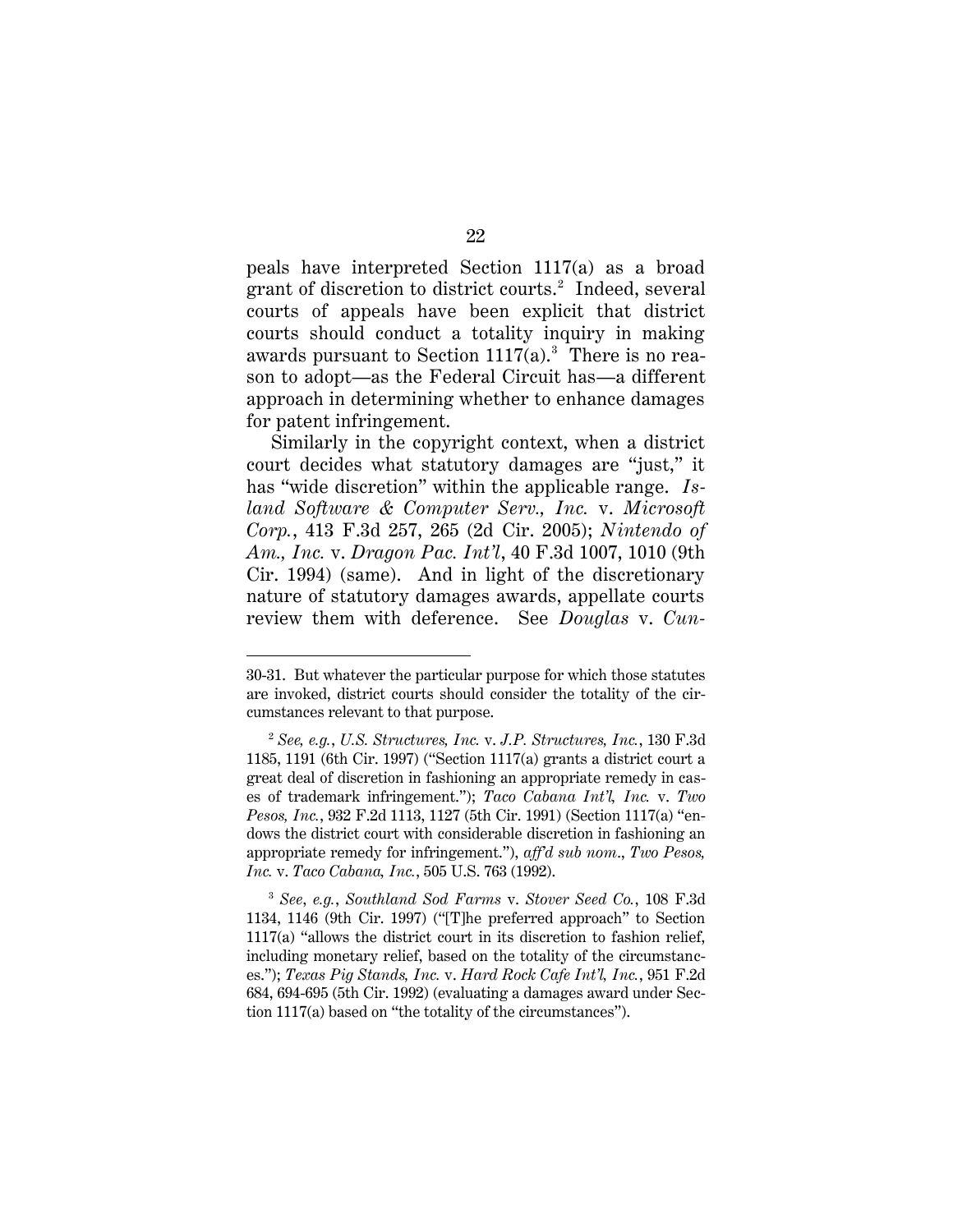*ningham*, 294 U.S. 207, 210 (1935); *Harris* v. *Emus Records Corp.*, 734 F.2d 1329, 1335 (9th Cir. 1984). Determining whether to increase statutory damages for copyright infringement above the \$750 minimum (up to the \$30,000 cap) is not importantly different from determining whether to increase damages for patent infringement above the amount of actual damages (up to the treble damages cap). Either requires "the case-by-case exercise" of a district court's "discretion, considering the totality of the circumstances." *Octane*, 134 S. Ct. at 1756. Just as the former is a totality inquiry subject to deferential review, so should be the latter.

#### **B. Section 284 Leaves In Place The Usual Preponderance-Of-The-Evidence Standard.**

The Federal Circuit's requirement that patentees prove willfulness by clear and convincing evidence also is inconsistent with *Octane*. See *Seagate*, 497 F.3d at 1371. By its plain text, Section 284 "demands a simple discretionary inquiry; it imposes no specific evidentiary burden, much less such a high one." *Octane*, 134 S. Ct. at 1758. Moreover, as the Court explained in *Octane*, "patent-infringement litigation has always been governed by a preponderance of the evidence standard." 134 S. Ct. at 1758 (citing *Béné* v. *Jeantet*, 129 U.S. 683, 688 (1889)); see *SRI Int'l* v. *Matsushita Elec. Corp. of Am.*, 775 F.2d 1107, 1123 (Fed. Cir. 1985); *Corning Glass Works* v. *Fed. Glass Co.*, 239 F.2d 674, 675 (6th Cir. 1956). That is the "standard generally applicable in civil actions, because it allows both parties to share the risk of error in roughly equal fashion." *Octane*, 134 S. Ct. at 1758 (internal quotation marks omitted). Here, Congress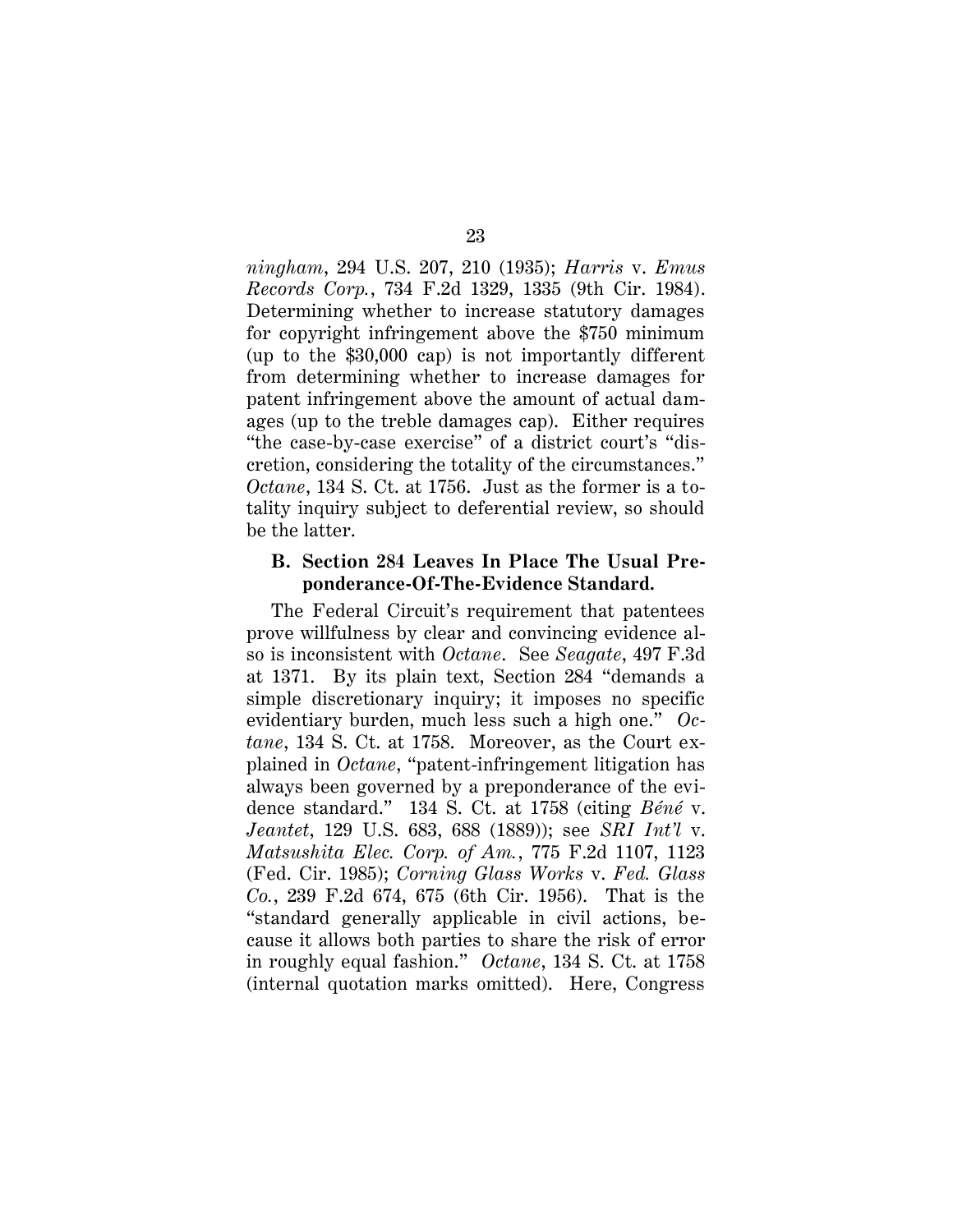did not demonstrate any intent to vary the general preponderance standard.

## **C. Section 284 Requires That District Courts' Discretionary Enhancements Be Reviewed For Abuse Of Discretion.**

Because Section 284 commits damages enhancements to the discretion of district courts, it follows under *Highmark* that all aspects of their decisions regardless of whether willfulness is treated as a prerequisite—are to be reviewed on appeal for abuse of that discretion. See 134 S. Ct. at 1748-1749. Indeed, this Court has said as much. In addressing Section 284's predecessor provisions, the Court recognized that "the power[] to increase the decree" of damages in patent infringement cases resides "in [the] discretion" of the district court. *Birdsall* v. *Coolidge*, 93 U.S. 64, 69-70 (1876); see *Topliff* v. *Topliff*, 145 U.S. 156, 174 (1892). The Federal Circuit has never reconciled its de novo review of objective recklessness with this Court's decisions in *Birdsall* and *Topliff*.

In the decision below, the Federal Circuit also did not address *Highmark*'s reasons for an abuse-ofdiscretion standard. First, Section 284's grant of discretion "suggests some deference to the district court upon appeal." 134 S. Ct. at 1748 (quoting *Pierce*, 487 U.S. at 559). Second, the decision whether to award enhanced damages rests on a host of factual and equitable considerations, such as whether the defendant deliberately copied the patent or engaged in other culpable conduct that ignored the patentee's intangible property rights. Because district courts "live[] with" cases "over a prolonged period of time," they are "better positioned" than appellate courts to make these sorts of "multifarious and novel" judg-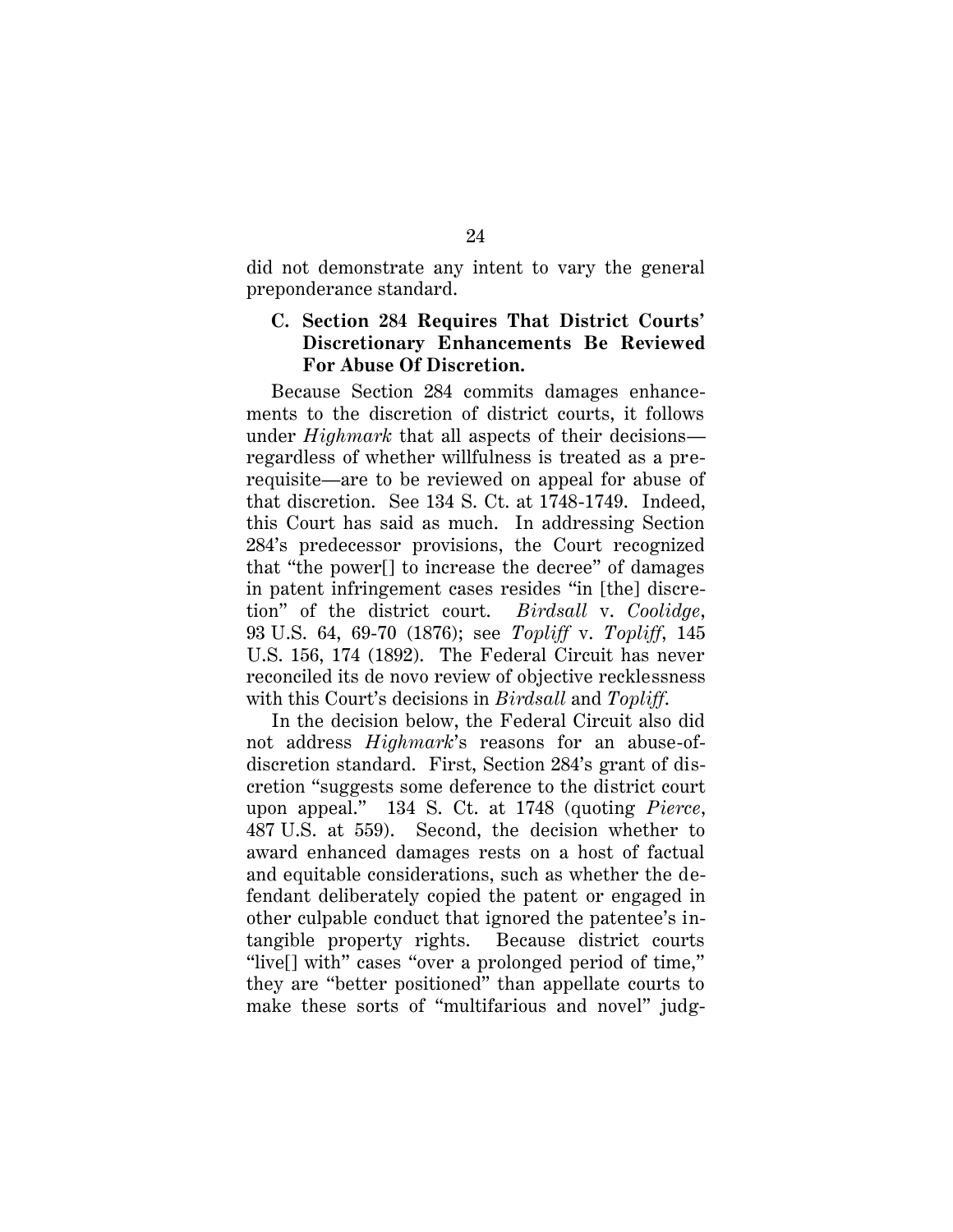ments. *Id*. at 1748-1749 (quoting *Pierce*, 487 U.S. at 559-560, 562). Enhancement decisions are "not susceptible to 'useful generalization' of the sort that de novo review provides," but instead are "likely to profit from the experience that an abuse-of-discretion rule will permit to develop." *Ibid.* (quoting *Pierce*, 487 U.S. at  $562$ ).<sup>4</sup>

This case demonstrates why a district court is better positioned to evaluate an infringing defendant's conduct. Here, the district court lived with this case for three years and had a firsthand opportunity to assess witnesses' credibility, trial evidence, and the defendant's conduct throughout the litigation. During that time, as the court observed, Zimmer lost "every argument it advanced at claim construction" and "most of the disputed claims on summary judgment." Pet. App. 52a. Nevertheless, Zimmer "had not changed its product design" by the time of the jury's verdict. *Ibid*. Zimmer's brazenness, the court noted, was "consistent with both [its] market and litigation strategy  $* * *$  of competing immediately and aggressively \* \* \* and opt[ing] to worry about the potential legal consequences later." *Ibid*. The court concluded that "Zimmer's able counsel [had] offered the most plausible defenses that were available to them given Zimmer's pre-litigation market conduct. Ultimately, however, the trial proofs demonstrated

 $\overline{a}$ 

25

<sup>4</sup> The abuse-of-discretion standard, of course, "does not preclude an appellate court's correction of a district court's legal or factual error: 'A district court would necessarily abuse its discretion if it based its ruling on an erroneous view of the law or on a clearly erroneous assessment of the evidence.'" *Highmark*, 134 S. Ct. at 1748 n.2 (quoting *Cooter* & *Gell* v. *Hartmarx Corp.*, 496 U.S. 384, 405 (1990)).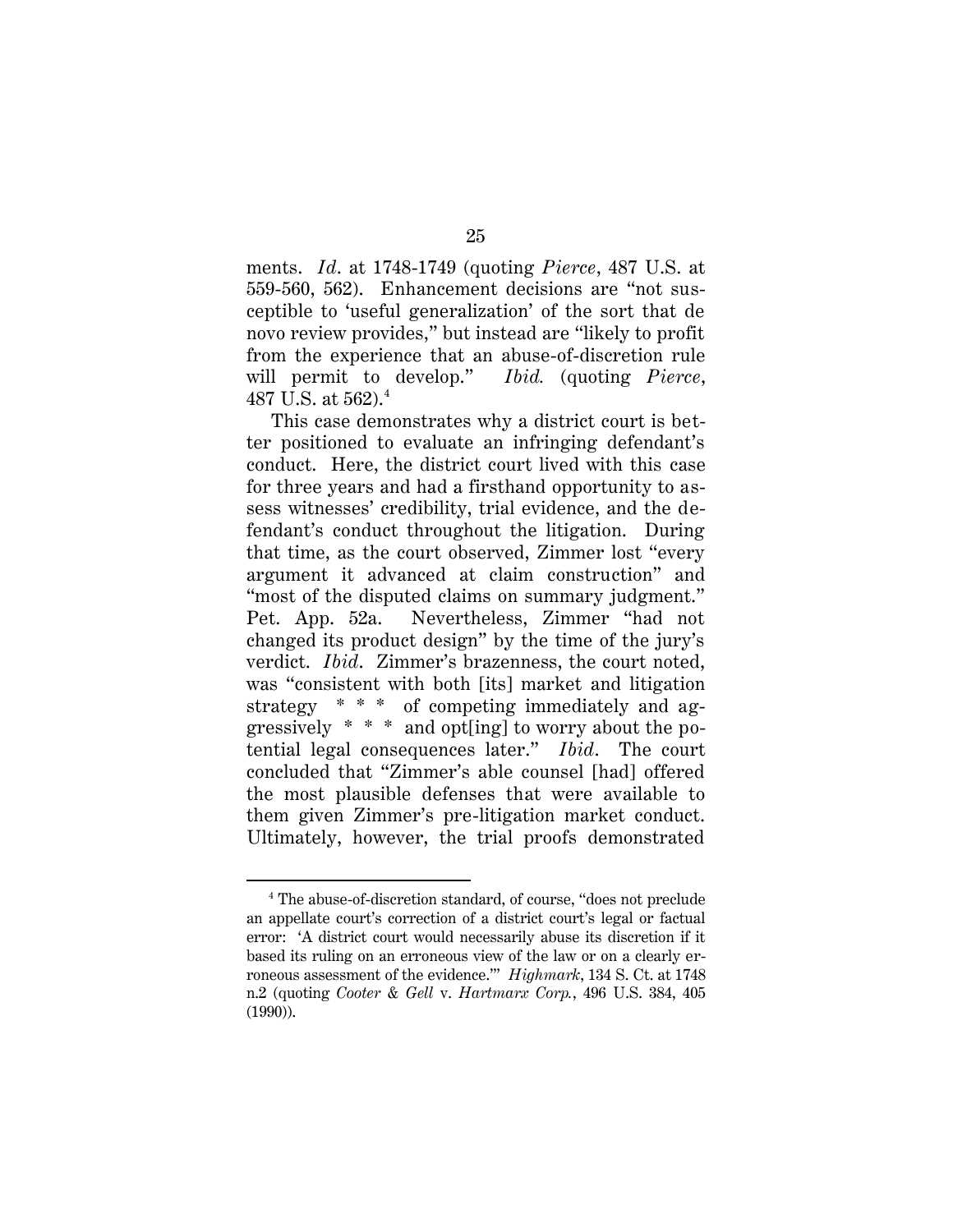that this was not a close case." *Id*. at 52a-53a. The court observed that the facts and circumstances "overwhelmingly favor[ed] enhancement" and that "given the one-sidedness of the case and the flagrancy and scope of Zimmer's infringement," treble damages were appropriate. *Id*. at 117a-119a.

Finally, it is worth noting that *Highmark* does not simply invalidate the Federal Circuit's use of de novo review as a matter of logic. The Federal Circuit itself has described the objective-recklessness prong of *Seagate* as "identical" to the objective-baselessness prong of *Brooks Furniture*. *iLOR, LLC* v. *Google, Inc.*, 631 F.3d 1372, 1377 (Fed. Cir. 2011). Indeed, in holding that *Seagate*'s objective-recklessness prong should be reviewed de novo, the Federal Circuit expressly relied on this Court's decision in *PRE*, just as *Brooks Furniture* had. See *Bard Peripheral Vascular, Inc.* v. *W.L. Gore & Associates, Inc.*, 682 F.3d 1003, 1007 (Fed. Cir. 2012). By rejecting *Brooks Furniture* and its importation of *PRE* into Section 285—and thus holding that *all* aspects of a district court's determination should be reviewed for abuse of discretion—this Court swept away whatever precedential support may have existed for the Federal Circuit's de novo standard of review.

## **III. THE HISTORY OF SECTION 284 IN CON-GRESS AND THE COURTS SUPPORTS A TOTALITY INQUIRY REVIEWED FOR ABUSE OF DISCRETION.**

Section 284 was long understood by Congress and the courts to require a flexible, totality-of-thecircumstances inquiry subject to review for abuse of discretion. Willfulness was an important factor in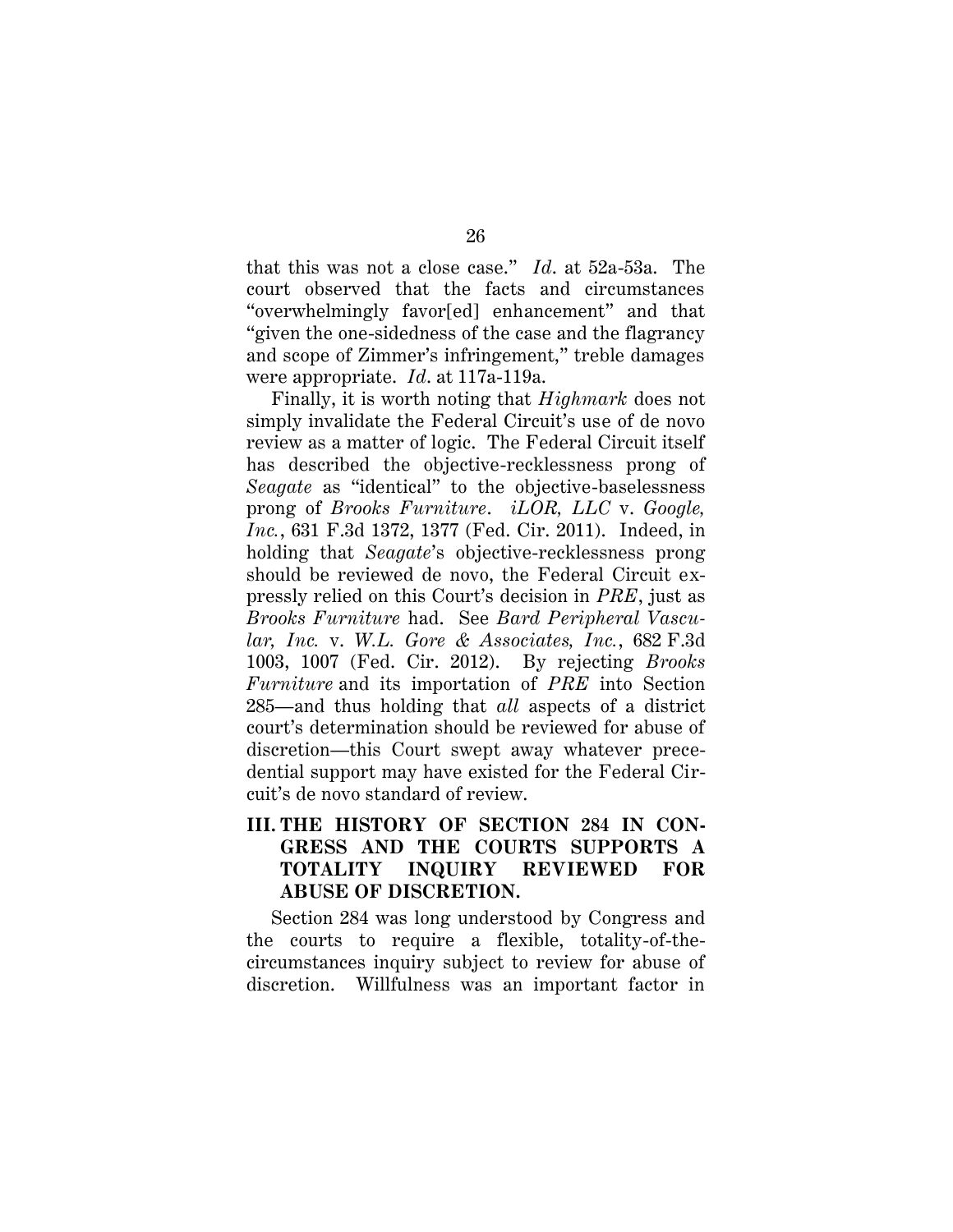that totality inquiry, but generally was not treated as a prerequisite.

## **A. District Courts Traditionally Conducted A Unified Inquiry That Considered The Totality Of The Circumstances.**

1. From the very beginning, when Congress replaced mandatory trebling of damages with discretionary enhancement in 1836, it authorized district courts to enhance damages "according to the circumstances of the case." Patent Act of 1836, ch. 357, § 14. Indeed, Congress opted for a system of discretionary enhancement precisely because "[e]xperience had shown the very great injustice of a horizontal rule equally affecting all cases, without regard to their peculiar merits." *Seymour* v. *McCormick*, 57 U.S. 480, 488 (1853). Thus, as a matter of both statutory text and experience, district courts correctly understood their task as evaluating the circumstances of each particular case in deciding whether to enhance damages.

Consistent with that understanding, this Court and others uniformly recognized throughout the 1800s and early to mid-1900s that enhancement decisions required a totality inquiry.See *Tilghman* v. *Proctor*, 125 U.S. 136, 143-144 (1888) ("[T]he court may, whenever the circumstances of the case appear to require it, inflict vindictive or punitive damages, by rendering judgment for not more than thrice the amount of the verdict."); *Schwarzel* v. *Holenshade*, 21 F. Cas. 772, 773 (S.D. Ohio 1866) ("The question for the decision of the court is, therefore, whether the circumstances of this case require the court, in the exercise of a sound discretion, to treble the damages assessed by the jury."); see also *Activated Sludge* v. *Sanitary Dist. of*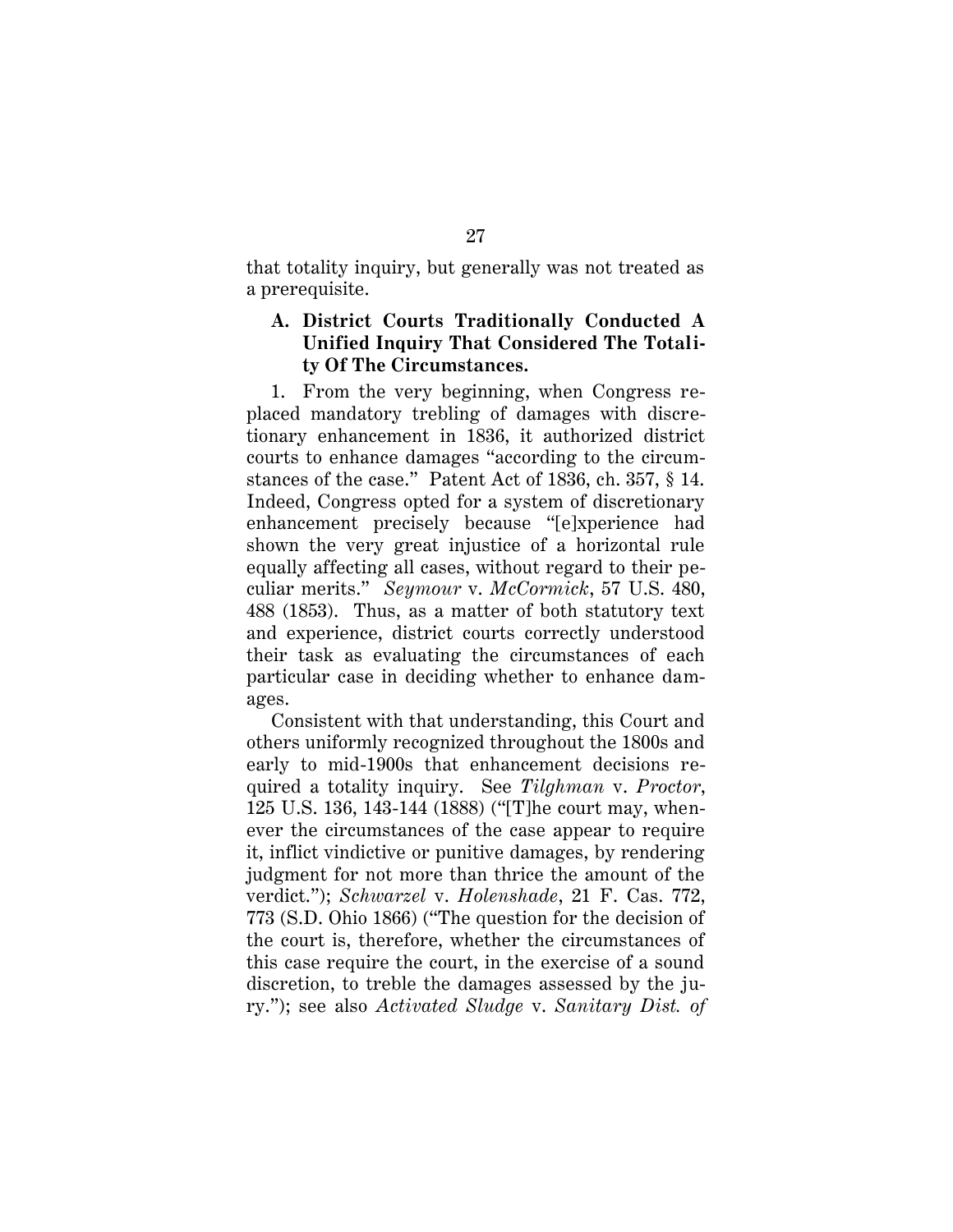*Chicago*, 64 F. Supp. 25, 34-35 (N.D. Ill. 1946); *Fox* v. *Knickerbocker Engraving Co.*, 158 F. 422, 428-429 (C.C.S.D.N.Y. 1908); *Brodie* v. *Ophir Silver Min. Co.*, 4 F. Cas. 202, 203-204 (C.C.D. Cal. 1867); *Guyon* v. *Serrell*, 11 F. Cas. 132, 133 (C.C.S.D.N.Y. 1847).

2. In 1952, Congress reorganized the patent laws to account for the merger of law and equity. In its new, unified damages provision, Congress stated simply that a district court "may increase the damages up to three times the amount found or assessed," 35 U.S.C. 284 (1958), without requiring that the court do so according to the circumstances of the case. But as this Court has recognized, Section 284 only "consolidated" the separate damages provisions for law and equity, and "[t]he stated purpose of the codification was merely 'reorganization in language to clarify the statement of the statutes.'" *Gen. Motors*, 461 U.S. at 652 n.6 (quoting H.R. Rep. No. 1923, 82d Cong., 2d Sess. 10, 29 (1952)). Congress's changes were not meant to be substantive, and the new Section 284 contained no language limiting a district court's discretion to weigh the circumstances of each case.

District courts therefore correctly continued to engage in a totality-of-the-circumstances inquiry in assessing enhanced damages. See, *e.g.*, *Am. Safety Table Co.* v. *Schreiber*, 415 F.2d 373, 379 n.11 (2d Cir. 1969) (after "considering the totality of circumstances," court increased damages by 25 percent for infringement not "executed with the ultimate in willfulness" but "with deliberation and abandon"); *Orthman Mfg., Inc.* v. *Chromalloy Am. Corp.*, 512 F. Supp. 1284, 1295 (C.D. Ill. 1981) ("The measure of damages which is appropriate in a particular case should be determined with reference to all relevant circumstances shown to affect the litigation."); *White* v. *Mar-Bel,*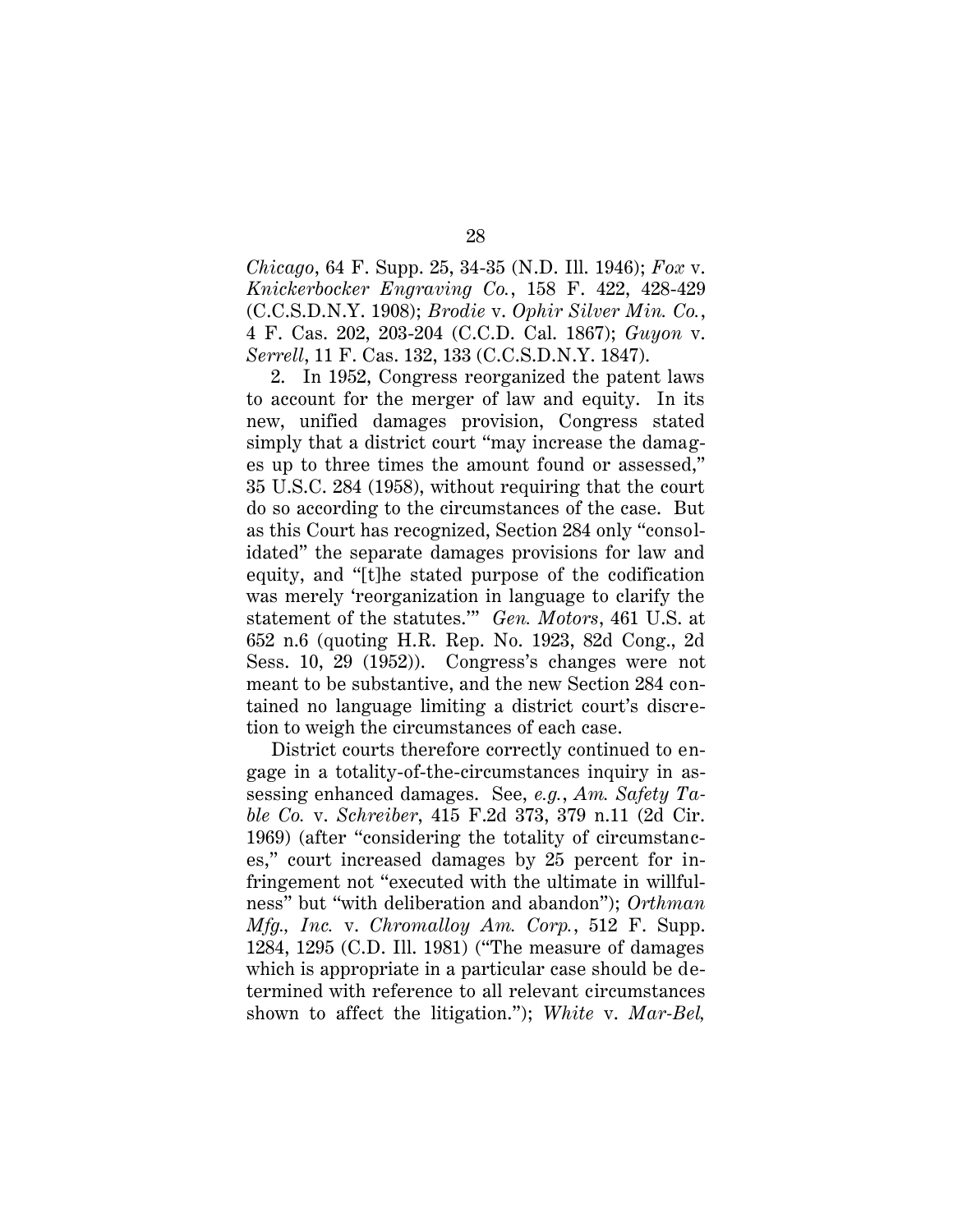*Inc.*, 369 F. Supp. 1321, 1326 (M.D. Fla. 1973) (considering "all of the circumstances of this case" and noting that "trebling of damages in patent cases is always entrusted to the discretion of the Court").

3. Significantly, although courts from the 1830s through the mid-1900s routinely conducted a totality inquiry, enhancing damages was not routine by any means. Congress's shift from mandatory to discretionary enhancement meant that increased damages should not be automatic, and accordingly courts exercised their discretion to enhance damages only when necessary to serve the purposes of the statute. See *Armstrong* v. *Emerson Radio & Phonograph Corp.*, 179 F. Supp. 95, 129 (S.D.N.Y. 1959) (treble damages are not awarded in run-of-the-mill cases); see also *Brown Bag Filling Mach. Co.* v. *Drohen*, 175 F. 576, 577 (2d Cir. 1910) (no enhancement for infringement that exhibited only "the usual conditions obtaining in patent causes"); *Creagmile* v. *John Bean Mfg. Co.*, 32 F. Supp. 646, 648-649 (S.D. Cal. 1940) (no enhancement where defendants' "attempt[s] to nullify, avoid and get around the lawful claims of an invention" were "no more \* \* \* than any other ordinary infringer does after notice of the invasion of patent rights").

# **B. District Courts Generally Did Not Treat Willfulness As A Prerequisite For Enhanced Damages.**

In addition to the fact that the text of the early Patent Acts did not permit courts to treat willfulness as a requirement for enhanced damages, it would not have made sense to do so. District courts increased damages to serve various statutory purposes, which necessitated consideration of a wide range of circumstances beyond the wrongfulness of a defendant's in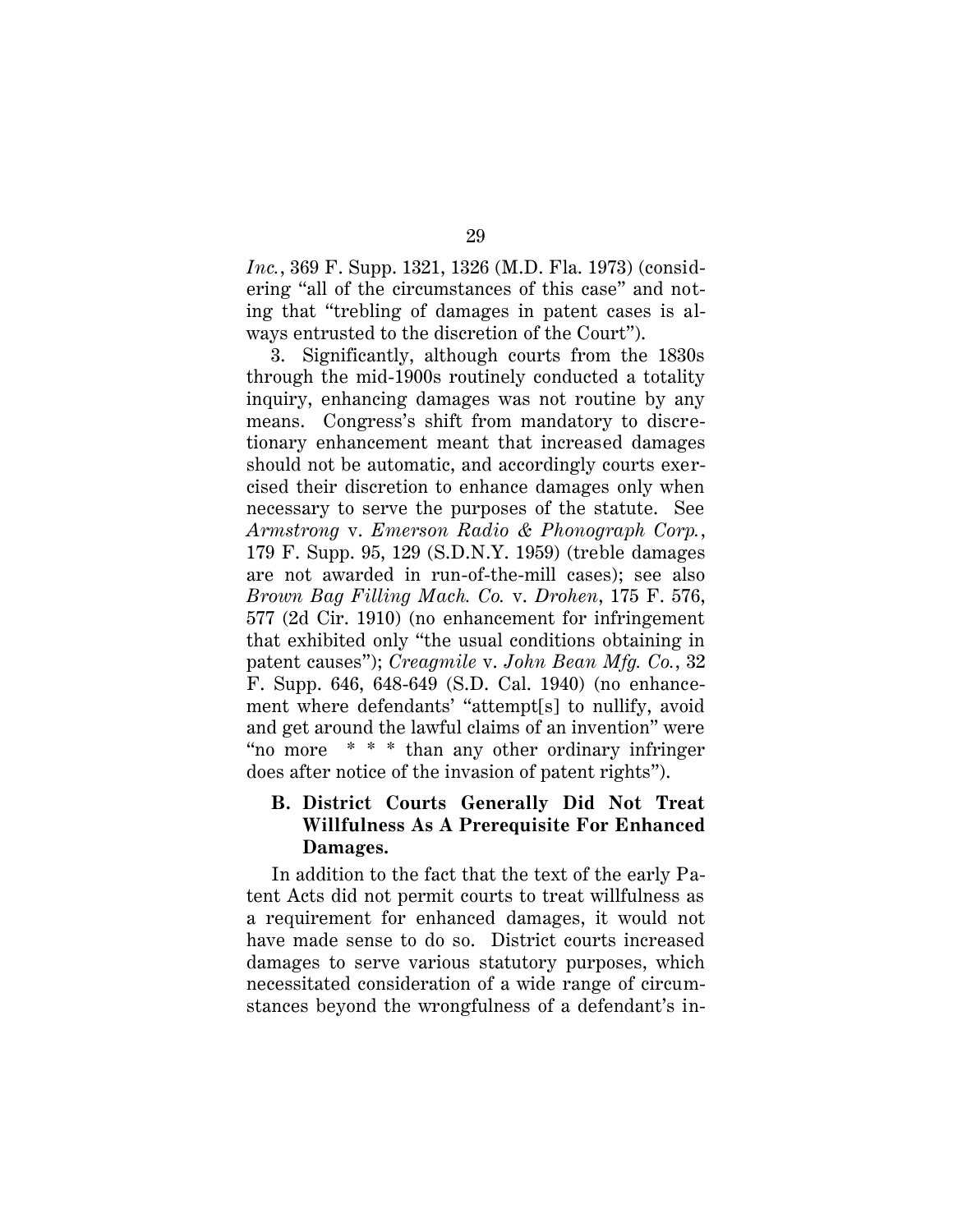fringement. A defendant's heightened culpability was treated as a sufficient condition for enhancing damages, but not as a necessary one.

1. From 1836 forward, discretionary enhancement was understood to serve multiple purposes. The first of these was to compensate patentees. See, *e.g.*, *Allen*  v. *Blunt*, 1 F. Cas. 450, 460 (C.C.D. Mass. 1846); *Carlock* v. *Tappan*, 5 F. Cas. 76, 76 (C.C.S.D.N.Y. 1843). That need was particularly prominent in the early days of the patent system, when patentees lacked access to equitable relief and enhanced damages could serve as a rough substitute for an injunction. See *Seagate*, 497 F.3d at 1378 (Gajarsa, J., concurring); *Beacon Folding Mach. Co.* v. *Rotary Mach. Co.*, 17 F.2d 934, 935 (D. Mass. 1927).

Courts, however, continued to enhance damages for compensatory purposes even after the availability of injunctive relief, in part due to the difficulty of calculating precise actual damages. See *Clark* v. *Wooster*, 119 U.S. 322, 326 (1886) ("It is a general rule in patent cases that established license fees are the best measure of damages that can be used. There may be damages beyond this  $* * *$  but these are more properly the subjects of allowance by the court under the authority given to it to increase the damages."); *Armstrong* v. *Emerson Radio & Phonograph Corp.*, 132 F. Supp. 176, 179 (S.D.N.Y. 1955); see also *Trio Process Corp.* v. *L. Goldstein's Sons, Inc.*, 638 F.2d 661, 662 (3d Cir. 1981) (discussing Section 284's compensatory function). $5$ 

<sup>&</sup>lt;sup>5</sup> In addition to compensating a patentee for losses caused by the infringement itself, courts relied on Section 284 to compensate the patentee for the expenses and delays of litigation. See, *e.g.*, *Teese* v. *Huntingdon*, 64 U.S. 2, 9 (1859). The need to compensate some prevailing parties for their litigation expenses ultimately led to the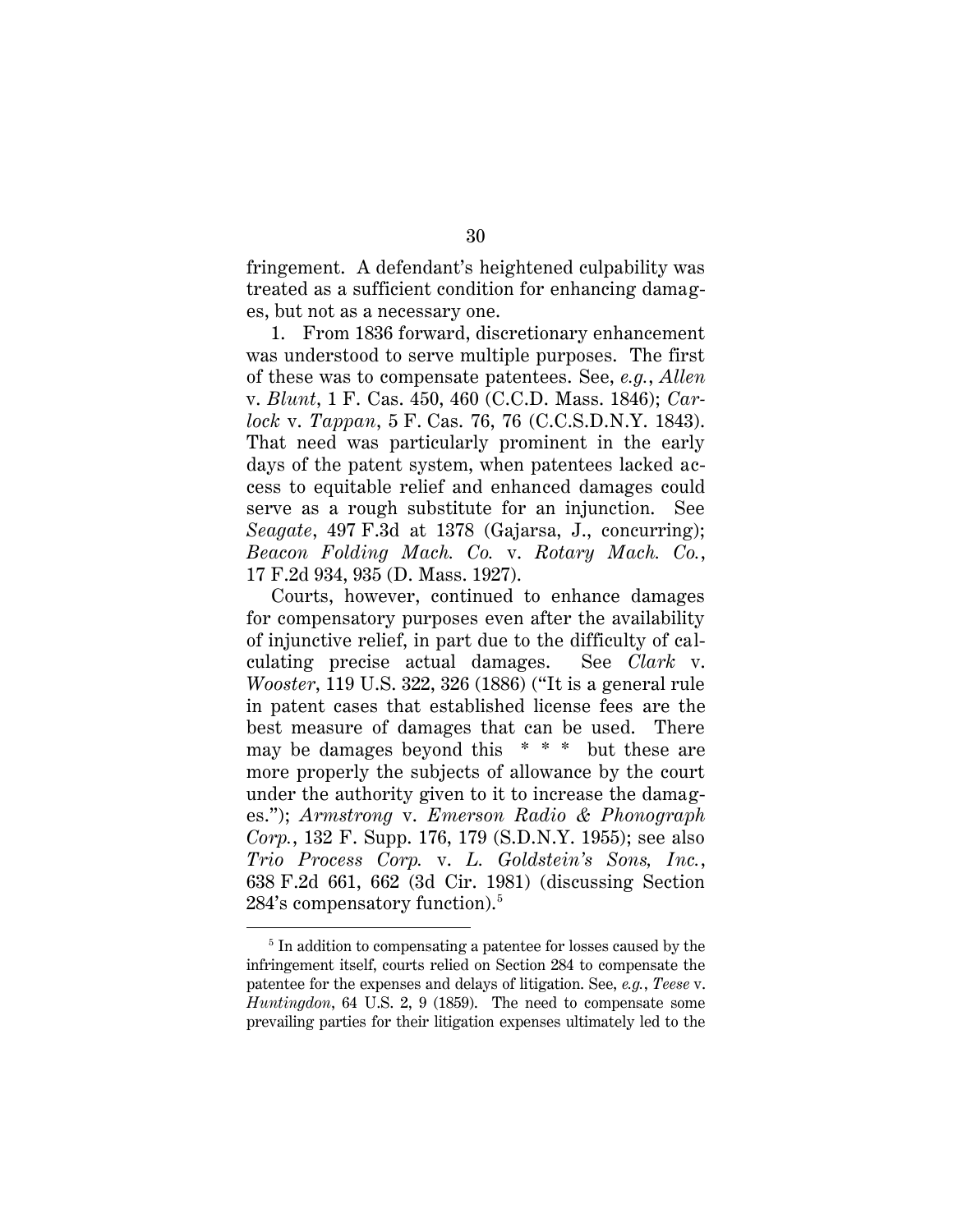In addition, courts frequently used damages enhancements to punish and deter defendants who exhibited some heightened degree of culpability in ignoring patent rights, either in their infringement or subsequent litigation conduct. See *Tilghman*, 125 U.S. at 143-144 (noting that the case-specific circumstances could warrant "inflict[ing] vindictive or punitive damages"); *Activated Sludge*, 64 F. Supp. at 36; *Wilson* v. *Union Tool Co.*, 275 F. 624, 631 (S.D. Cal. 1921).

2. Because courts employed Section 284 for compensatory purposes as well as deterrent and punitive ones, willfulness obviously was not a prerequisite to awarding enhanced damages. Instead, this Court and others treated willful infringement as a factor in the totality analysis. See, *e.g.*, *Day* v. *Woodworth*, 54 U.S. 363, 372 (1851) ("[I]f, in the opinion of the court, the defendant has not acted in good faith, or has been stubbornly litigious, or has caused unnecessary expense and trouble to the plaintiff, the court may increase the amount of the verdict, to the extent of trebling it."); *Grant Paper Box Co.* v. *Russell Box Co.*, 106 F. Supp. 616, 618-619 (D. Mass. 1952) (reaching no conclusion as to willfulness but enhancing damages by 50 percent in view of infringer's "careless[ness] in the construction of the patent" and misconduct during litigation); *Bredin* v. *Nat'l Metal Weather Strip Co.*, 182 F. 654, 662 (C.C.W.D. Pa. 1910) (considering willfulness along with abusive competitive practices); *Nat'l Folding Box & Paper Co.* v. *Elsas*, 81 F. 197, 197 (C.C.S.D.N.Y. 1897) (doubling assessed damages on the basis of both "deliberate" infringement and

<sup>1946</sup> Patent Act, which permits courts to award attorney's fees in exceptional cases. See 35 U.S.C. 285.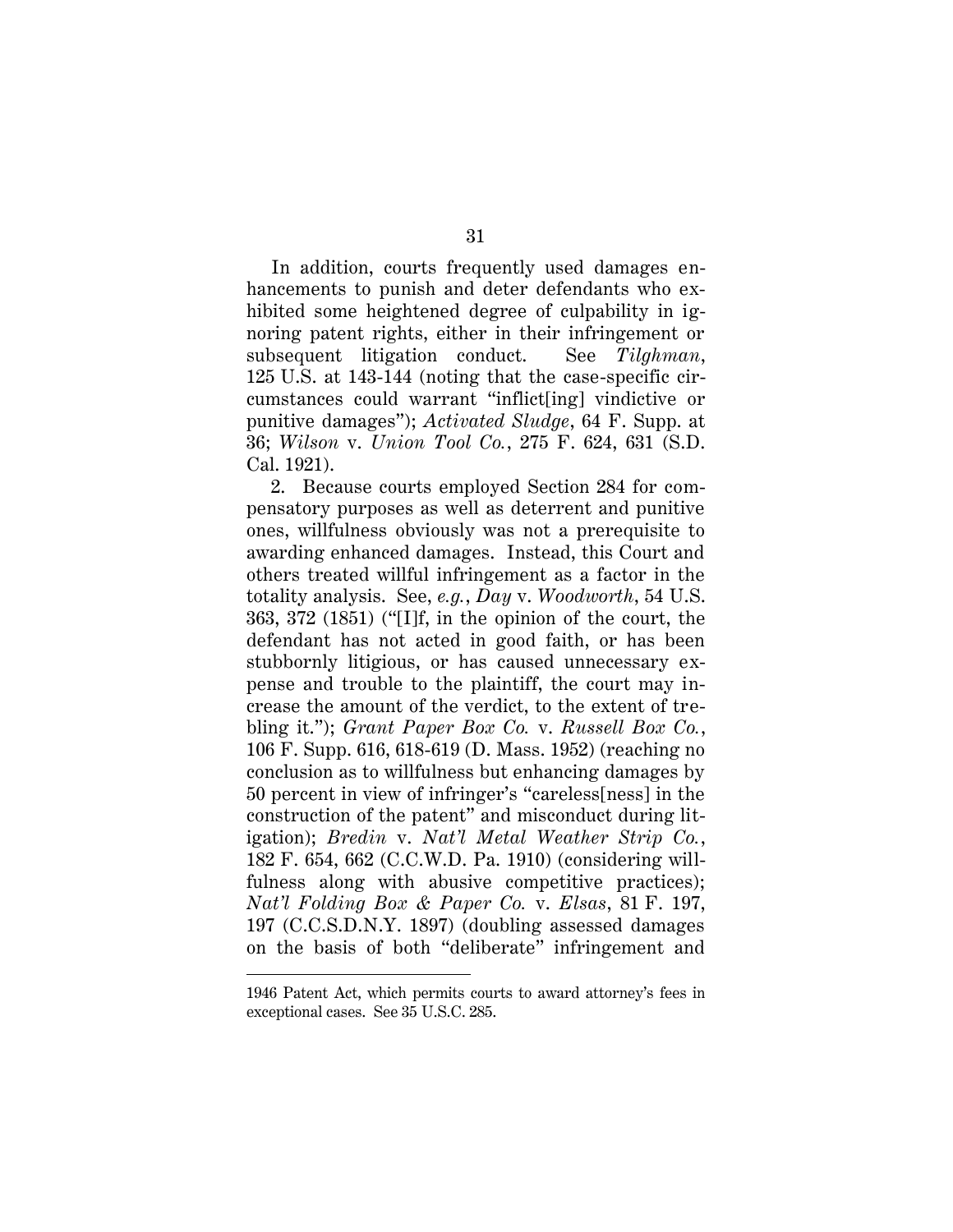subsequent "spiriting away of the books" to inhibit redress); *Russell* v. *Place*, 21 F. Cas. 57, 58 (C.C.N.D.N.Y. 1871) (noting that defendant's conduct "seem[ed] deliberate and intentional," but declining to make a concrete finding of willfulness and enhancing for compensatory reasons); *Guyon*, 11 F. Cas. at 133 (noting "evidence \* \* \* tending to impeach the good faith of the defendants" but declining to enhance damages because "they abandoned their machine some time before the commencement of the suit").

3. Even when courts focused on the need to deter or punish infringement, they did not treat willfulness as a prerequisite to enhancement. To be sure, courts variously said that enhanced damages could be warranted for conduct that was

- "actuated by malice or bad faith," *Brown Bag Filling Mach. Co.*, 175 F. at 577;
- "conscious and deliberate," *Carter Prods., Inc.* v. *Colgate-Palmolive Co.*, 214 F. Supp. 383, 412 (D. Md. 1963); "deliberate and intentional," *Russell*, 21 F. Cas. at 58;
- "wanton or malicious," *Seymour*, 57 U.S. at 489; "wanton and persistent," *Brodie*, 4 F. Cas. at 203-204; "wanton and persevering," *Allen*, 1 F. Cas. at 460; "wanton or willful or aggravated," *Wilson*, 275 F. at 631;
- "willful or grossly careless," *Hartford Nat. Bank & Trust Co.* v. *E.F. Drew & Co.*, 188 F. Supp. 353, 356 (D. Del. 1960); "flagrant," *Lyon* v. *Donaldson*, 34 F. 789, 793 (C.C.N.D. Ill. 1888);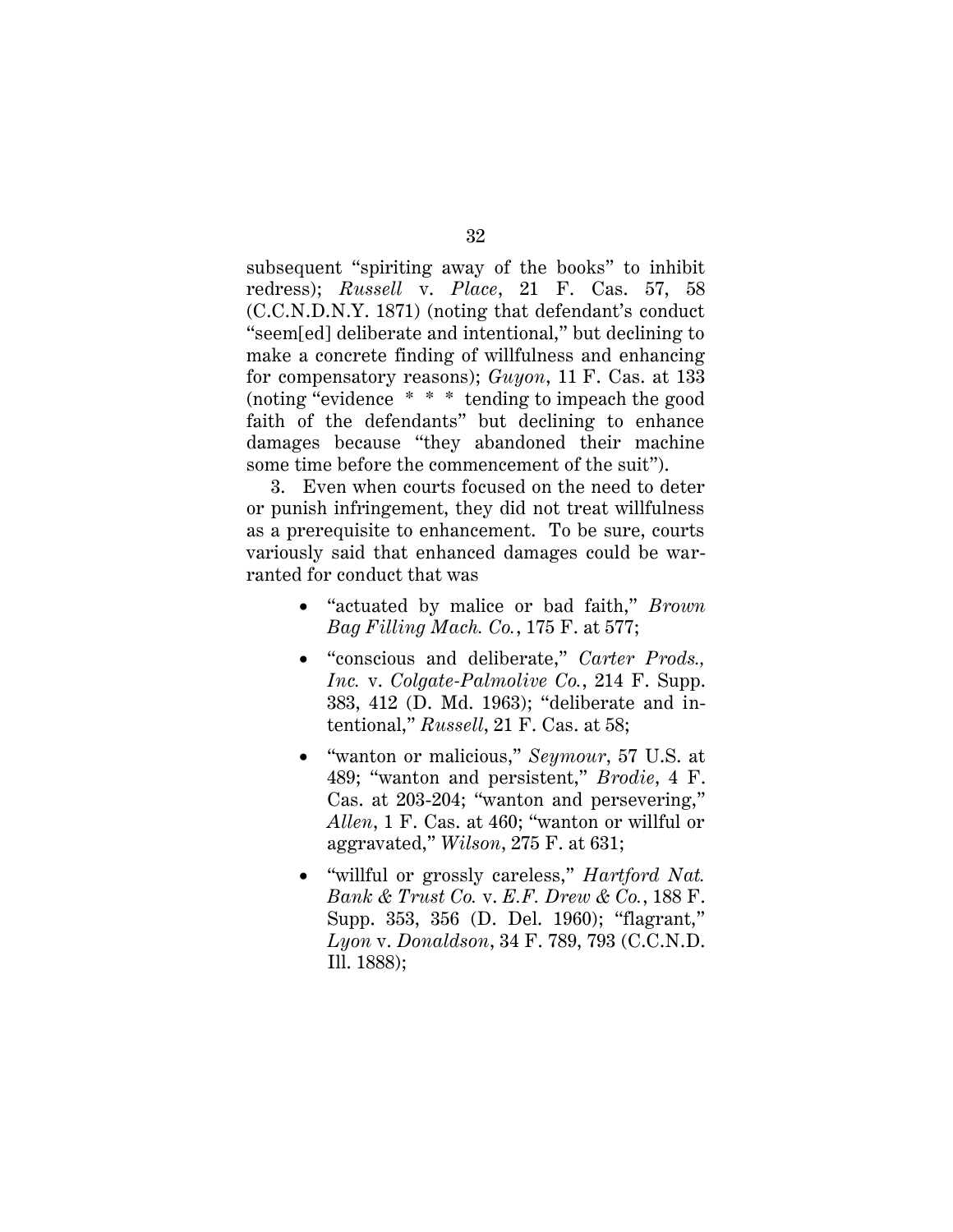- "aggravated," *McCormick* v. *Seymour*, 15 F. Cas. 1329, 1336 (C.C.N.D.N.Y. 1854); "somewhat aggravated," *Parker* v. *Corbin*, 18 F. Cas. 1122, 1122 (C.C.D. Ohio 1848);
- "unreasonabl[e] or oppressive[]," *Stimpson*  v. *The Railroads*, 23 F. Cas. 103, 104 (3d Cir. 1847); "oppressive or fraudulent," *Laskowitz* v. *Marie Designer, Inc.*, 119 F. Supp. 541, 554 (S.D. Cal. 1954); "unreasonable and unjustifiable," *Fox*, 158 F. at 428-429; "unwarranted and inexcusable," *Wensel* v. *Gold Hill Hardware Mfg. Co.*, 21 F.2d 974, 977 (S.D. Cal. 1927); or
- "careless[]," *Grant Paper Box Co.*, 106 F. Supp. at 619.

The lesson of these cases is simple: district courts often awarded enhanced damages when the infringing defendant's conduct demonstrated heightened culpability or wrongfulness, typically beyond mere negligence. See *Knorr-Bremse Systeme Fuer Nutzfahrzeuge GmbH* v. *Dana Corp.*, 383 F.3d 1337, 1342 (Fed. Cir. 2004) (en banc) ("In discussing 'willful' behavior and its consequences, the Supreme Court has observed that '[t]he word 'willful' is widely used in the law, and although it has not by any means been given a perfectly consistent interpretation, it is generally understood to refer to conduct that is not merely negligent.'") (quoting *McLaughlin* v. *Richland Shoe Co*., 486 U.S. 128, 133 (1988)). It is hardly surprising that courts regularly invoked Section 284 in response to intentional or reckless—*i.e.*, willful—infringement. Those types of infringement are the most deserving of deterrence or punishment.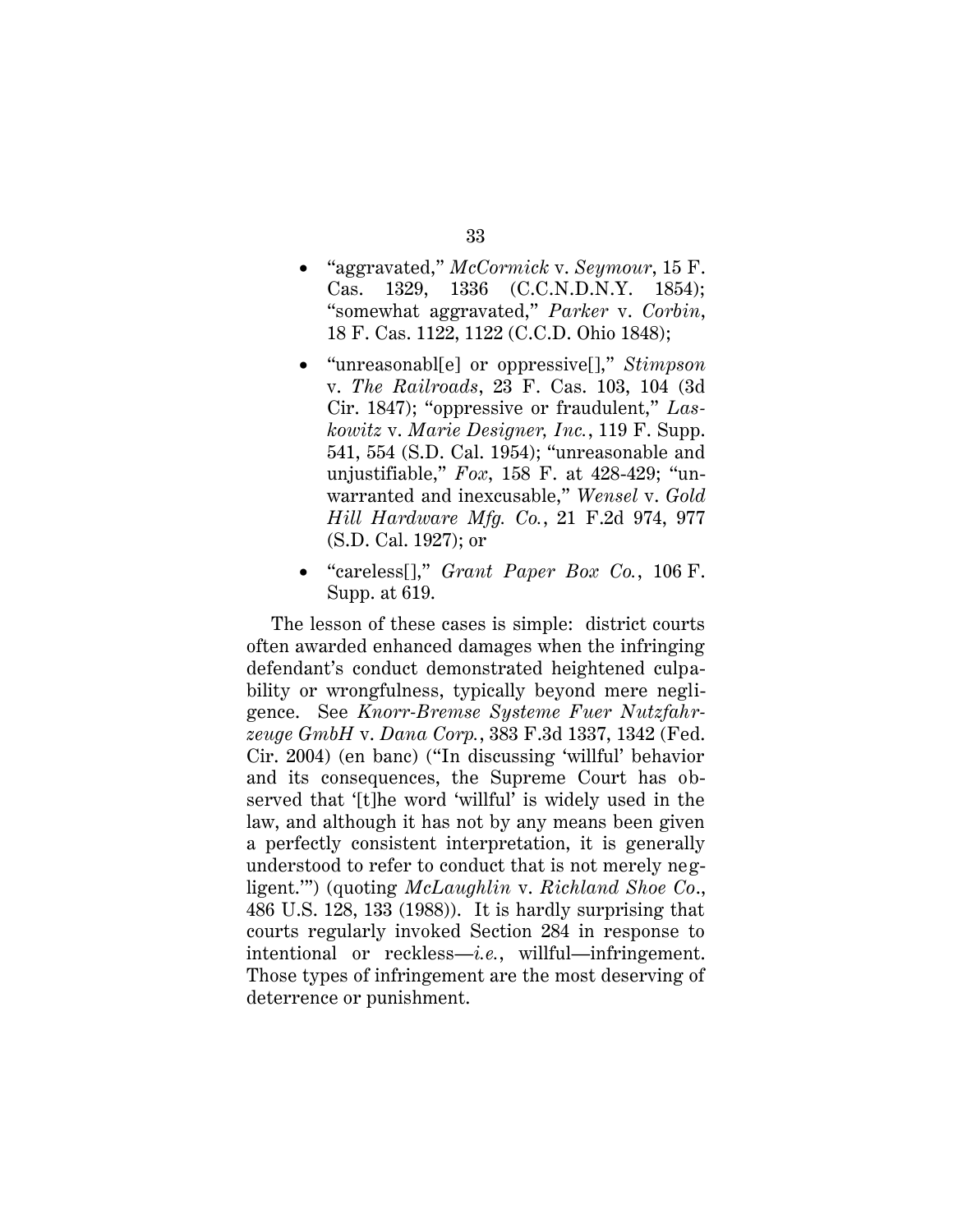But all of this Court's cases, and virtually all of the lower courts' cases, treated willfulness only as a *sufficient* condition for enhancement, not as a *necessary* condition. Confusing that distinction was the Federal Circuit's crucial error in *Seagate*. See *Seagate*, 497 F.3d at 1381 (Gajarsa, J., concurring) ("[T]he Supreme Court cases \* \* \* do not hold that a finding of willfulness is *necessary* to support an award of enhanced damages. \* \* \* At most, those cases merely stand for the uncontroversial proposition that a finding of willfulness is *sufficient* to support an award of enhanced damages.") (emphases in original); see also *Dowling* v. *United States*, 473 U.S. 207, 227 n.19 (1985) (noting that "treble damages" are "available" for "willful infringement"); *Aro Mfg. Co.* v. *Convertible Top Replacement Co.*, 377 U.S. 476, 508 (1964) (noting that a plaintiff "could in a case of willful or bad-faith infringement recover punitive or 'increased' damages under the statute's trebling provision"); *Seymour*, 57 U.S. at 488; *Day*, 54 U.S. at 372. Simply put, as a historical matter, the wrongfulness of a defendant's conduct was not a prerequisite to enhancement, but rather was an important factor in the totality of circumstances.

#### **C. Appellate Courts Reviewed Enhancement Decisions For Abuse Of Discretion.**

In accord with this Court's decisions in *Birdsall* and *Topliff*, see *supra*, p. 24, every court of appeals to consider the question held that damages enhancements should be reviewed for abuse of discretion. See *Dixie Cup Co.* v. *Paper Container Mfg. Co.*, 169 F.2d 645, 651 (7th Cir. 1948) ("This admittedly is a matter in the discretion of the court below whose judgment we would be authorized to disturb only upon a show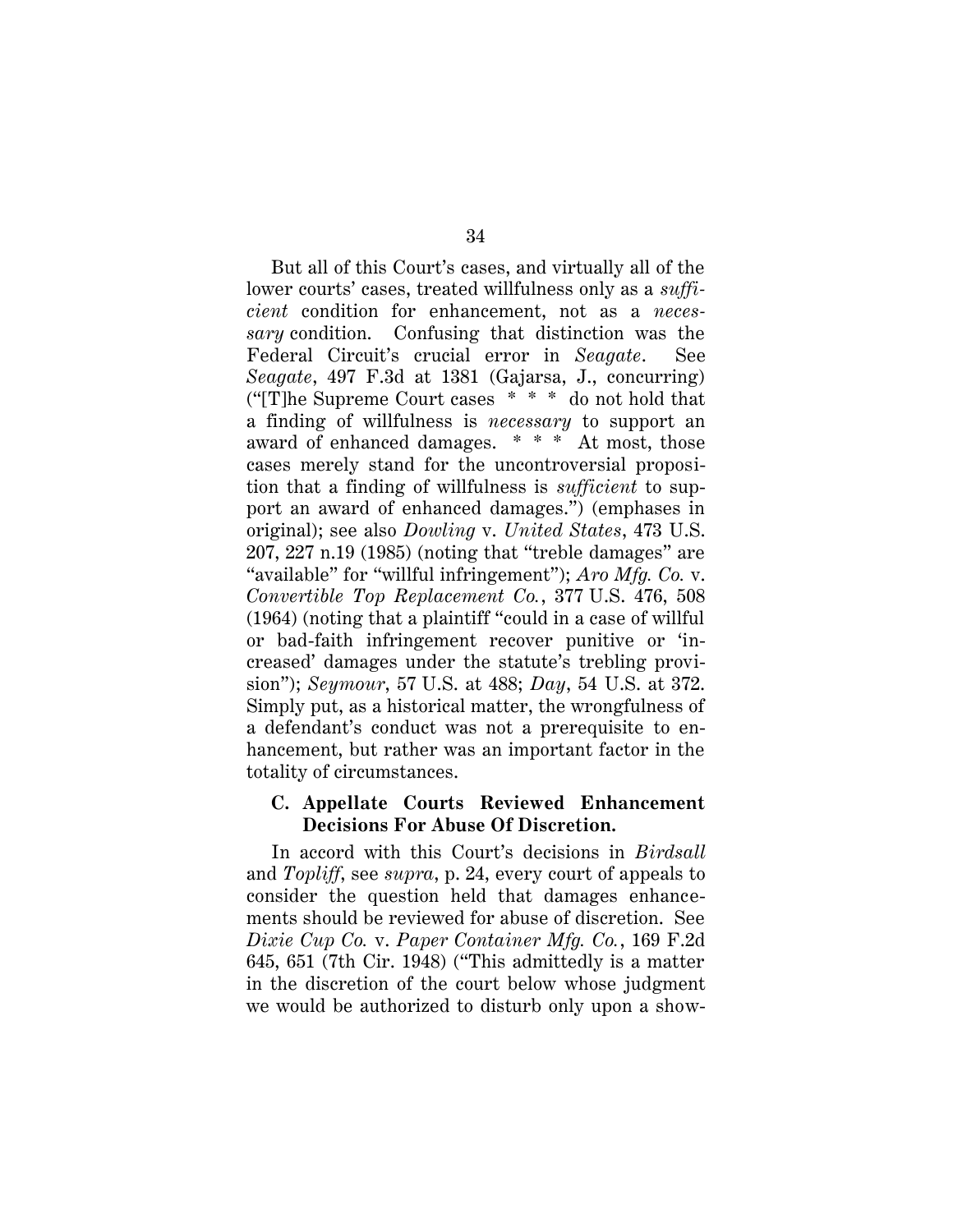ing of an abuse of such discretion."); see also *Troy Co.*  v. *Prods. Research Co.*, 339 F.2d 364, 368 (9th Cir. 1964); *Randolph Labs.* v. *Specialties Dev. Corp.*, 213 F.2d 873, 875 (3d Cir. 1954); *Middleton* v. *Wiley*, 195 F.2d 844, 847 (8th Cir. 1952); *Enter. Mfg. Co.* v. *Shakespeare Co.*, 141 F.2d 916, 920 (6th Cir. 1944); *Amusement Corp. of Am.* v. *Mattson*, 138 F.2d 693, 697 (5th Cir. 1943); *Overman Cushion Tire Co.* v. *Goodyear Tire & Rubber Co.*, 66 F.2d 361, 362 (2d Cir. 1933). Different standards of review are a product of recent decades, and de novo review of any aspect of a district court's discretionary enhancement decision dates only to the Federal Circuit's 2012 decision in *Bard*.

# **IV.A TOTALITY INQUIRY INFORMED BY HIS-TORY WILL PROTECT PROPERTY RIGHTS AND PROMOTE INNOVATION.**

As the history shows, the Federal Circuit's *Seagate* test is not necessary to prevent district courts from routinely enhancing damages. The answer to that concern—rather than preserving a multi-step process that has no mooring in text or history—is to make clear that district courts should resume considering the factors that historically guided their case-by-case exercise of discretion.

# **A. The Defendant's Degree Of Culpability Typically Will Be The Central Factor In The Totality Inquiry.**

Because prevailing patentees are now able to seek injunctions, ongoing royalties, and attorney's fees as potential compensation, the most common purpose for Section 284 in modern times is to punish and deter culpable conduct. When a district court considers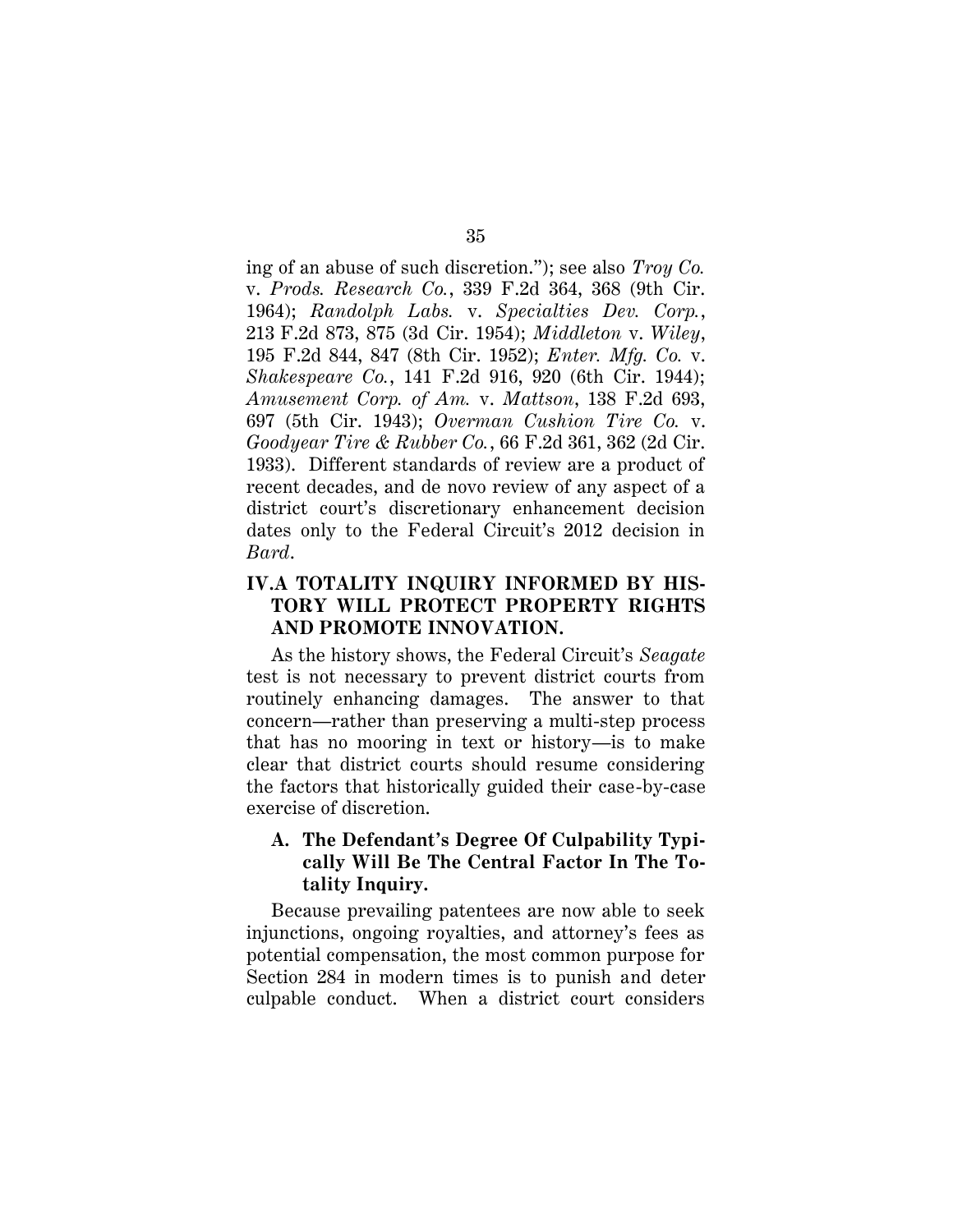whether to enhance damages for those reasons (only, of course, after infringement of a valid patent has been established), the principal question should be whether and to what extent the defendant's conduct was wrongful or culpable in light of the goals of the patent system. "The paramount determination in deciding to grant enhancement and the amount thereof is the egregiousness of the defendant's conduct based on all the facts and circumstances." *Read Corp.* v. *Portec, Inc.*, 970 F.2d 816, 826 (Fed. Cir. 1992).

In answering that question, the wrongfulness of a defendant's conduct should not be determined—as the Federal Circuit currently holds—by a rigid, two-step test of objective recklessness and subjective bad faith. Nor should the determination of wrongfulness be—as the Federal Circuit also holds—a mere prelude to a subsequent, discretionary weighing of various factors. Rather, consistent with the statutory text, the district court should conduct a single weighing of all factors whether aggravating or mitigating—that are relevant to whether and to what extent damages should be enhanced. See *Octane*, 134 S. Ct. at 1756 n.6 (noting that district courts determine copyright fee awards by "consider[ing] a 'nonexclusive' list of 'factors \* \* \* and the need in particular circumstances to advance considerations of compensation and deterrence.'" (quoting *Fogerty*, 510 U.S. at 534 n.19)).

As part of that weighing, the district court should consider whether the defendant's infringement was willful in the classic sense of the patent law—*i.e.*, whether the infringement was more than "merely negligent." *McLaughlin*, 486 U.S. at 133. That aggravating factor, considered alongside any mitigating factors, typically will determine if an enhancement is warranted and in what amount. In the event of an en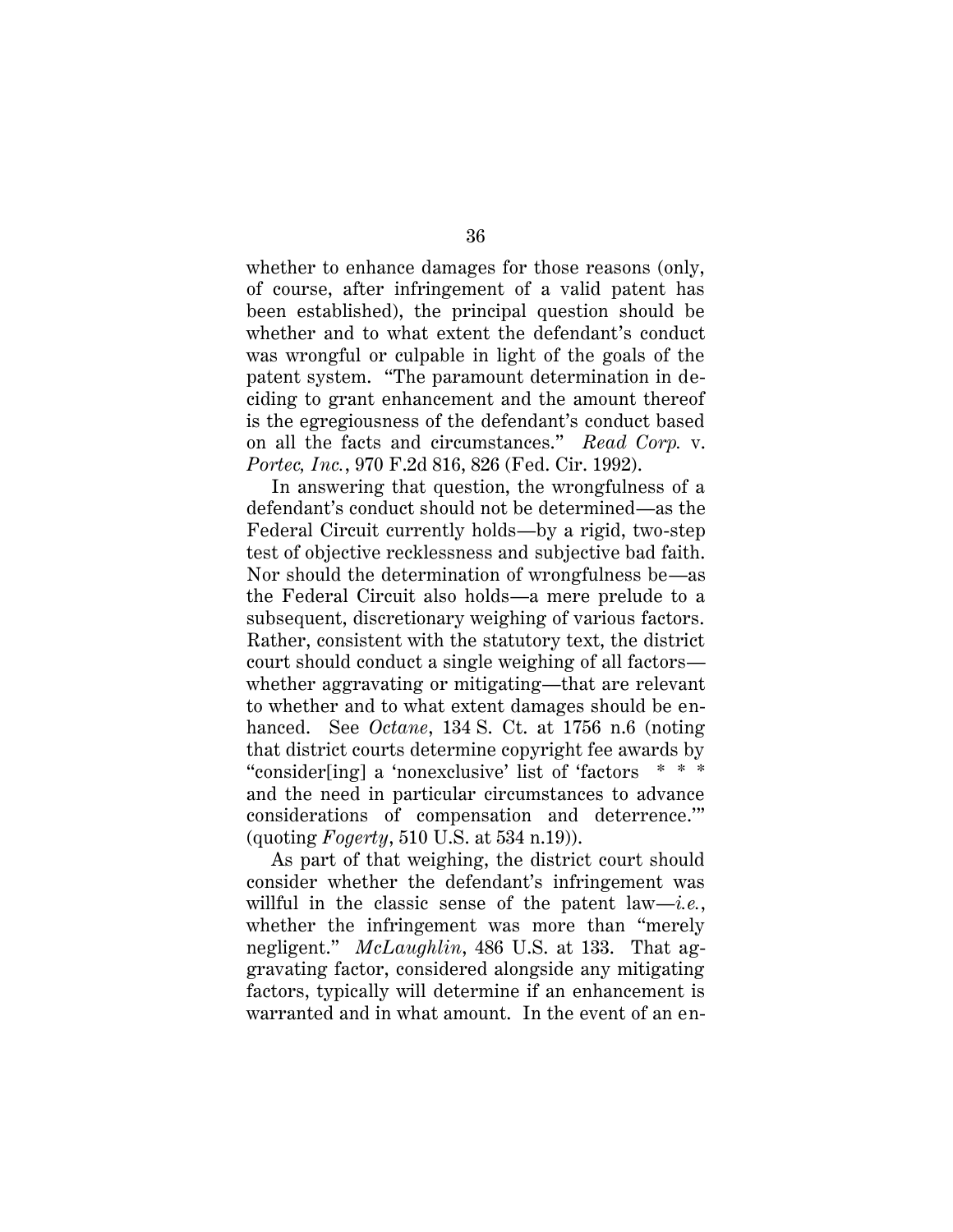hancement, the court should set the amount at a level commensurate with the infringer's culpability and any other considerations that militate in favor of or against enhancement. See *Providence Rubber Co.* v. *Goodyear*, 76 U.S. 788, 804 (1869) (noting that remedies for infringement "may be increased or mitigated according to the complexion of the conduct of the offender"); 5 D. Chisum, Patents § 20.03[4][b][vi] (1991) (To treble damages, "the court's assessment of the level of culpability must be high.").

## **B. Courts Should Determine The Degree Of A Defendant's Culpability By Focusing On Historically Important Considerations.**

1. In assessing whether an infringer's conduct bears a heightened degree of culpability (and thus is willful in the classic sense of patent law), courts have taken into account a number of different considerations. See *Read*, 970 F.2d at 827. Among them, *first*, courts considered whether the defendant deliberately copied the patented invention.<sup>6</sup> *Second*, courts con-

<sup>6</sup> See*, e.g.*, *Lam, Inc.* v. *Johns-Manville Corp.*, 668 F.2d 462, 475 (10th Cir. 1982) (considering "whether the infringer deliberately copied the ideas or design of another  $***$  [i]n determining whether an infringer acted in such bad faith as to merit an increase in the damages awarded against him"); *Milgo Electronic Corp.* v. *United Bus. Comm'ns*, 623 F.2d 645, 666 (10th Cir. 1980) ("Many courts have held that faithful copying of a patented product shows an intentional disregard for the patent owner's rights and supports an award of increased damages."); *Am. Safety Table Co.*, 415 F.2d at 378 ("Where \* \* \* a patent infringement is willful, intentional, and deliberate an award is proper. This rule has been applied where a patented device was faithfully copied, such a faithful copying revealing an intentional disregard of patent rights." (internal quotation marks, footnote, and ellipsis omitted)); *Coleman Co.* v. *Holly Mfg. Co.*, 269 F.2d 660, 666 (9th Cir. 1959) ("[A] faithful copy-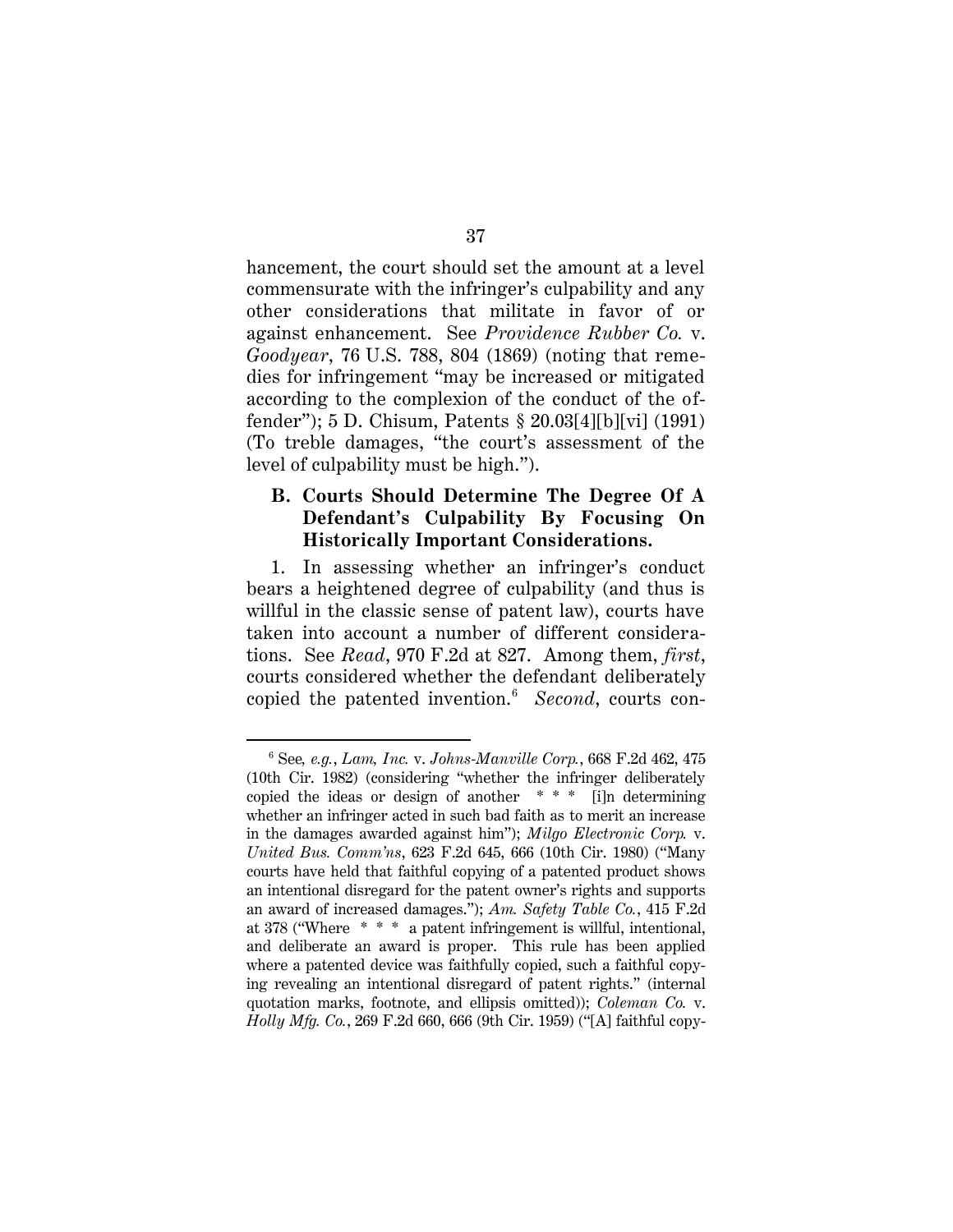sidered whether the defendant continued to infringe after it knew or reasonably should have known of the patent.<sup>7</sup> *Third*, courts considered whether the defendant, when it knew or should have known of the patent, reasonably investigated and evaluated the possibility of infringement.<sup>8</sup> *Fourth*, courts consid-

ing reveals an intentional disregard of the appellee's patent rights" sufficient to justify an award of enhanced damages.); *Lyon*, 34 F. at 791 (granting enhancement where "defendant has taken \* \* \* two features of his machine bodily from plaintiff's machine"); *Burleigh Rock-Drill Co* v. *Lobdell*, 4 F. Cas. 750, 751 (C.C.D. Mass. 1875) ("This is not a case of wilful infringement, or of the use of a device identical with the patented one, or mere colorable attempt to evade it.").

<sup>7</sup> See, *e.g.*, *Read*, 970 F.2d at 827 (Courts should consider "[r]emedial action by the defendant."); *Intra Corp.* v. *Hamar Laser Instruments, Inc.*, 662 F. Supp. 1420, 1439 (E.D. Mich. 1987) (limiting enhanced damages because defendant "voluntarily ceased manufacture and sale of infringing systems during the pendency of this litigation"); *Vortex Mfg. Co.* v. *Ply-Rite Contracting Co.*, 33 F.2d 302, 313 (D. Md. 1929) (finding "the fact that defendants discontinued their infringing practices is not sufficient to save them from both an injunction, and from an accounting in damages," but the case did not "warrant the imposing of treble damages"); *Fox*, 158 F. at 428-429 (awarding treble damages where defendant "persisted in [infringing] after knowledge and notice" and "continued to infringe after suit brought"); *Emerson* v. *Simm*, 8 F. Cas. 640, 641 (C.C.D.N.J. 1873) (declining to enhance damages where defendants "abandoned all the patented appliances to the machine, when notified of their infringement, and before the suit was commenced"); *Brodie*, 4 F. Cas. at 203 (declining to enhance damages where "there is no evidence that any [of the infringing products] have been made or used by [defendants] since they had notice of the patent"); *Guyon*, 11 F. Cas. at 133.

<sup>8</sup> *Read*, 970 F.2d at 827 (Courts should consider "whether the infringer, when he knew of the other's patent protection, investigated the scope of the patent and formed a good-faith belief that it was invalid or that it was not infringed."); *King Instrument Corp.* v.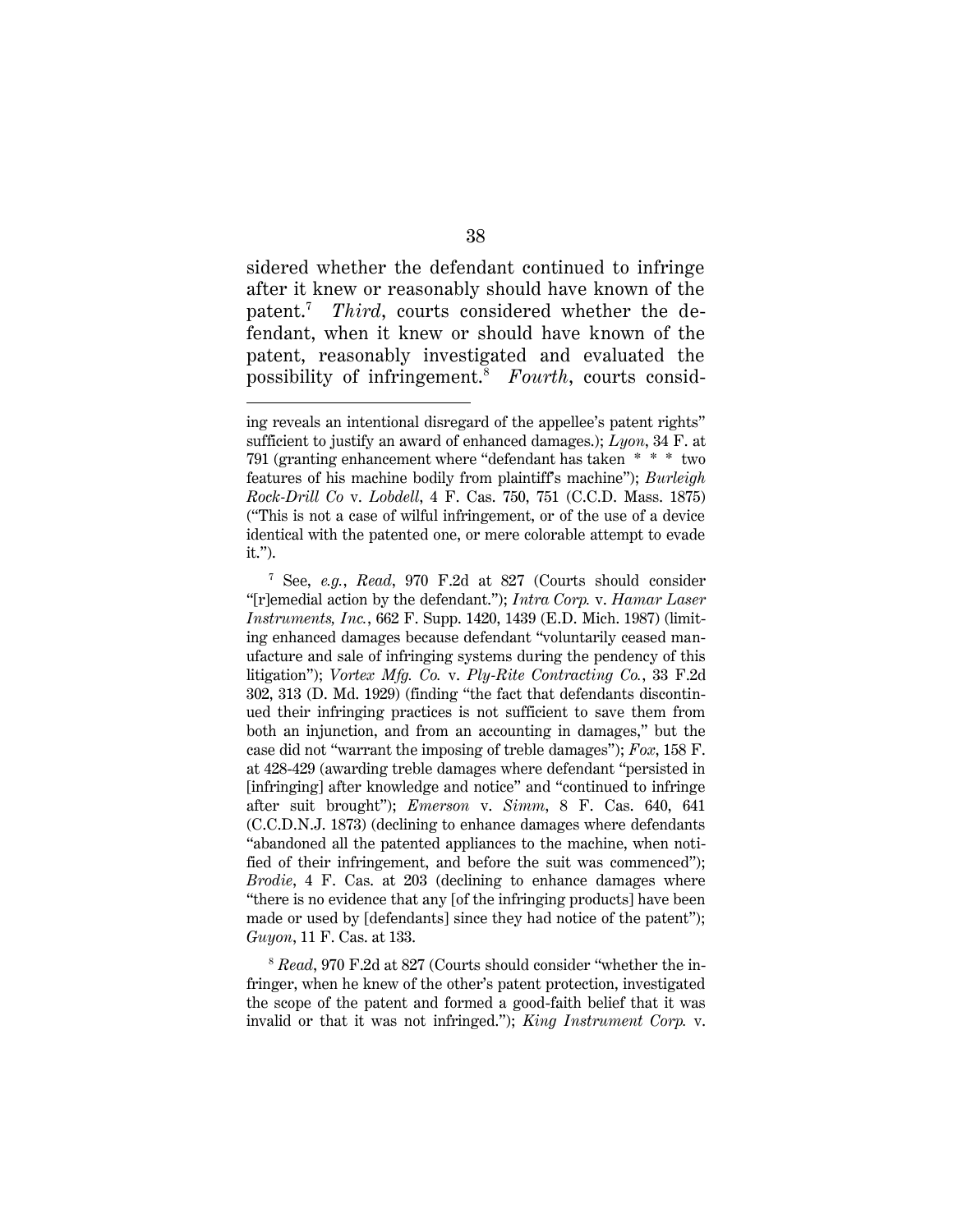ered whether the question of liability—taking into account issues of infringement and invalidity—was close or clear-cut based on facts known to defendant at the time of infringement.<sup>9</sup> Although those four considerations were not exhaustive in determining whether a defendant's conduct was aggravated and other circumstances could be relevant in any particular case, they have provided valuable guidance to district courts in determining the degree of a defendant's culpability.

2. Focusing on those historical considerations should provide meaningful protection to less culpable

*Otari Corp.*, 767 F.2d 853, 867 (Fed. Cir. 1985) (examining "whether Otari secured legal advice and whether it reasonably felt that its activities fell within its own claims which may be patentably distinct."); *Lam*, 668 F.2d at 475 (Courts should consider "whether the infringer, when he knew or should have known of the other's patent protection, reasonably investigated the scope of the patent and formed a good faith belief that the patent was invalid or that it was not infringed.").

<sup>9</sup> *See, e.g.*, *Mowry* v. *Whitney*, 81 U.S. 620, 653 (1871) (finding no culpability where infringing process was the subject of a patent later invalidated for overlapping with plaintiff's patent); *B.F. Goodrich Co.* v. *Consol. Rubber Tire Co.*, 251 F. 617, 624 (7th Cir. 1918) (finding no culpability for infringement occurring after the patent was erroneously adjudicated invalid); *Clark* v. *Schieble Toy & Novelty Co.*, 248 F. 276, 284 (6th Cir. 1917) (finding no culpability where a patent was erroneously granted on the infringing product itself); *Philadelphia Rubber Works Co.* v. *U.S. Rubber Reclaiming Works*, 276 F. 600, 609 (W.D.N.Y. 1920) ("The validity of the \* \* \* patent, from the outset to the final decision by the Circuit Court of Appeals, was debatable."); *Consol. Rubber Tire Co.* v. *Diamond Rubber Co.*, 226 F. 455, 464 (S.D.N.Y. 1915) (declining to enhance damages for the period during which the patent's validity remained "open to honest question"); *Toledo Computing Scale Co.* v. *Moneyweight Scale Co.*, 178 F. 557, 567 (C.C.N.D. Ill. 1910) ("After the reissue, the validity and novelty were debatable questions.").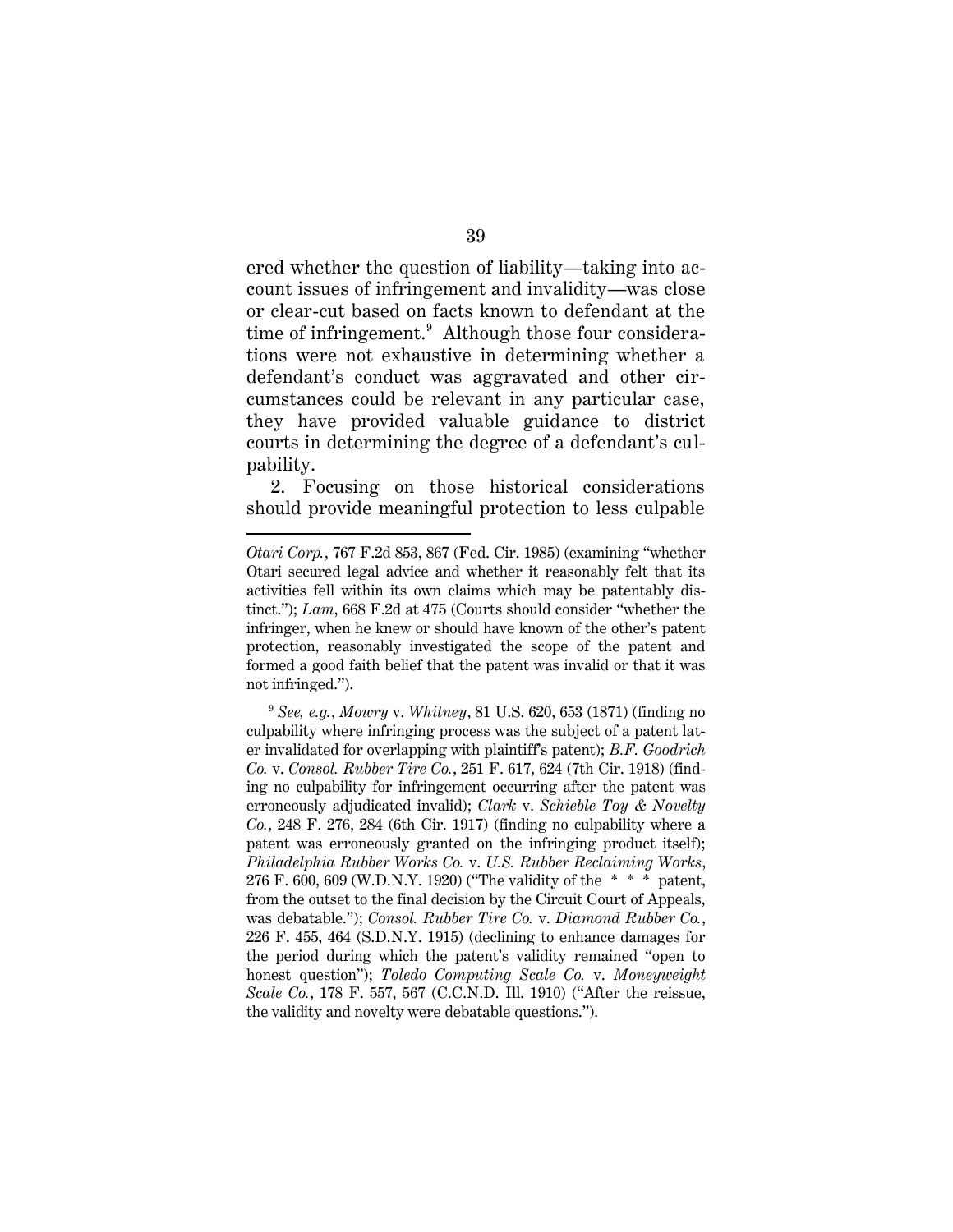infringers. Most obviously, two of the central historical considerations—whether the defendant deliberately copied a patented invention, and whether the defendant continued to infringe after actual or constructive knowledge of the patent—protect inadvertent or good-faith infringers against an award of enhanced damages.<sup>10</sup> Even in cases where one of those factors is present, the district court can tailor the amount of any enhancement to the degree of the defendant's culpability, which may take into account (for instance) what the defendant knew about its infringement or how long the infringement continued post-discovery.

The third historical consideration—whether the defendant reasonably investigated and evaluated the possibility of infringement—will often operate in a defendant's favor by allowing it to demonstrate a goodfaith response to claims of infringement. See, *e.g.*, *OPTi, Inc.* v. *VIA Techs., Inc.*, 2014 WL 3853429, at  $*2$  (E.D. Tex. Aug. 4, 2014) (declining to enhance damages where defendant upon notice "investigated whether its products infringed as alleged"); *Baden Sports, Inc.* v. *Kabushiki Kaisha Molten*, 2007 WL 2790777, at \*5 (W.D. Wash. Sept. 25, 2007) (declining

 $10$  In evaluating the defendant's copying of a patented invention and its continued infringement, the court may take into account whether the defendant had an objectively reasonable belief at the time that the patent was invalid. Doing so is not barred by *Commil USA, LLC* v. *Cisco Sys., Inc.*, 135 S. Ct. 1920 (2015), which held that a good-faith belief in invalidity is not a defense to a charge of induced infringement. *Commil*'s holding was dictated by the statutory text of the inducement provision, 35 U.S.C. 271(b), which focuses only on infringement—a separate issue from invalidity. See 135 S. Ct. at 1928. No such textual bar is presented here, and there is no apparent reason why a contemporaneous reasonable belief in invalidity should not be part of the totality inquiry.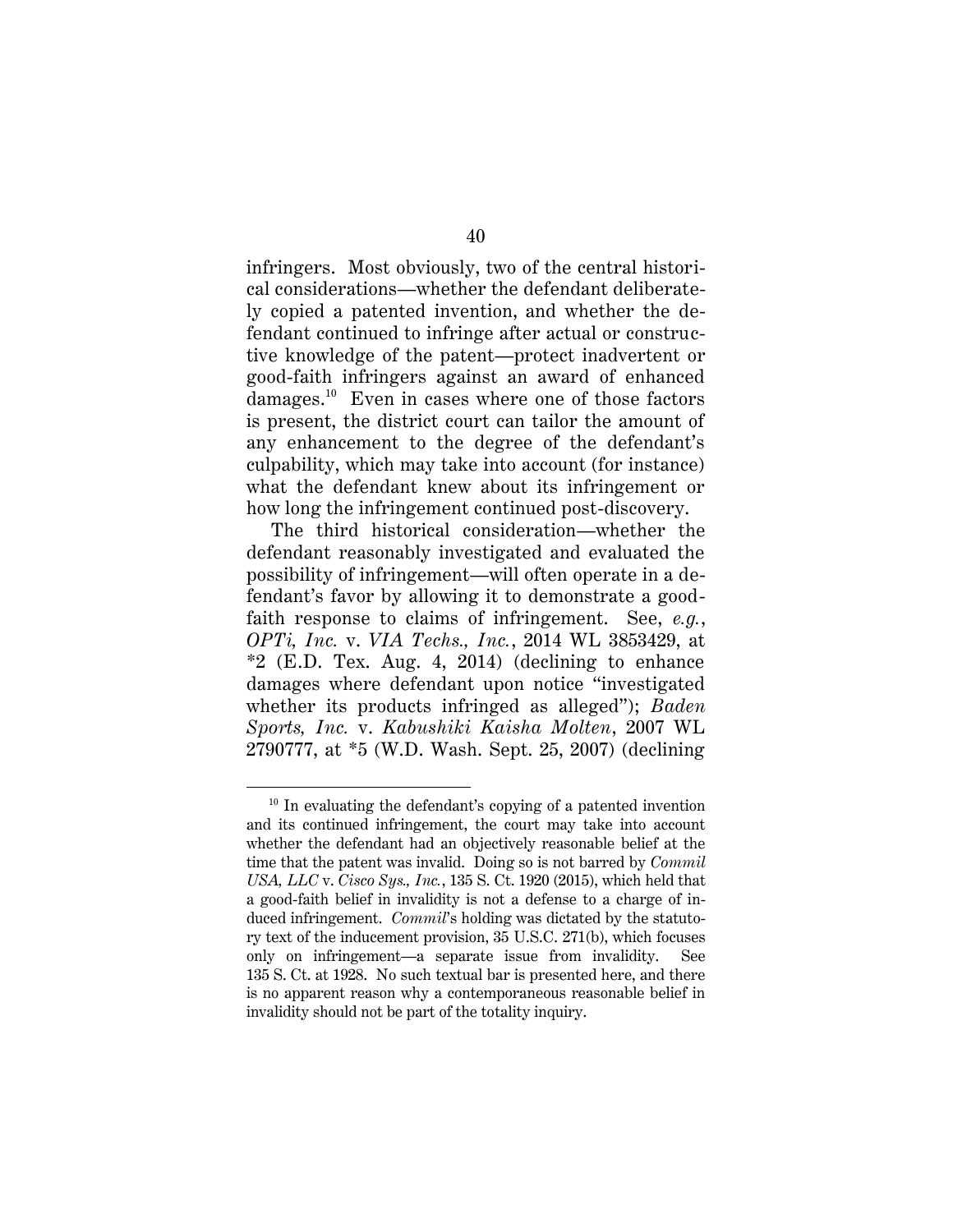to enhance damages where defendant "presented evidence at trial suggesting that its technical department advised [it] that there was a very good chance that the '835 patent was invalid"); *Lawrence-Williams Co.* v. *Societe Enfants Gombault Et Cie*, 52 F.2d 774, 778 (6th Cir. 1931) (Treble damages usually are not justified "where a defendant infringes a patent under the advice of counsel that it is invalid."). Moreover, the defendant's response should be evaluated in light of all the relevant facts, including the nature of the patentee's claim and whether it provided adequate notice of infringement.

The reasonable-investigation consideration often will operate in defendants' favor for an additional reason. In 2011, Congress enacted 35 U.S.C. 298, which provides that "[t]he failure of an infringer to obtain the advice of counsel with respect to any allegedly infringed patent, or the failure of the infringer to present such advice to the court or jury, may not be used to prove that the accused infringer willfully infringed the patent." Section 298 is meant to "protect attorney-client privilege and to reduce pressure on accused infringers to obtain opinions of counsel for litigation purposes." H.R. Rep. No. 98, 112th Cong., 1st Sess. 53 (2011).

As a result of Section 298, a patentee seeking an enhancement may not rely on evidence that the defendant failed to obtain legal advice about the possibility of infringement (although the patentee may still introduce evidence that the defendant failed to consult non-legal sources, like its own engineers). The infringing defendant, however, may introduce evidence that it sought and received good-faith legal advice in order to rebut an allegation that its infringement was sufficiently culpable to warrant enhanced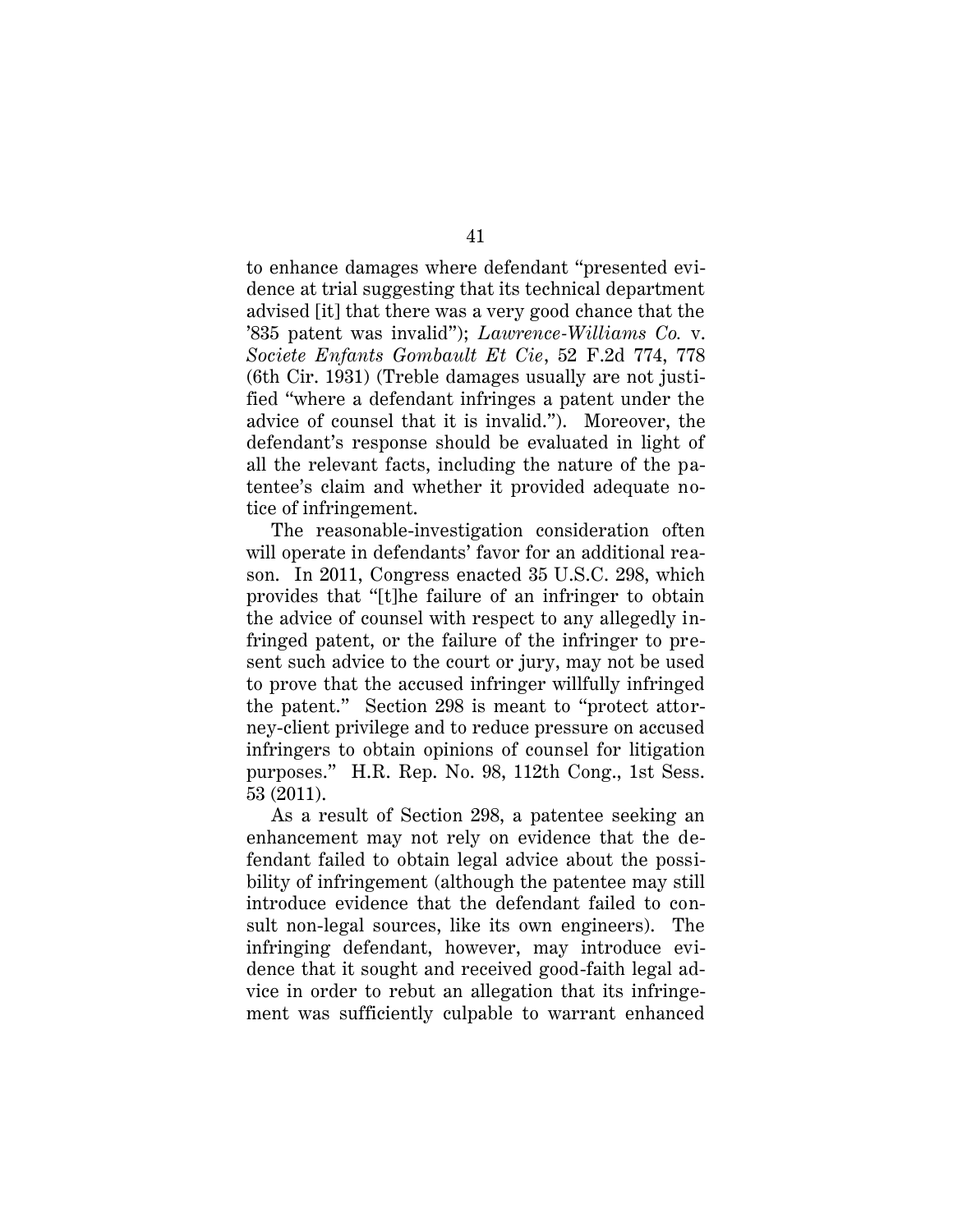damages. The ability of alleged infringers to introduce evidence of a variety of good-faith responses, when coupled with the protection of Section 298, provides additional assurance that enhancements will not become the norm absent *Seagate*.

The fourth historical consideration—the closeness of the case—further protects innocent infringers by ensuring that they will not be subject to enhanced damages for good-faith mistakes on difficult and novel questions. See*, e.g.*, *Deere & Co.* v. *Int'l Harvester Co.*, 658 F.2d 1137, 1146 (7th Cir. 1981); *Philadelphia Rubber Works*, 276 F. at 609. Petitioners' position is *not* that enhanced damages should be awarded in any case, or even most cases, of infringement. Many cases are close calls, and defendants typically should not be subject to damages enhancements when they adopted reasonable positions on the basis of available facts.

# **C. In Certain Cases, The Defendant's Degree Of Culpability Will Not Determine The Totality Inquiry.**

Even when the defendant's infringement bears a degree of heightened culpability, that does not mean such culpability is either a strict prerequisite or an automatic trigger for enhanced damages. The wrongfulness of a defendant's conduct remains part of the case-by-case inquiry committed to the discretion of the district court. Thus, even if a defendant's conduct is not aggravated in any sense, an enhancement nevertheless may be warranted because "a successful plaintiff, through no fault of its own, [is] unable to prove the real extent of damage caused by the infringement." *Seagate*, 497 F.3d at 1378 (Gajarsa, J., concurring). Alternatively, "the district court might reasonably determine that monetary relief in the form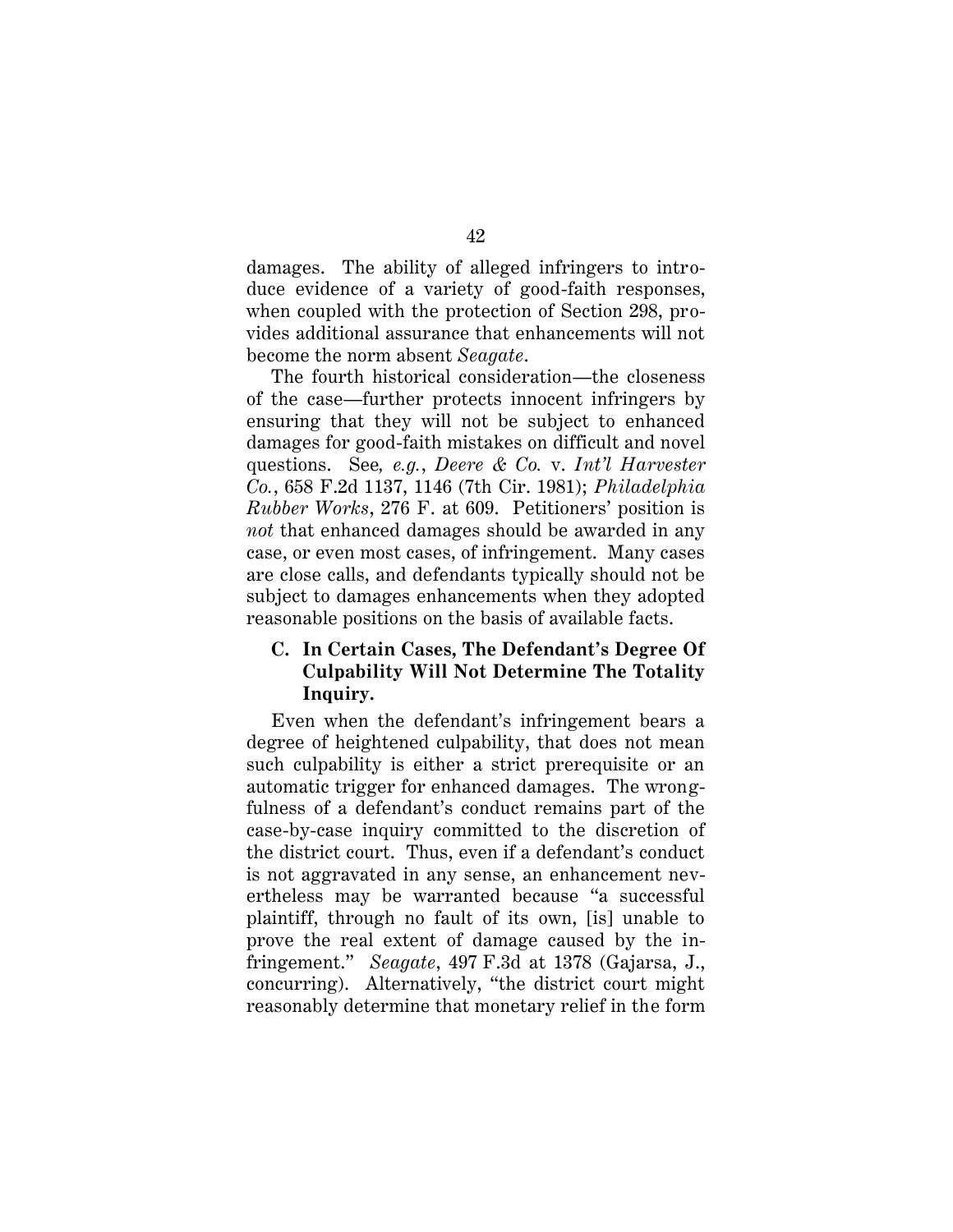of enhanced damages is more appropriate than an injunction." *Ibid*.

Conversely, even when a defendant's infringement is highly culpable, the district court nevertheless may decline to increase damages. For example, the court may take into account the defendant's size and financial condition, and deny an enhancement that would threaten to bankrupt the noninfringing portion of the defendant's business. See, *e.g.*, *Read*, 970 F.2d at 827 (noting as a consideration the "[d]efendant's size and financial condition"); *Kori Corp.* v. *Wilco Marsh Buggies & Draglines, Inc.*, 561 F. Supp. 512, 533 (E.D. La. 1982) (Enhanced damages "should not unduly prejudice the defendants' non-infringing business."). The nature of the patentee's business also may factor into the analysis. See, *e.g.*, *Schwarzel*, 21 F. Cas. at 773-774; *Bell* v. *McCullough*, 3 F. Cas. 108, 109 (C.C.S.D. Ohio 1858). Enhancement may be less appropriate, for instance, when requested by a patentee that relies on the threat of treble damages in order to exact exorbitant licensing fees from practicing entities. Cf*. eBay Inc.* v. *MercExchange, LLC*, 547 U.S. 388, 396 (2006) (Kennedy, J., concurring). Enhancing damages in that situation may not serve the law's goal of incentivizing innovation. *Id*. at 396-397.

## **V. THE FEDERAL CIRCUIT'S CURRENT AP-PROACH IS UNSUPPORTABLE.**

The Federal Circuit has never squared its willfulness requirement with Section 284's plain text and historical understanding. But even if the willfulness of an infringer's conduct were a prerequisite to an award of enhanced damages, that requirement should not look anything like the *Seagate* test. The Federal Circuit has based that test on misinterpretations of

43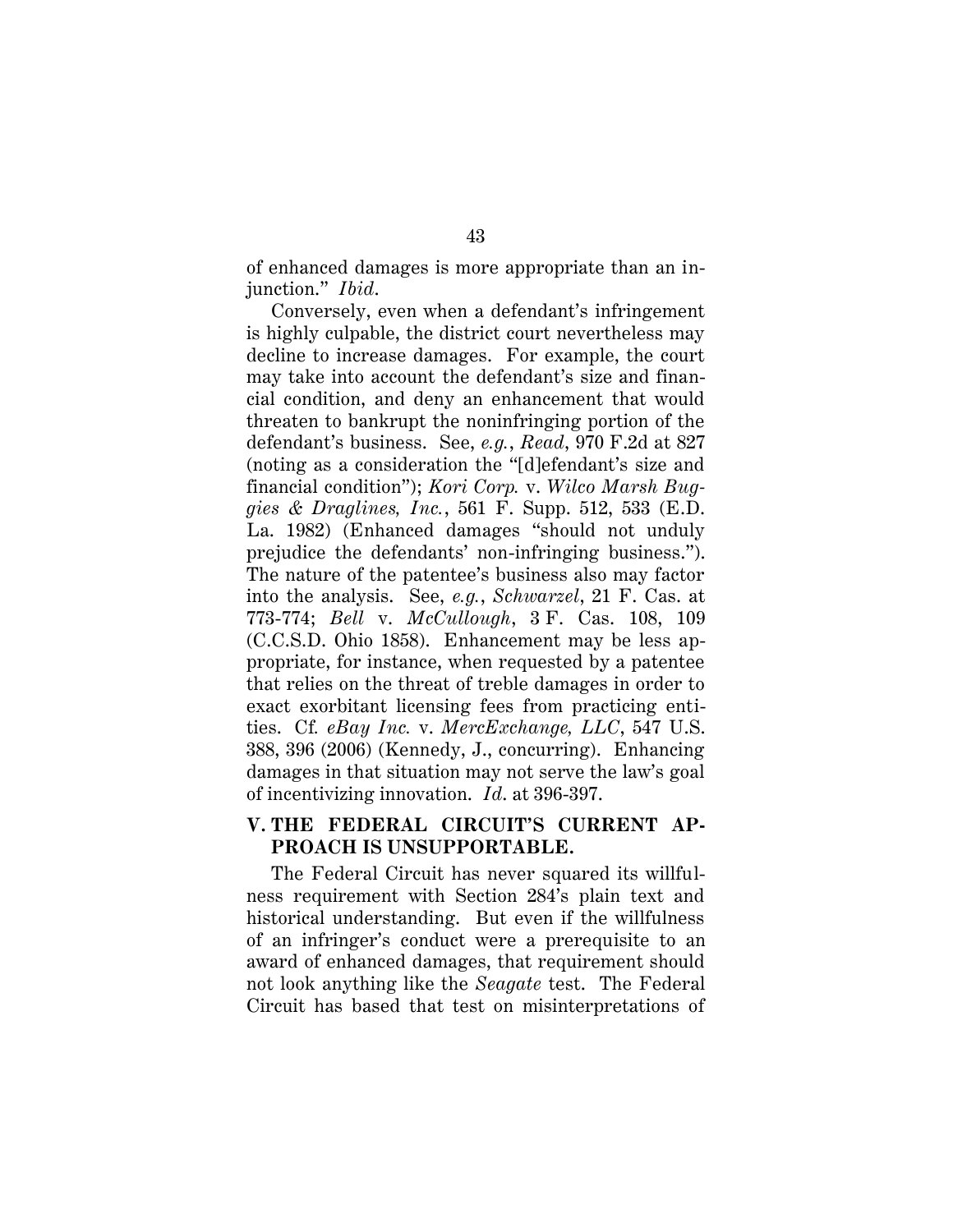this Court's decision in *Safeco Insurance Co. of America* v. *Burr*, 551 U.S. 47 (2007). Moreover, even if the *Seagate* test stands, respondents still should not prevail. In the years since *Seagate*, the Federal Circuit has doubled down on its novel approach by adopting de novo review of objective recklessness and by permitting bad-faith infringers to avoid enhanced damages based on defenses first developed in litigation. At a minimum, this Court should correct the Federal Circuit's post-*Seagate* law and allow Section 284 to achieve its goal of deterring bad-faith infringement.

### **A. The Federal Circuit Has Never Reconciled A Willfulness Requirement With The Statutory Text Or Historical Practice.**

Beginning primarily in the 1960s, a few circuit courts sporadically moved away from the unified, totality-of-the-circumstances inquiry. They sometimes treated enhancement decisions as a two-step process: a threshold inquiry into willfulness based on the totality of the circumstances, followed by a discretionary weighing of other factors to determine whether and to what extent an enhancement was appropriate. See *Lam*, 668 F.2d at 474; *Union Carbide Corp.* v. *Graver Tank & Mfg. Co.*, 282 F.2d 653, 675 (7th Cir. 1960); but see *Trio Process Corp.*, 638 F.2d at 662 (rejecting willfulness prerequisite). As far as petitioners are aware, these courts neither squared their new approach with Section 284's text nor justified their shift away from the historical totality standard.

The Federal Circuit's early cases vacillated on whether willfulness was a strict prerequisite to enhanced damages under Section 284. Compare *Rite-Hite Corp.* v. *Kelley Co.*, 819 F.2d 1120, 1126 (1987), with *Beatrice Foods Co.* v. *New England Printing &*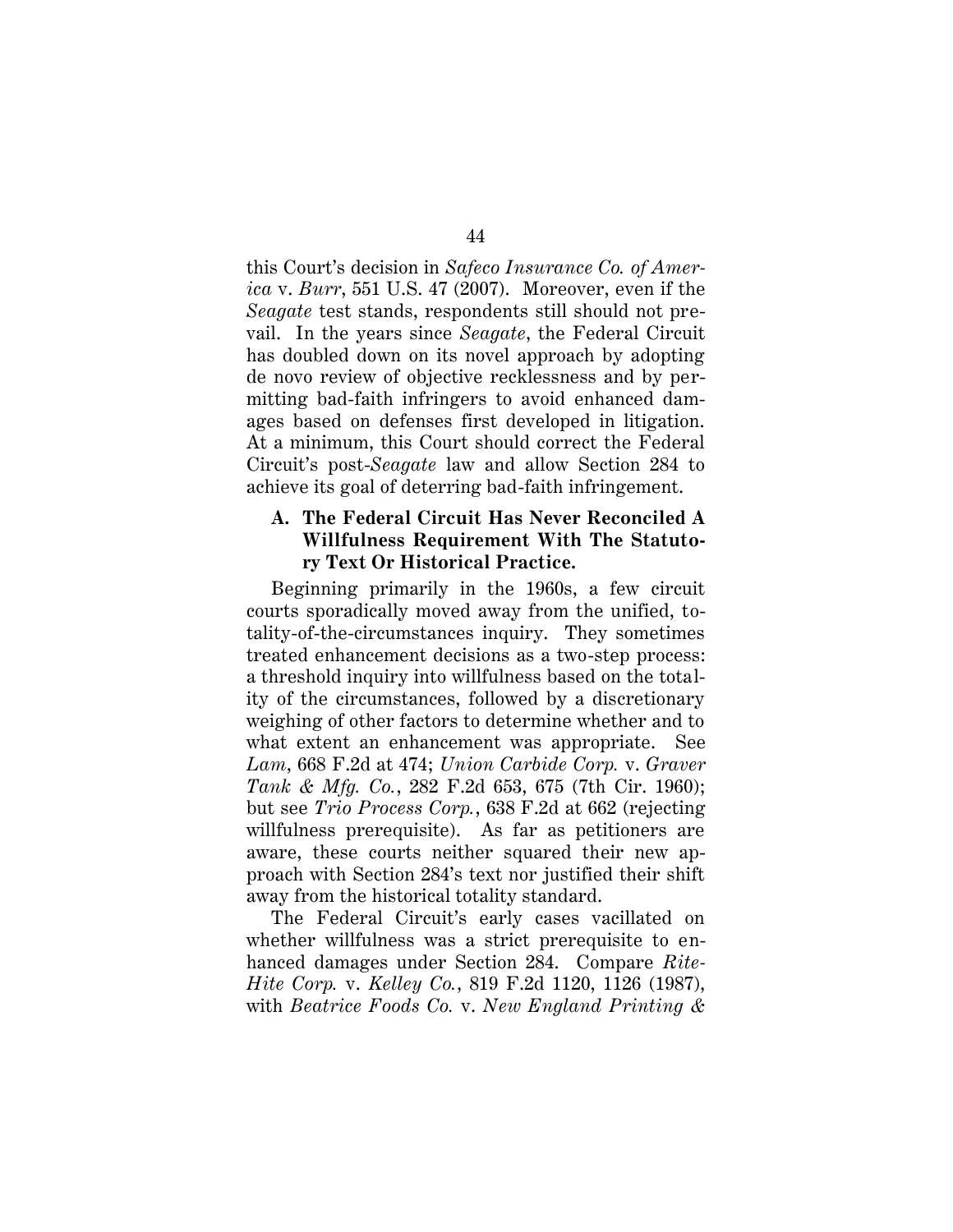*Lithographing Co.*, 923 F.2d 1576, 1578-1579 (1991). But by the mid-1990s, the Federal Circuit had endorsed the "two[-]step process" for enhancement, although willfulness remained based on the totality of the circumstances. *Jurgens* v. *CBK, Ltd.*, 80 F.3d 1566, 1570 (Fed. Cir. 1996). Like other courts, the Federal Circuit made little effort to ground that willfulness requirement in Section 284's text, history, or purposes.

#### **B. The Federal Circuit Has Erred In Interpreting The Standard For Willfulness.**

In 2007, the Federal Circuit in *Seagate* departed further from historical tradition by converting willfulness into a rigid, two-step test not based on the totality of the circumstances. *Seagate* purported to borrow its test from this Court's decision in *Safeco Insurance Co. of America* v. *Burr*, which involved the meaning of the statutory term "willfully" in the Fair Credit Reporting Act. Here, of course, Section 284's plain text does not contain any reference to willfulness. But even setting aside that obvious statutory difference, the Federal Circuit has erred in its treatment of *Safeco*.

1. As an initial matter, *Seagate* failed to explain why the interpretation of an express statutory term in a wholly unrelated context is relevant to patent law. Courts have consistently recognized that the concept of "willfulness" is context-dependent. As *Safeco* itself pointed out, the term "'willfully' is a 'word of many meanings.'" 551 U.S. at 57 (quoting *Bryan* v. *United States*, 524 U.S. 184, 191 (1998)); *Smith* v. *Wade*, 461 U.S. 30, 63 n.3 (1983) (Rehnquist, C.J., dissenting) (noting that the term "willful" has "no fixed meaning"). In light of its inherent plasticity, context is

45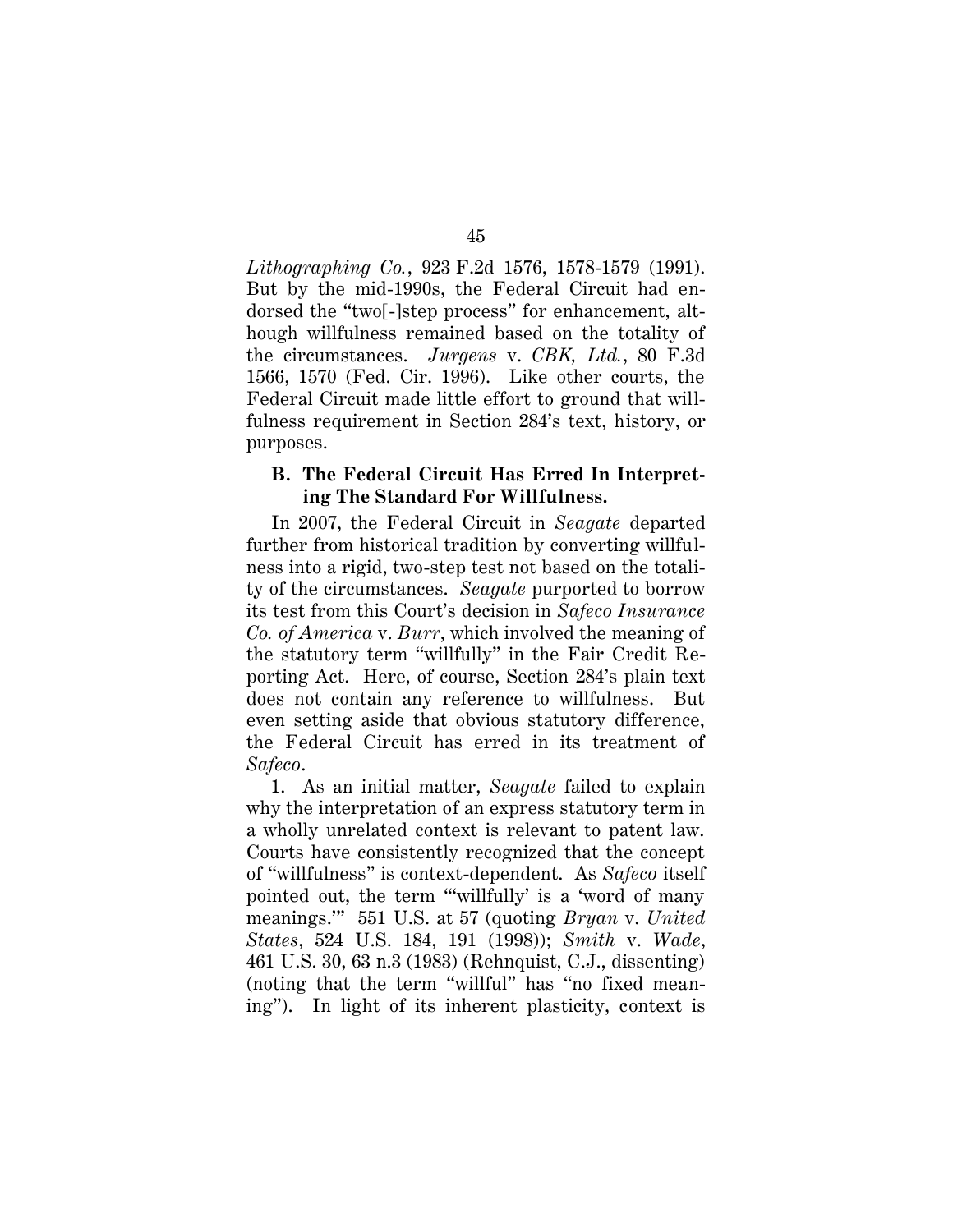crucially important in determining the meaning of willfulness within a particular body of law. See *ibid*. (arguing with respect to willfulness that "for the meaning intended in a particular context, reference must be had to the decisions at issue").

Because Section 284 does not use the term "willfulness," the relevant context must be drawn from history. As explained above, in the 170 years preceding *Seagate*, the term "willful" in patent infringement cases signified a level of heightened culpability greater than negligence on the part of the infringing defendant. See *supra*, pp. 32-34. The Federal Circuit did not need to look beyond the historical meaning of willfulness in the patent context. In any event, the Federal Circuit should have reached the same conclusion under *Safeco*, which adopted "the traditional understanding of willfulness" as either "acts known to violate" or "reckless disregard of" the law. 551 U.S. at 56-57, 59. The customary test for willfulness—*i.e.*, knowledge or recklessness—asks simply whether the defendant's infringement was more than merely negligent.

2. Even assuming that *Safeco* sets a different standard for willfulness than the patent law, and that the Federal Circuit was justified in looking outside the patent law for its standard, *Seagate* and subsequent cases are still wrong. The Federal Circuit has misunderstood *Safeco* in two crucial respects.

a. As an initial matter, the Federal Circuit has ignored that willfulness includes knowing and intentional infringement in addition to reckless infringement. As the *Safeco* Court explained, "where willfulness is a statutory condition of civil liability," the term generally means "not only knowing violations of a standard, but reckless ones as well." 551 U.S. at 57.

46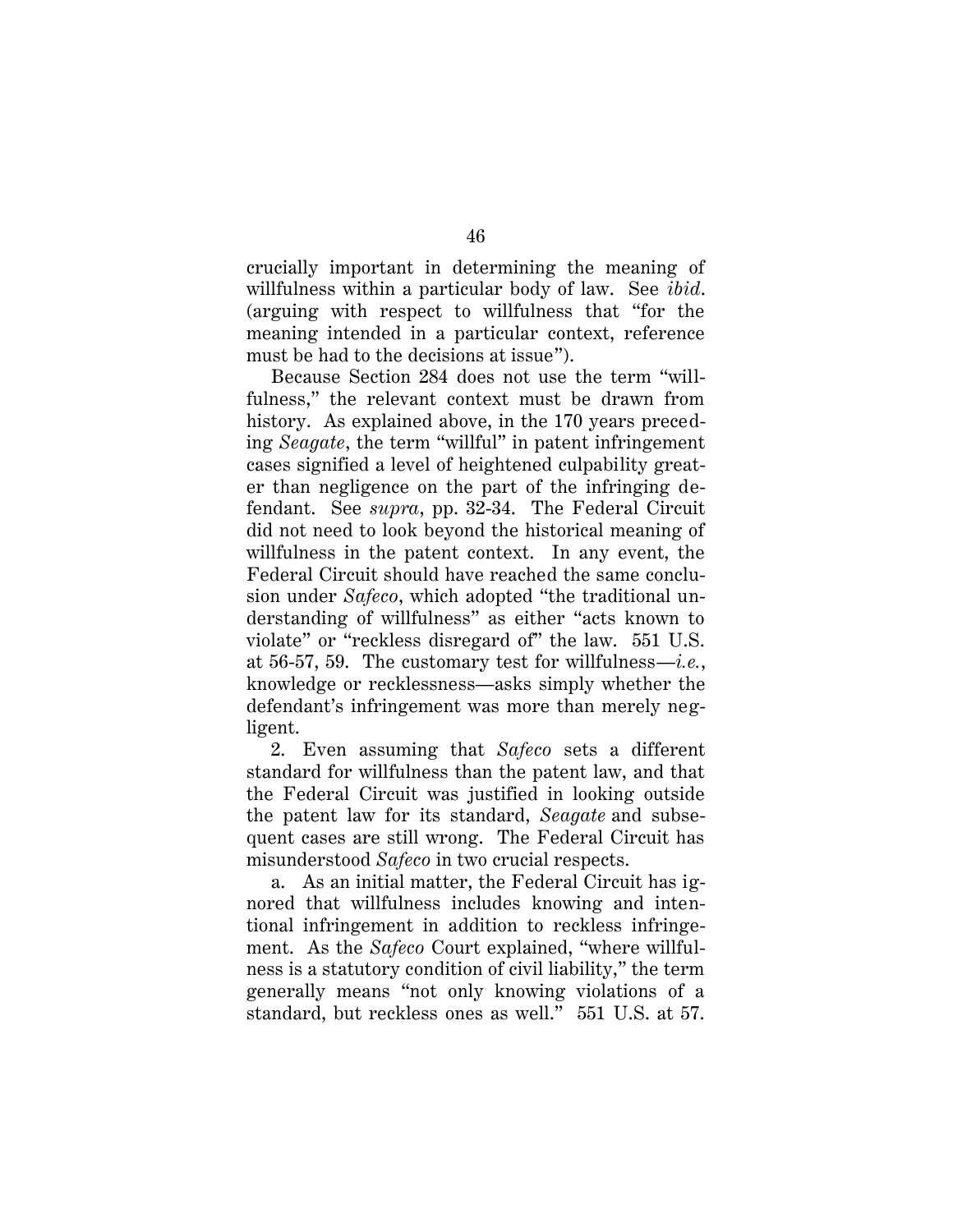In other words, the Court treated "knowing violation[s]" and "reckless ones" as different species of willfulness. *Ibid*.

By contrast, the Federal Circuit held in *Seagate* that "to establish willful infringement," a patent holder must prove recklessness by clear and convincing evidence. 497 F.3d at 1371. Although the Federal Circuit acknowledged that willfulness merely "*includes* reckless behavior," *ibid*. (emphasis added), it has treated *Seagate*'s test for recklessness as the exclusive test for willfulness. The Federal Circuit has repeatedly reversed enhanced damages awards under the *Seagate* test, even in the face of findings that a defendant's infringement was knowing or intentional. This case is a perfect example: the district court found that Zimmer intentionally copied a patented product in bad faith, see Pet. App. 52a-53a, and the Federal Circuit nevertheless reversed the damages enhancement.

Knowledge and intent are a far more straightforward way than recklessness to analyze cases like this one. When a defendant knows of a patent and copies the patented invention, absent an objectively reasonable belief that the patent is invalid, the defendant's infringement is knowing or intentional (and thus willful). By ignoring the role of knowledge and intent in the analysis, the Federal Circuit has opened an indefensible loophole in willfulness: defendants who intentionally infringe patent rights—which is to say, the most culpable of all infringers—can escape enhanced damages by arguing that their actions were not reckless. That perverse result does not make any sense. $^{11}$ 

<sup>&</sup>lt;sup>11</sup> The Federal Circuit recently suggested that enhancement can rest on either "actual knowledge" of infringement or "proof of will-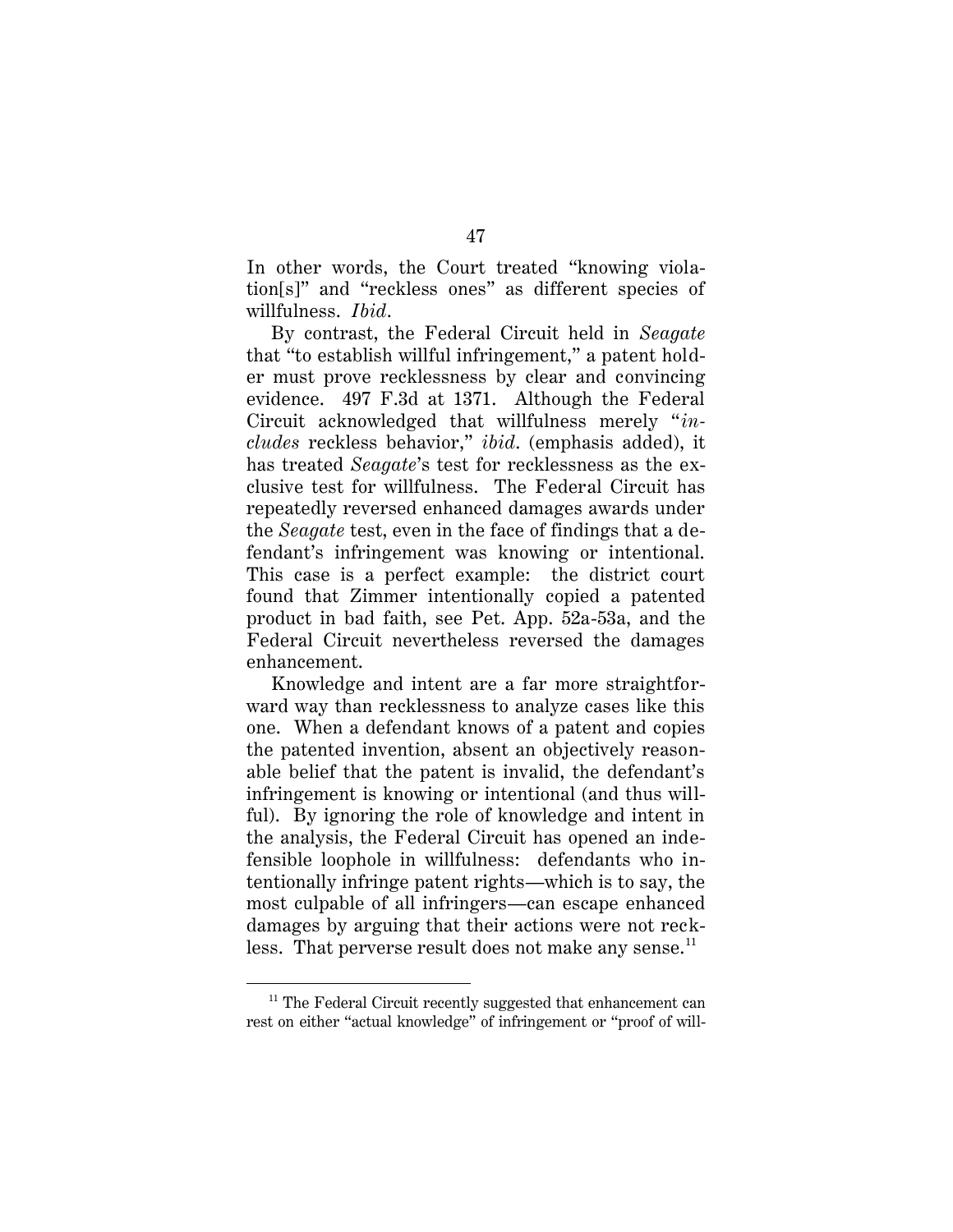b. Even assuming cases like this one should be analyzed as reckless violations rather than knowing or intentional ones, the Federal Circuit has wrongly interpreted recklessness. Specifically, the Federal Circuit has held since *Seagate* that arguments developed solely for litigation and not known to the infringer at the time of infringement can preclude a finding of recklessness, unless they are shown to be unreasonable by clear and convincing evidence. In essence, the defendant's ability to present any marginally nonfrivolous defense categorically defeats a patentee's request for enhanced damages. In the past year alone, the Federal Circuit has reversed several enhanced damages awards against bad-faith infringers simply because they advanced minimally plausible, *post hoc* defenses. See, *e.g.*, *Innovention Toys, LLC* v. *MGA Entm't, Inc.*, 611 Fed. Appx. 693, 700-701 (Fed. Cir. 2015); *Global Traffic Techs. LLC* v. *Morgan*, 2015 WL 3513416, at \*7-8 (Fed. Cir. June 4, 2015); *Carnegie Mellon Univ., Ltd.*, 2015 WL 4639309, at \*13-15.

That approach cannot be squared with Safeco.<sup>12</sup> To be sure, *Safeco* rejected the argument that "evidence

fulness" under the two-prong *Seagate* test. *Carnegie Mellon Univ.*  v. *Marvell Tech. Grp., Ltd.*, 2015 WL 4639309, at \*12 (Aug. 4, 2015). That statement simply repeats one of *Seagate*'s basic errors, by equating willfulness with recklessness. Moreover, the Federal Circuit has never given any content to the "actual knowledge" requirement, and it has repeatedly reversed damages enhancements in cases where, as here, the defendant knew that it was infringing. See *id.* at \*13-14.

 $12$  It also cannot be squared with this Court's prior decisions regarding Section 284. In *Topliff*, for instance, this Court held that it would "not have disturbed the decree of the court below if it had seen fit to increase the damages," even though the "novelty" of the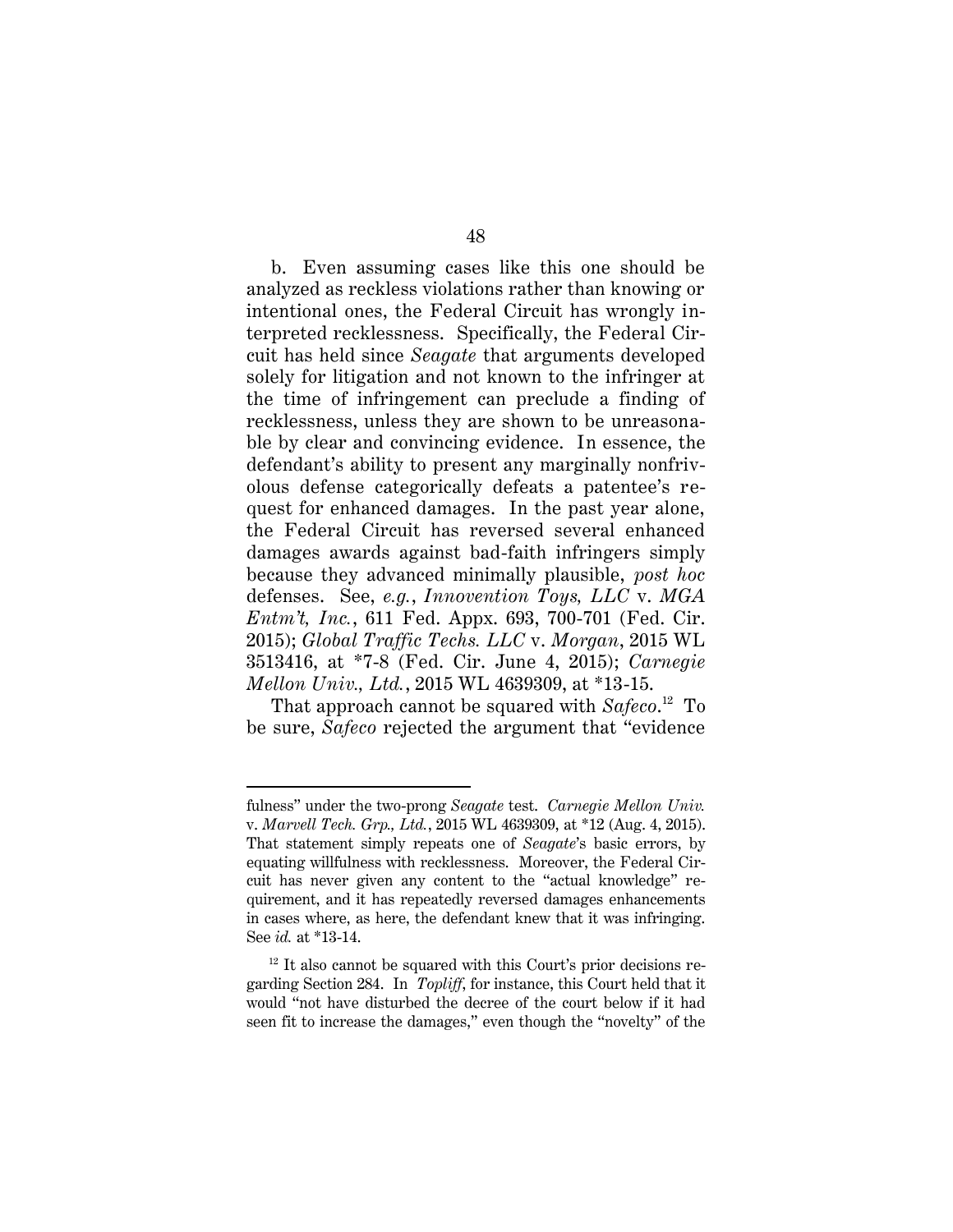of subjective bad faith can support a willfulness finding" when the defendant adopted an "objectively reasonable" interpretation of its legal duties. 551 U.S. at 70 n.20. But as the Court explained, "Congress could not have intended such a result for those who *followed* an interpretation that could reasonably have found support in the courts, whatever their subjective intent may have been." *Ibid*. (emphasis added). In other words, the relevant question is whether, *at the time of its disputed conduct*, the defendant adopted an objectively reasonable position, whatever its subjective motivations.<sup>13</sup> See *Prosser and Keeton on Torts*, § 34 at 213-214 (5th ed. 1984) (noting that willfulness is often found where a defendant "has proceeded in disregard of a high and excessive degree of danger, either known to him or apparent to a reasonable person *in his position*") (emphasis added).

The Federal Circuit's expansion of *Seagate* is a world apart from that: it allows infringers who acted in bad faith to put forward after-the-fact defenses on which they never relied at the time of infringement. That approach makes no sense, particularly where the goal is to deter culpable conduct. A defendant who proceeds deliberately in the face of an obvious risk of harm is no less culpable simply because he later invents a defense to justify his behavior. The *Seagate*  approach altogether misses this basic point, thereby

patented device "[was] by no means free from doubt." 145 U.S. at 164, 174.

<sup>&</sup>lt;sup>13</sup> The Court in *Safeco* left open the possibility that "good-faith" reliance on legal advice" would prevent conduct from being willful. 551 U.S. at 70 n.20. As that reservation indicates, recklessness must be assessed based on the facts as they were known to the defendant at the time.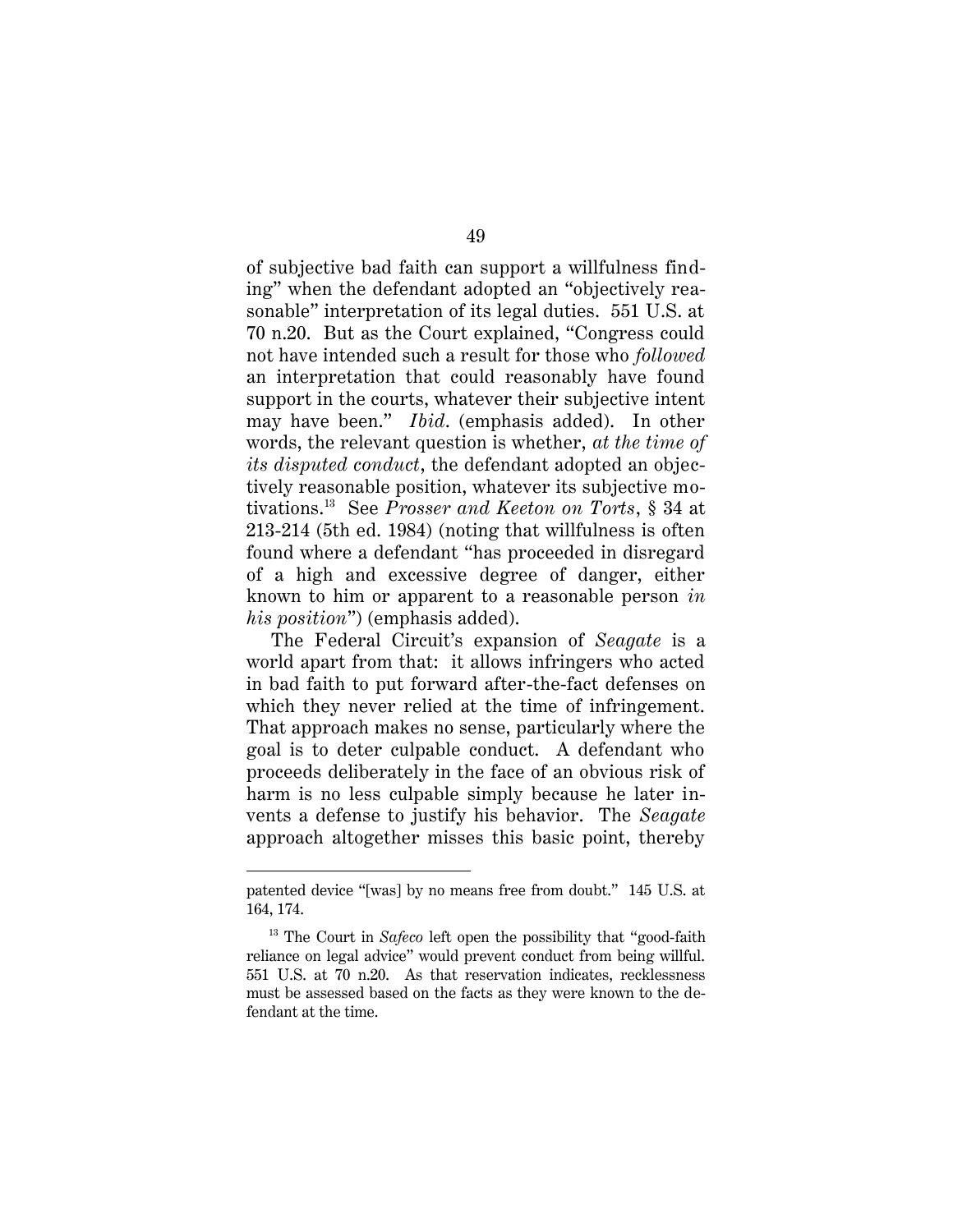ratifying "intentional disregard" of patent rights. *Seagate*, 497 F.3d at 1385 (Newman, J., concurring).

Moreover, as a practical matter, an accused infringer is virtually always able to devise an after-thefact defense that is not frivolous. Determining issues of validity and infringement—including, for example, whether a particular claim is "obvious" in light of the prior art known to one of ordinary skill—often involves analyzing technical patent claims and specifications. Thus, even when the legal issues presented in an infringement suit are relatively clear-cut upon close examination, the sheer technical nature of the questions involved has dissuaded courts from declaring losing defenses objectively unreasonable. The upshot is that even the most culpable infringers can avoid enhanced damages by conjuring up any plausible (though incorrect) defense. The Federal Circuit has taken a patent regime configured to promote creative genius and reconfigured it to reward creative litigation.

The Federal Circuit has compounded its error by failing to evaluate an infringer's defenses properly in two ways. *First*, in determining whether a defense is plausible, the Federal Circuit does not explicitly take into account the patent's presumption of validity. See 35 U.S.C. 282(a) ("A patent shall be presumed valid."). But the presumption remains intact at all times until it "has been overcome by convincing evidence of error." *Microsoft Corp.* v. *i4i Ltd. P'ship*, 131 S. Ct. 2238, 2248 (2011) (quoting *Radio Corp. of Am.* v. *Ra* $di\sigma$  *Eng'g Labs.*, 293 U.S. 1, 7 (1934)). The plausibility of an infringer's defense should be undertaken with an eye toward the end game: did the defense have a plausible chance of rebutting the presumption of invalidity and actually invalidating the patent? When the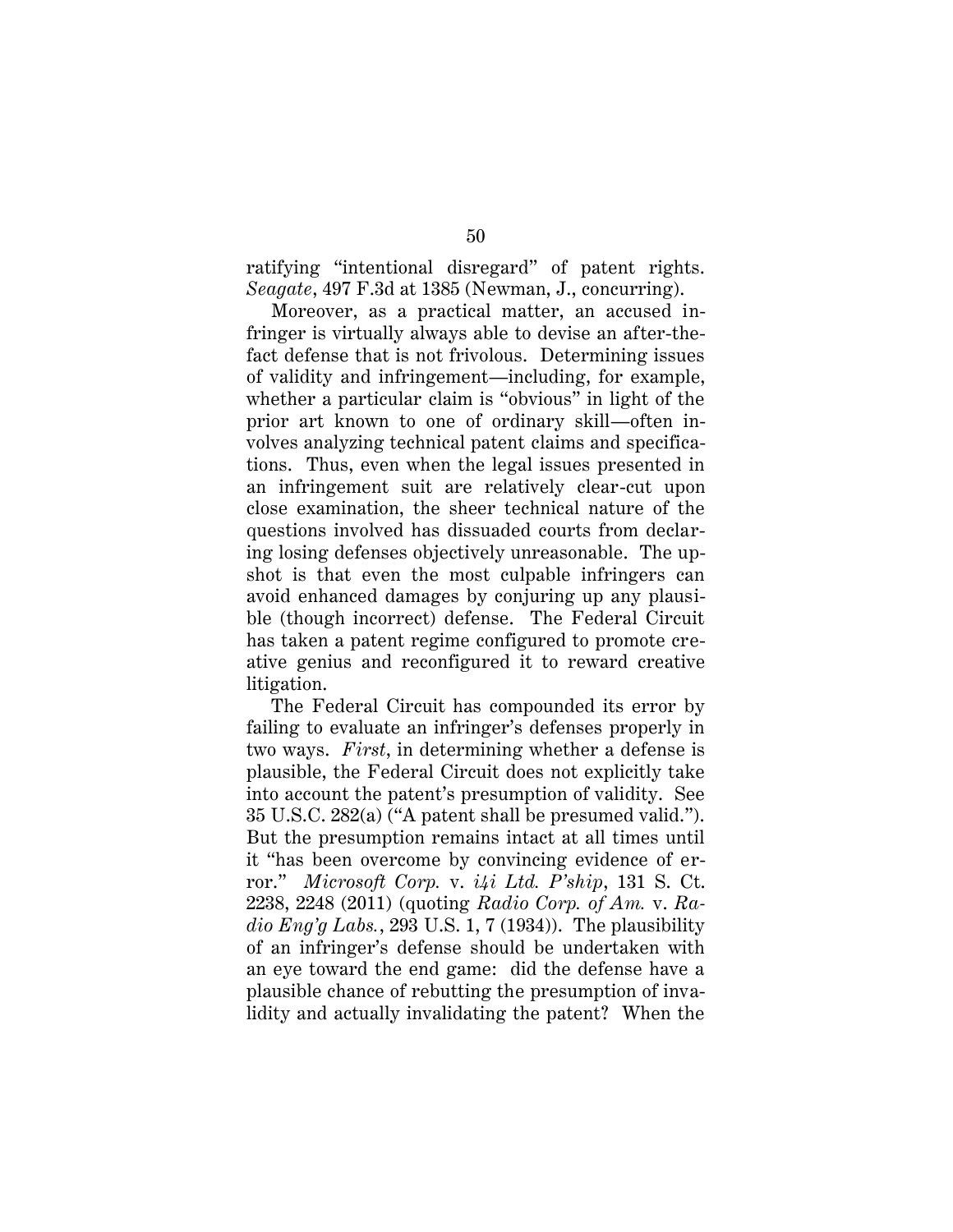answer to that question is no, the defense should not be a bar—as it may be now—to an award of enhanced damages.

*Second*, the Federal Circuit has held that considerations of objective risk are strictly segregated from considerations of subjective bad faith. See *Halo Electronics, Inc.* v. *Pulse Electronics, Inc.*, 780 F.3d 1357, 1362 (Fed. Cir. 2015) (O'Malley, J., dissenting) (noting the "evidentiary wall \* \* \* between the objective and subjective portions of the inquiry"); *Powell* v. *Home Depot U.S.A., Inc*., 663 F.3d 1221, 1236 (Fed. Cir. 2011). Under this approach, for instance, evidence of intentional copying—which is directly relevant to obviousness and, in turn, to the risk of liability—cannot be considered in evaluating the objective reasonableness of an infringing defendant's position. In this very case, the Federal Circuit held that in assessing the objective reasonableness of Zimmer's defenses, the district court should have ignored "that Zimmer all but instructed its design team to copy Stryker's products." Pet. App. 22a (internal quotation marks omitted). That artificial segregation of evidence regarding subjective bad faith has no basis in law or logic, and it aggravates *Seagate*'s harmful consequences.

#### **C. The Federal Circuit's Approach Severely Underdeters Culpable Infringement.**

*Seagate* was motivated in part by the Federal Circuit's view that enhanced damages should not be available in run-of-the-mill cases. See 497 F.3d at 1369, 1371. On that, petitioners are in complete agreement. But the Federal Circuit has crafted an inflexible standard that sets the bar too high, resulting in severe underdeterrence of culpable infringe-

#### 51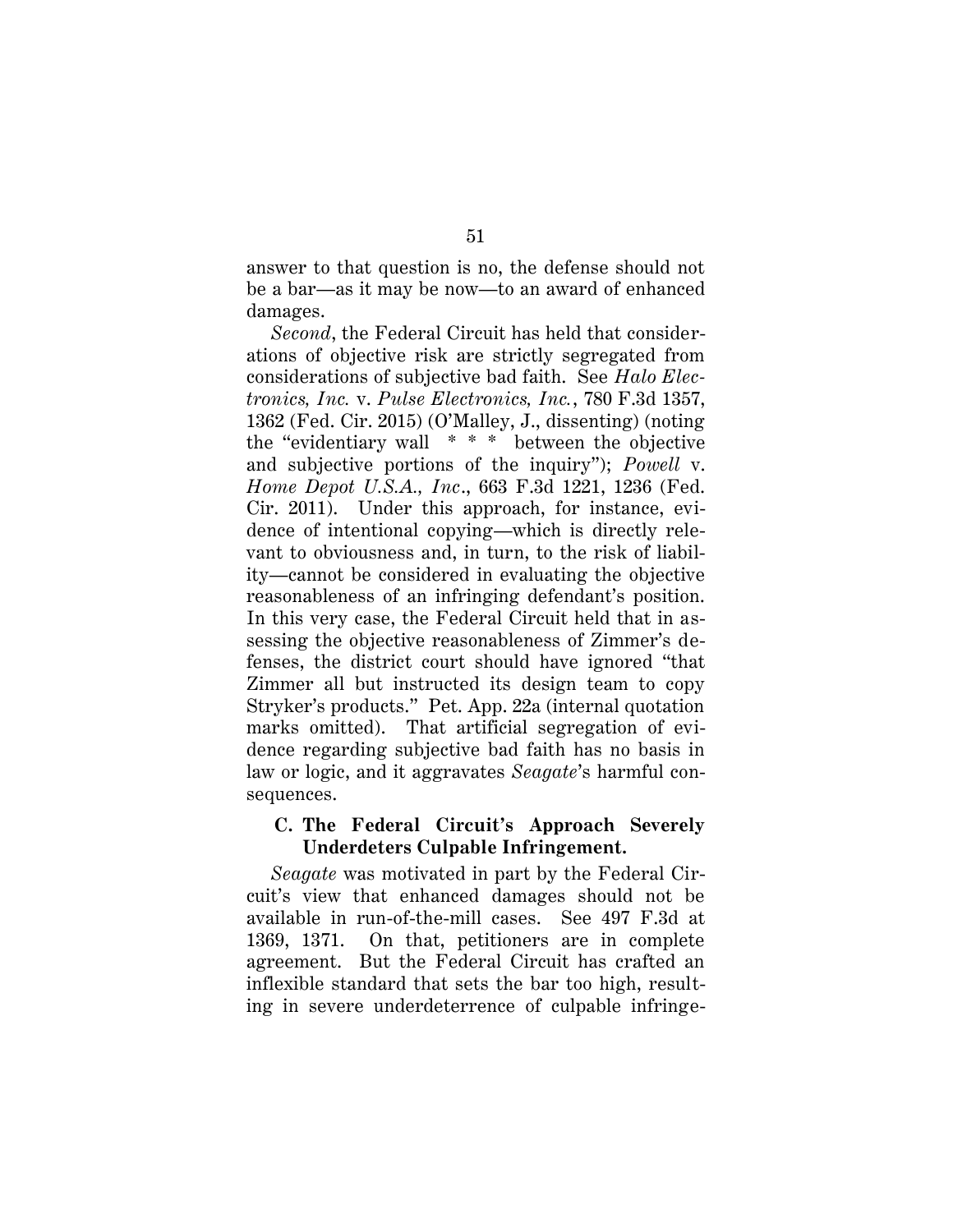ment. Because of the "great pressure to copy a competitor's patented invention" in highly competitive, technical fields, "the threat of treble damages" is meant "to persuade these companies that their best economic option is to respect valid patents." 157 Cong. Rec. S1374 (daily ed. Mar. 8, 2011) (statement of Sen. Kyl). As explained above, Section 284 does not serve that function under current Federal Circuit precedent, because the most egregious infringers are typically able to avoid any enhancement.

This case is a textbook example of a bad-faith infringer that opted to risk litigation rather than respect its competitor's valid patents. As the district court put it, "this was not a close case": Zimmer "handed [an] independent contractor a copy of Stryker's product and said, 'Make one for us.'" Pet. App. 51a, 53a. Moreover, Zimmer continued to sell its copies even after the court's summary judgment rulings and the jury's subsequent verdict that Zimmer was infringing. As the court noted, Zimmer's continuing infringement was "consistent with both [its] market and litigation strategy  $* * *$  of competing immediately and aggressively \* \* \* and opt[ing] to worry about the potential legal consequences later." *Id*. at 52a. The Federal Circuit's approach is precluding enhanced damages in what should be easy cases under Section 284.

More generally, the most readily available form of relief for patentees is a reasonable royalty—both a retrospective royalty to compensate for past harm and, for those who cannot obtain an injunction under *eBay Inc.*, 547 U.S. 388, a prospective royalty to compensate for future harm. See *Uniloc USA, Inc.* v. *Microsoft Corp.*, 632 F.3d 1292, 1312 (Fed. Cir. 2011) ("A reasonable royalty is the predominant measure of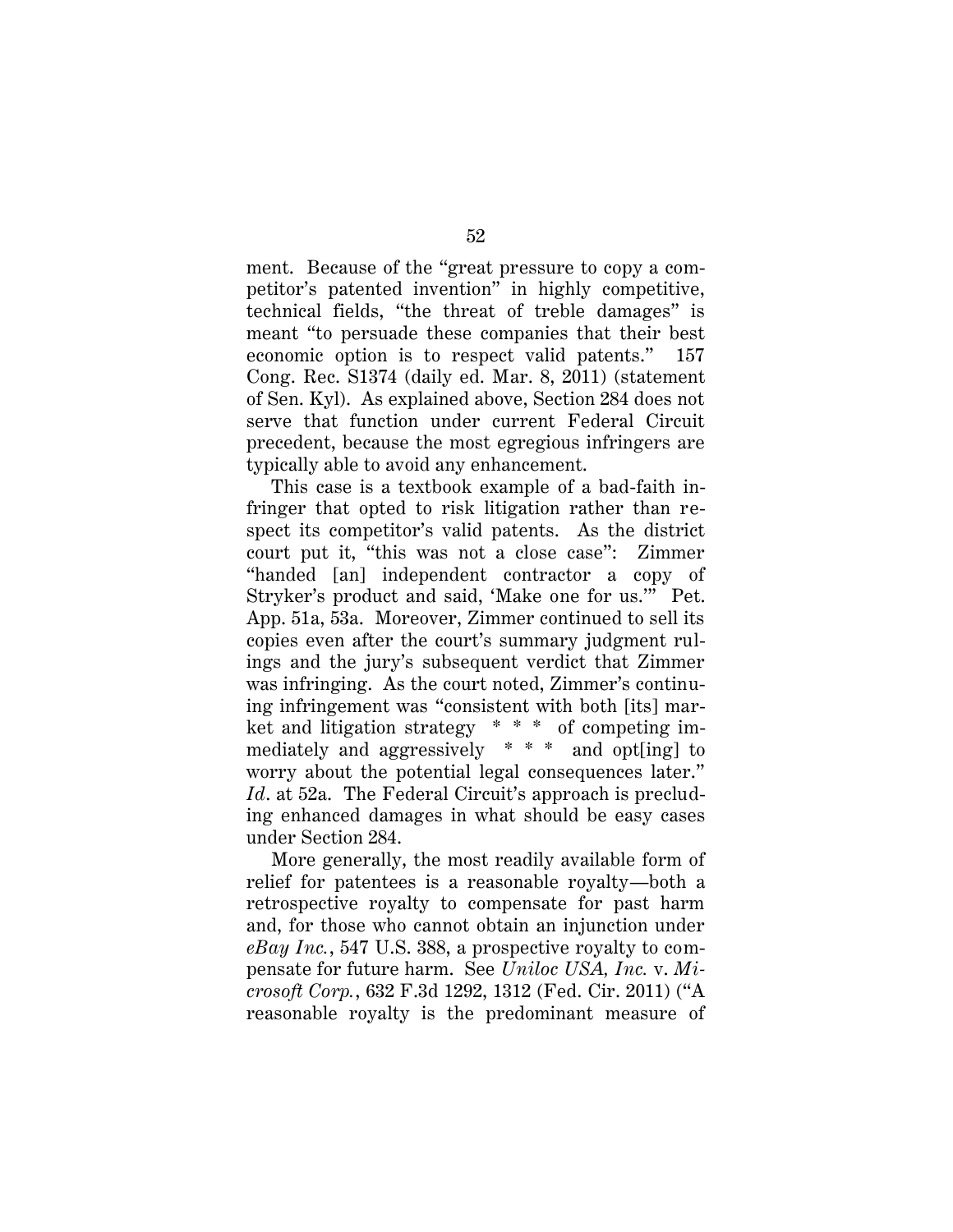damages in patent infringement cases."). A reasonable royalty alone, however, does little to deter disregard of patent rights, because in many cases it "leave[s] the defendant no worse off as a result of the infringement" than if it had negotiated a license ex ante or sought to design around. Thomas F. Cotter, *An Economic Analysis of Enhanced Damages and Attorney's Fees for Willful Patent Infringement*, 14 Fed. Cir. Bar J. 291, 316 (2004). Indeed, one of the central purposes of enhanced damages is to "discourage infringement of a patent by anyone thinking that all he would be required to pay if he loses the suit would be a royalty." S. Rep. No. 1503, 79th Cong., 2d Sess. 2 (1946). The Section 284 standard should not encourage infringers to roll the dice on litigation.

#### **D. Congress Has Not Ratified Or Acquiesced In The Federal Circuit's Approach.**

1. As a last refuge, respondents will argue that Congress has accepted the Federal Circuit's approach over the years through its changes to the patent laws. But when Congress reorganized the patent laws in 1952 and enacted the current version of Section 284, courts were virtually uniform in following petitioners' approach: courts conducted a single inquiry based on the totality of the circumstances, in which the willfulness of the defendant's infringement was one relevant consideration. Simply put, if Congress has ratified any approach here, it is petitioners'. See *Bragdon* v. *Abbott*, 524 U.S. 624, 645 (1998). But at a minimum, the meaning of the term "willfulness" was not sufficiently well-established in 1952 for Congress to have accepted respondents' interpretation.

2. Congress also did not ratify a willfulness prerequisite in the America Invents Act. If anything, the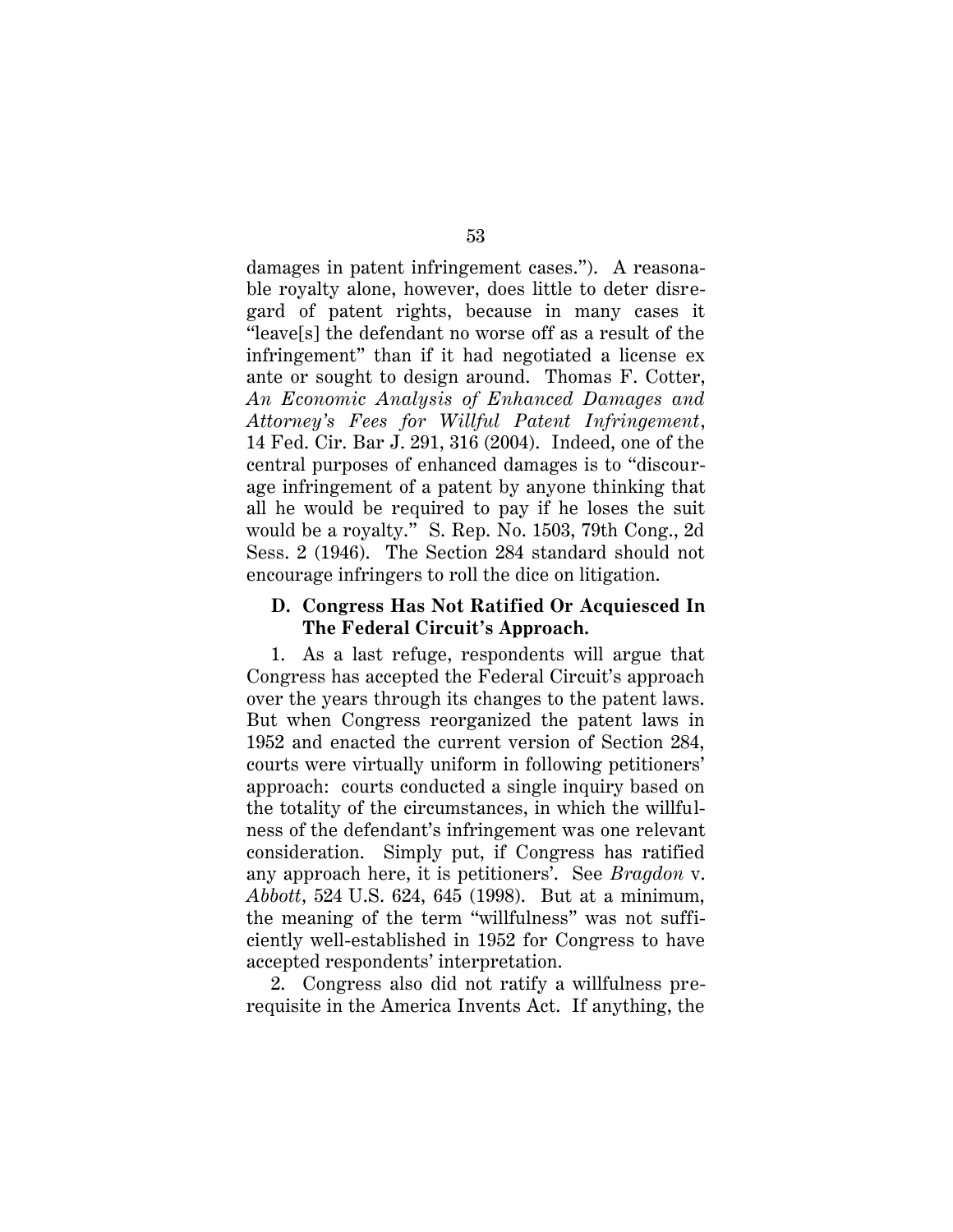opposite is true. The Senate considered amending Section 284 to require "that an infringer has willfully infringed a patent." S. 515, 111th Cong. (2010); see S. Rep. No. 18, 111th Cong., 1st Sess. 94 (2009); 157 Cong. Rec. S134-S135 (daily ed. Jan. 25, 2011). But that proposal met with serious opposition and was not included in the final bill. See, *e.g.*, S. Rep. No. 18, 111th Cong., 1st Sess. 53, 58-60 (2009); 157 Cong. Rec. S940 (daily ed. Feb. 28, 2011); *id*. S1374 (daily ed. Mar. 8, 2011). Nothing in the AIA suggests that Congress views willfulness as a prerequisite to enhanced damages, let alone as a rigid, dual-pronged requirement.

To be sure, the AIA states that "[t]he failure of an infringer to obtain the advice of counsel with respect to any allegedly infringed patent, or the failure of the infringer to present such advice to the court or jury, may not be used to prove that the accused infringer *willfully infringed* the patent." 35 U.S.C. 298 (emphasis added). But in altering one specific aspect of how the Federal Circuit determines willfulness, Congress did not implicitly ratify the remainder of the Federal Circuit's willfulness framework. See, *e.g.*, *Alexander* v. *Sandoval*, 532 U.S. 275, 292 (2001) (noting that, "[a]s a general matter," arguments about legislative acquiescence "deserve little weight in the interpretive process") (quoting *Central Bank of Denver, N.A.* v. *First Interstate Bank of Denver, N.A.*, 511 U.S. 164, 187 (1994) (brackets in original; second brackets omitted)).<sup>14</sup>

<sup>&</sup>lt;sup>14</sup> Section 298 could not possibly have ratified the Federal Circuit's subsequent, post-2011 decisions adopting de novo review for objective recklessness or allowing post hoc defenses to preclude a finding of objective recklessness.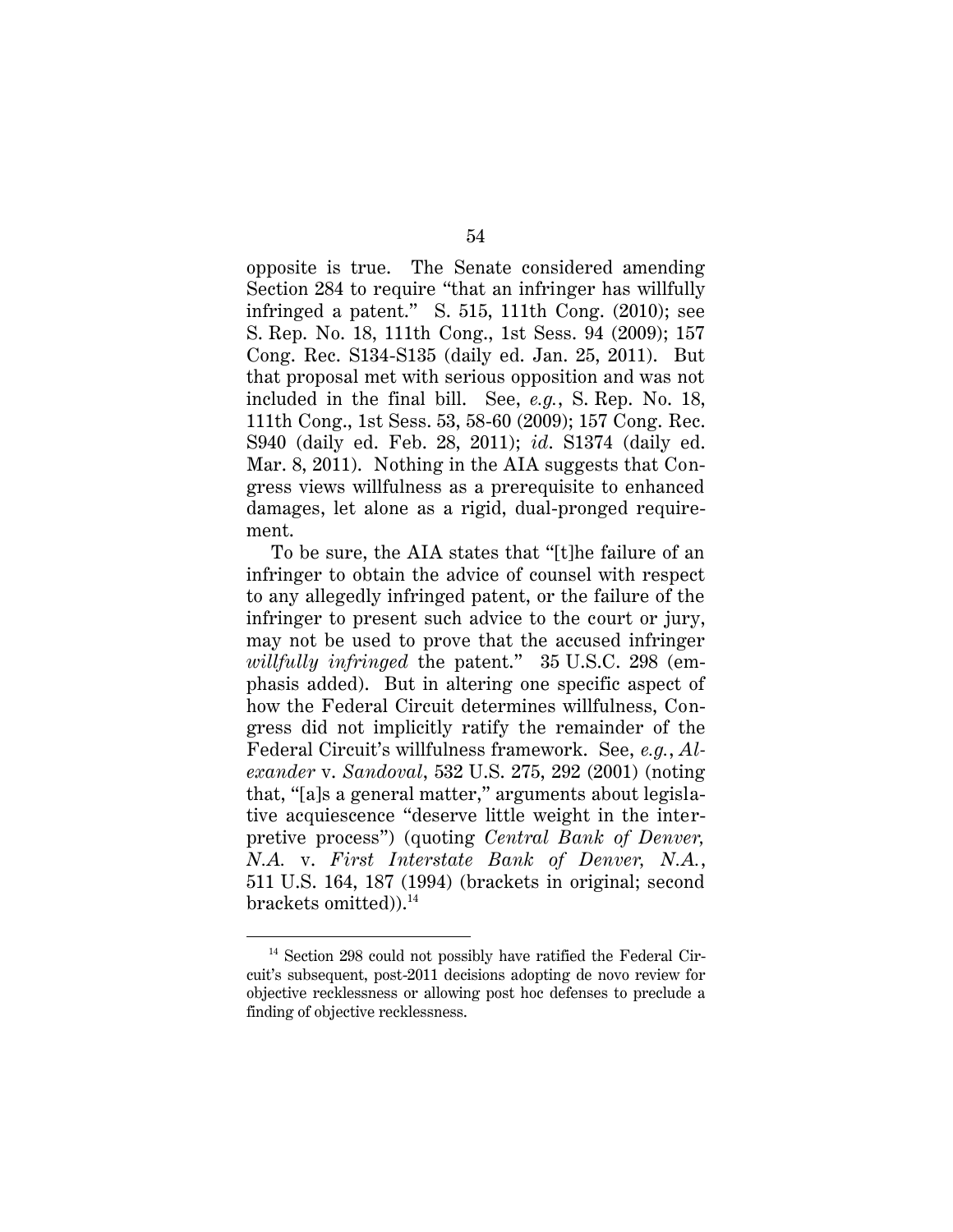Nor does Section 298's use of the term "willfully" mean that willfulness must continue to operate as a prerequisite to enhanced damages. Section 298's bar will continue to apply whether willfulness is a prerequisite or instead a factor in the totality inquiry. On petitioners' approach, Section 298 will serve its intended function because district courts will conduct a totality inquiry but will be barred from considering defendants' failure to consult legal counsel about the possibility of infringement.

## **VI.THIS COURT SHOULD REVERSE THE DE-CISION BELOW IN RELEVANT PART.**

After finding objective recklessness and subjective bad faith, the district court in this case evaluated the totality of the circumstances (including Zimmer's egregious conduct), trebled the jury's damages award, and granted attorney's fees. Pet. App. 116a-120a. The Federal Circuit did not disturb that analysis, but instead held that Zimmer's infringement was not objectively reckless because Zimmer had presented one minimally plausible defense for each patent in this litigation. *Id*. at 22a-23a. If the Court holds that willfulness is not a prerequisite to the totality inquiry, or that willfulness does not demand objective recklessness as the Federal Circuit understands that requirement, then the Court should reverse the Federal Circuit's vacatur of the district court's awards of enhanced damages and attorney's fees. The district court already conducted the necessary totality inquiry, and nothing suggests that court abused its discretion. See *Faragher* v. *City of Boca Raton*, 524 U.S. 775, 809-810 (1998). At a minimum, this Court should remand the case to the Federal Circuit for a determi-